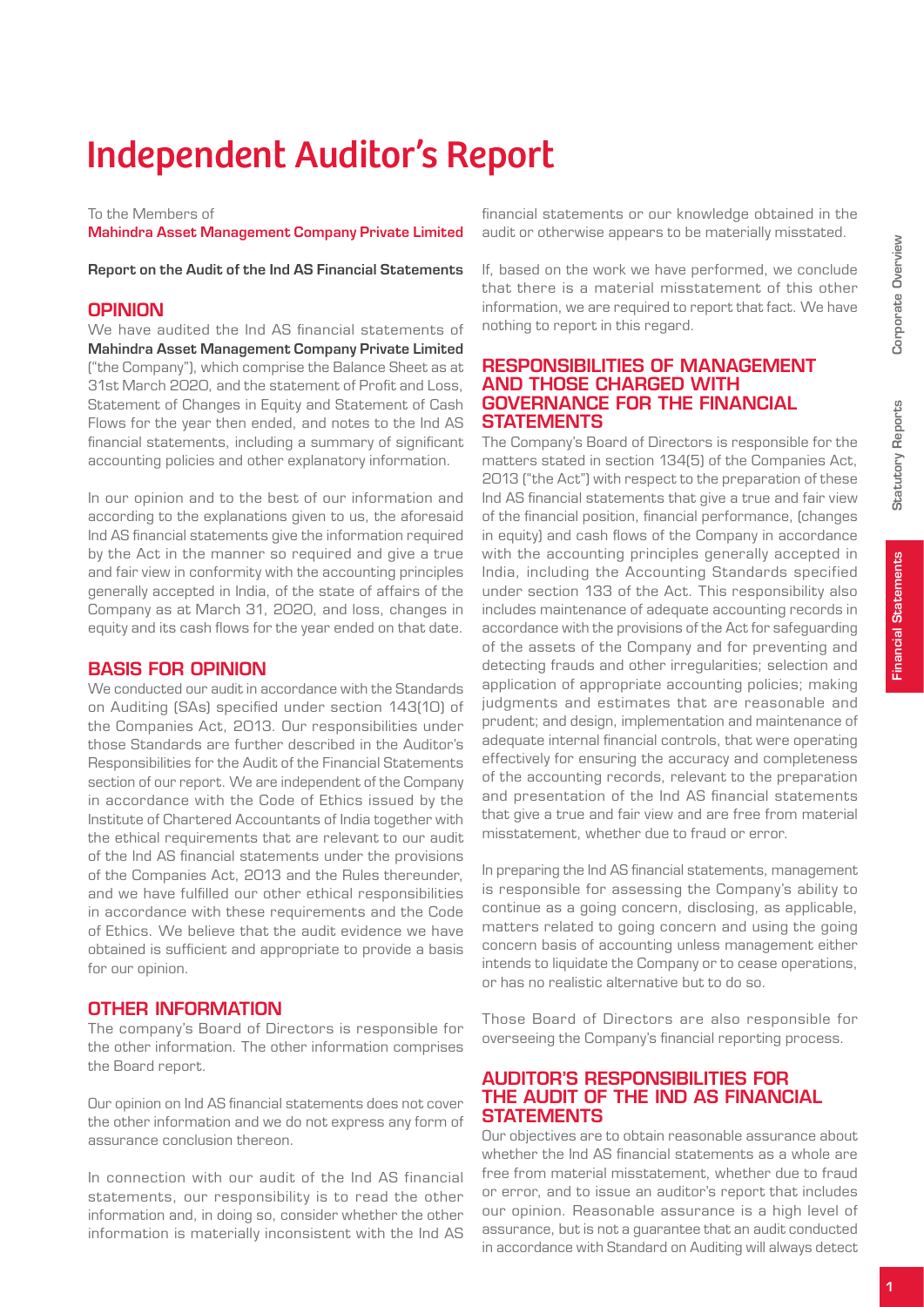a material misstatement when it exists. Misstatements can arise from fraud or error and are considered material if, individually or in the aggregate, they could reasonably be expected to influence the economic decisions of users taken on the basis of these Ind AS financial statements.

As part of an audit in accordance with Standard on Auditing, we exercise professional judgment and maintain professional skepticism throughout the audit.

#### We also:

- Identify and assess the risks of material misstatement of the Ind AS financial statements, whether due to fraud or error, design and perform audit procedures responsive to those risks, and obtain audit evidence that is sufficient and appropriate to provide a basis for our opinion. The risk of not detecting a material misstatement resulting from fraud is higher than for one resulting from error, as fraud may involve collusion, forgery, intentional omissions, misrepresentations, or the override of internal control.
- Obtain an understanding of internal control relevant to the audit in order to design audit procedures that are appropriate in the circumstances. Under section 143(3)(i) of the Companies Act, 2013, we are also responsible for expressing our opinion on whether the company has adequate internal financial controls system in place and the operating effectiveness of such controls.
- Evaluate the appropriateness of accounting policies used and the reasonableness of accounting estimates and related disclosures made by management.
- Conclude on the appropriateness of management's use of the going concern basis of accounting and, based on the audit evidence obtained, whether a material uncertainty exists related to events or conditions that may cast significant doubt on the Company's ability to continue as a going concern. If we conclude that a material uncertainty exists, we are required to draw attention in our auditor's report to the related disclosures in the Ind AS financial statements or, if such disclosures are inadequate, to modify our opinion. Our conclusions are based on the audit evidence obtained up to the date of our auditor's report. However, future events or conditions may cause the Company to cease to continue as a going concern.
- Evaluate the overall presentation, structure and content of the Ind AS financial statements, including the disclosures, and whether the Ind AS financial statements represent the underlying transactions and events in a manner that achieves fair presentation.

We communicate with those charged with governance regarding, among other matters, the planned scope and timing of the audit and significant audit findings, including any significant deficiencies in internal control that we identify during our audit.

We also provide those charged with governance with a statement that we have complied with relevant ethical requirements regarding independence, and to communicate with them all relationships and other matters that may reasonably be thought to bear on our independence, and where applicable, related safeguards.

From the matters communicated with those charged with governance, we determine those matters that were of most significance in the audit of the Ind AS financial statements of the current period and are therefore the key audit matters. We describe these matters in our auditor's report unless law or regulation precludes public disclosure about the matter or when, in extremely rare circumstances, we determine that a matter should not be communicated in our report because the adverse consequences of doing so would reasonably be expected to outweigh the public interest benefits of such communication.

#### Report on Other Legal and Regulatory Requirements

- 1. As required by the Companies (Auditor's Report) Order, 2020 ("the Order"), issued by the Central Government of India in terms of sub-section (11) of section 143 of the Companies Act, 2013, we give in the "Annexure-B", a statement on the matters specified in paragraphs 3 and 4 of the Order, to the extent applicable.
- 2. As required by Section 143(3) of the Act, we report that:
	- (a) We have sought and obtained all the information and explanations which to the best of our knowledge and belief were necessary for the purposes of our audit.
	- (b) In our opinion, proper books of account as required by law have been kept by the Company so far as it appears from our examination of those books.
	- (c) The Balance Sheet, the Statement of Profit and Loss, and the Cash Flow Statement dealt with by this Report are in agreement with the books of account.
	- (d) In our opinion, the aforesaid Ind AS financial statements comply with the Accounting Standards specified under Section 133 of the Act, read with Rule 7 of the Companies (Accounts) Rules, 2014.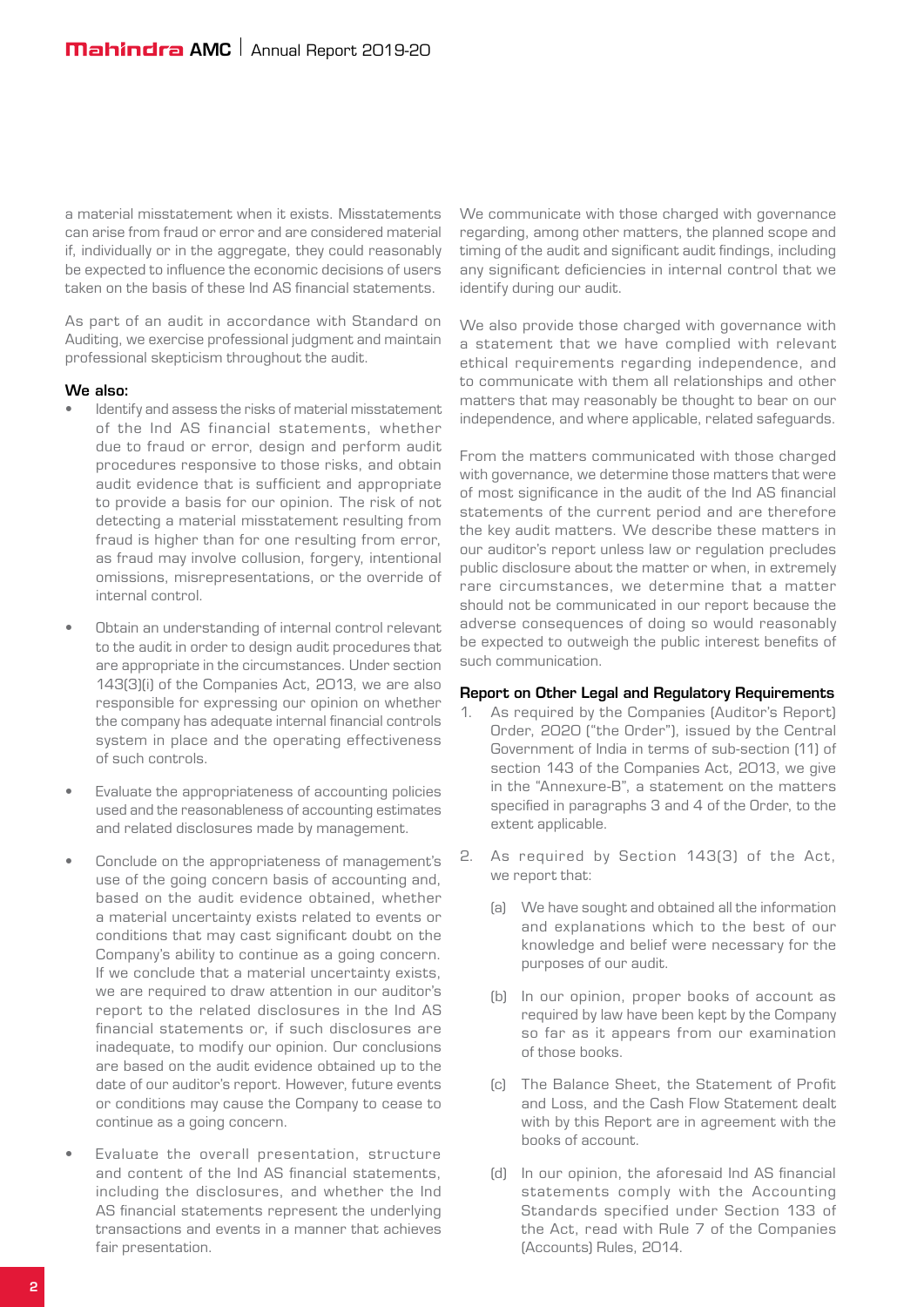Corporate Overview Corporate Overview

Financial Statements

**Financial Statements** 

#### Padmini Khare Kaicker

For B.K. Khare & Co. Chartered Accountants

Partner Membership No. 044784 Mumbai, May 06, 2020 UDIN: 20044784AAAAAQ8881

(Firm's Registration No. 105102W)

- (e) On the basis of the written representations received from the directors as on 31st March, 2020 taken on record by the Board of Directors, none of the directors is disqualified as on 31st March, 2020 from being appointed as a director in terms of Section 164 (2) of the Act.
- (f) With respect to the adequacy of the internal financial controls over financial reporting of the Company and the operating effectiveness of such controls, refer to our separate Report in "Annexure A".
- (g) With respect to the other matters to be included in the Auditor's Report in accordance with Rule 11 of the Companies (Audit and Auditors) Rules, 2014, in our opinion and to the best of our information and according to the explanations given to us:
	- i. The Company does not have any pending litigations;
- ii. The Company did not have any long-term contracts including derivative contracts for which there were any material foreseeable losses;
- iii. There were no amounts which were required to be transferred to the Investor Education and Protection Fund by the Company.

3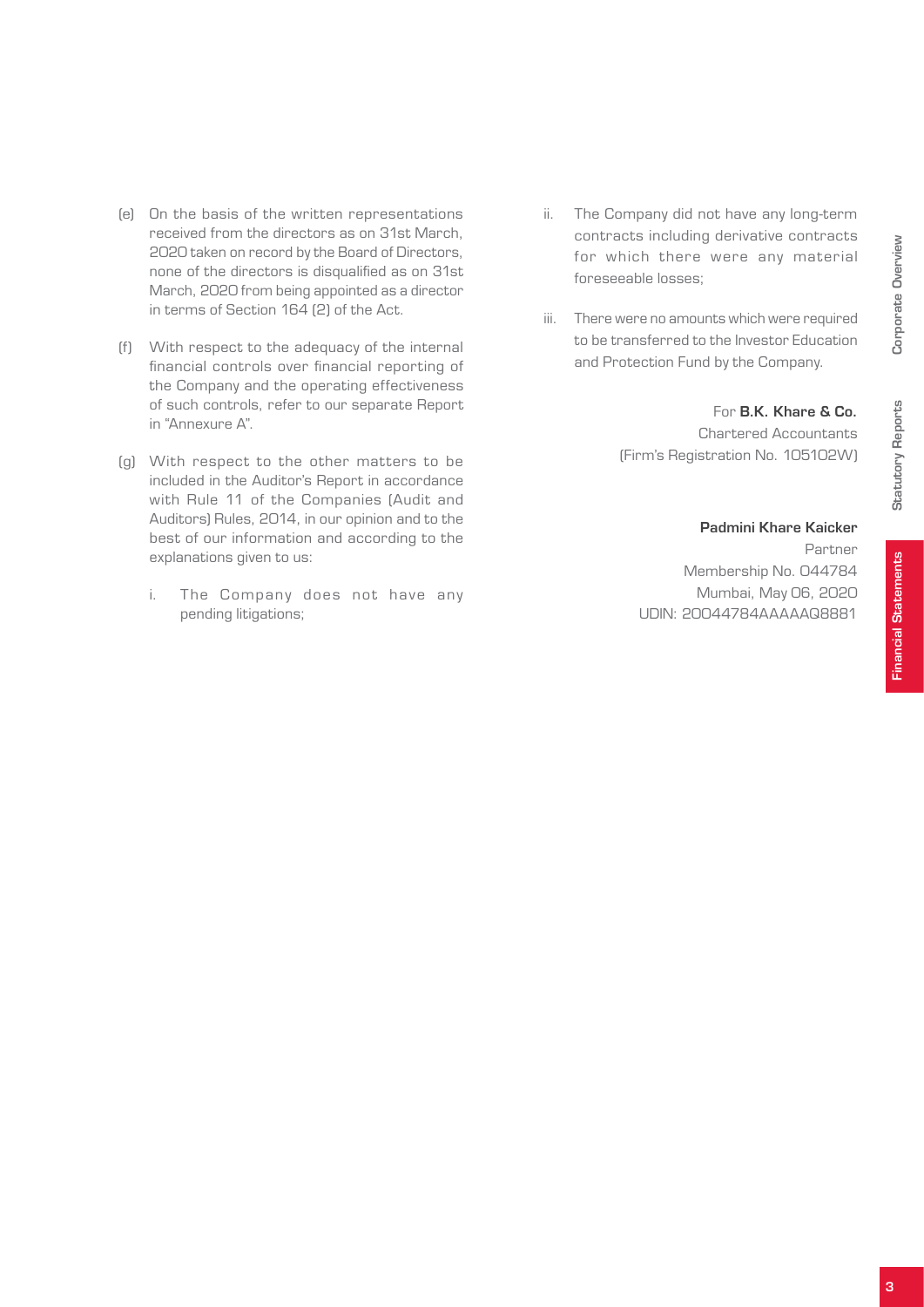#### Annexure A to the Independent Auditor's Report

Report on the Internal Financial Controls Over Financial Reporting under Clause (i) of Sub-section 3 of Section 143 of the Companies Act, 2013 ("the Act")

We have audited the internal financial controls over financial reporting of Mahindra Asset Management Company Private Limited ("the Company") as of March 31, 2020 in conjunction with our audit of the Ind AS financial statements of the Company for the year ended on that date.

#### Management's Responsibility for Internal Financial Controls

The Company's management is responsible for establishing and maintaining internal financial controls based on the internal control over financial reporting criteria established by the Company considering the essential components of internal control stated in the Guidance Note on Audit of Internal Financial Controls over Financial Reporting issued by the Institute of Chartered Accountants of India. These responsibilities include the design, implementation and maintenance of adequate internal financial controls that were operating effectively for ensuring the orderly and efficient conduct of its business, the safeguarding of its assets, the prevention and detection of frauds and errors, the accuracy and completeness of the accounting records, and the timely preparation of reliable financial information, as required under the Companies Act, 2013.

#### AUDITOR'S RESPONSIBILITY

Our responsibility is to express an opinion on the Company's internal financial controls over financial reporting based on our audit. We conducted our audit in accordance with the Guidance Note on Audit of Internal Financial Controls Over Financial Reporting (the "Guidance Note") issued by the Institute of Chartered Accountants of India and the Standards on Auditing prescribed under Section 143(10) of the Companies Act, 2013, to the extent applicable to an audit of internal financial controls. Those Standards and the Guidance Note require that we comply with ethical requirements and plan and perform the audit to obtain reasonable assurance about whether adequate internal financial controls over financial reporting was established and maintained and if such controls operated effectively in all material respects.

Our audit involves performing procedures to obtain audit evidence about the adequacy of the internal financial controls system over financial reporting and their operating effectiveness. Our audit of internal financial controls over financial reporting included obtaining an understanding of internal financial controls over financial reporting, assessing whether the risk of a material weakness exists, and testing and evaluating the design and operating effectiveness of internal control based on the assessed risk. The procedures selected depend on the auditor's judgement, including the assessment of the risks of material misstatement of the Ind AS financial statements, whether due to fraud or error.

We believe that the audit evidence we have obtained is sufficient and appropriate to provide a basis for our audit opinion on the Company's internal financial controls system over financial reporting.

#### Meaning of Internal Financial Controls over Financial Reporting

A company's internal financial control over financial reporting is a process designed to provide reasonable assurance regarding the reliability of financial reporting and the preparation of Ind AS financial statements for external purposes in accordance with generally accepted accounting principles. A company's internal financial control over financial reporting includes those policies and procedures that: (1) pertain to the maintenance of records that, in reasonable detail, accurately and fairly reflect the transactions and dispositions of the assets of the company; (2) provide reasonable assurance that transactions are recorded as necessary to permit preparation of Ind AS financial statements in accordance with generally accepted accounting principles, and that receipts and expenditures of the company are being made only in accordance with authorizations of management and directors of the company; and (3) provide reasonable assurance regarding prevention or timely detection of unauthorized acquisition, use, or disposition of the company's assets that could have a material effect on the Ind AS financial statements.

#### INHERENT LIMITATIONS OF INTERNAL Financial Controls over Financial **REPORTING**

Because of the inherent limitations of internal financial controls over financial reporting, including the possibility of collusion or improper management override of controls, material misstatements due to error or fraud may occur and not be detected, Also, projections of any evaluation of the internal financial controls over financial reporting to future periods are subject to the risk that the internal financial control over financial reporting may become inadequate because of changes in conditions, or that the degree of compliance with the policies or procedures may deteriorate.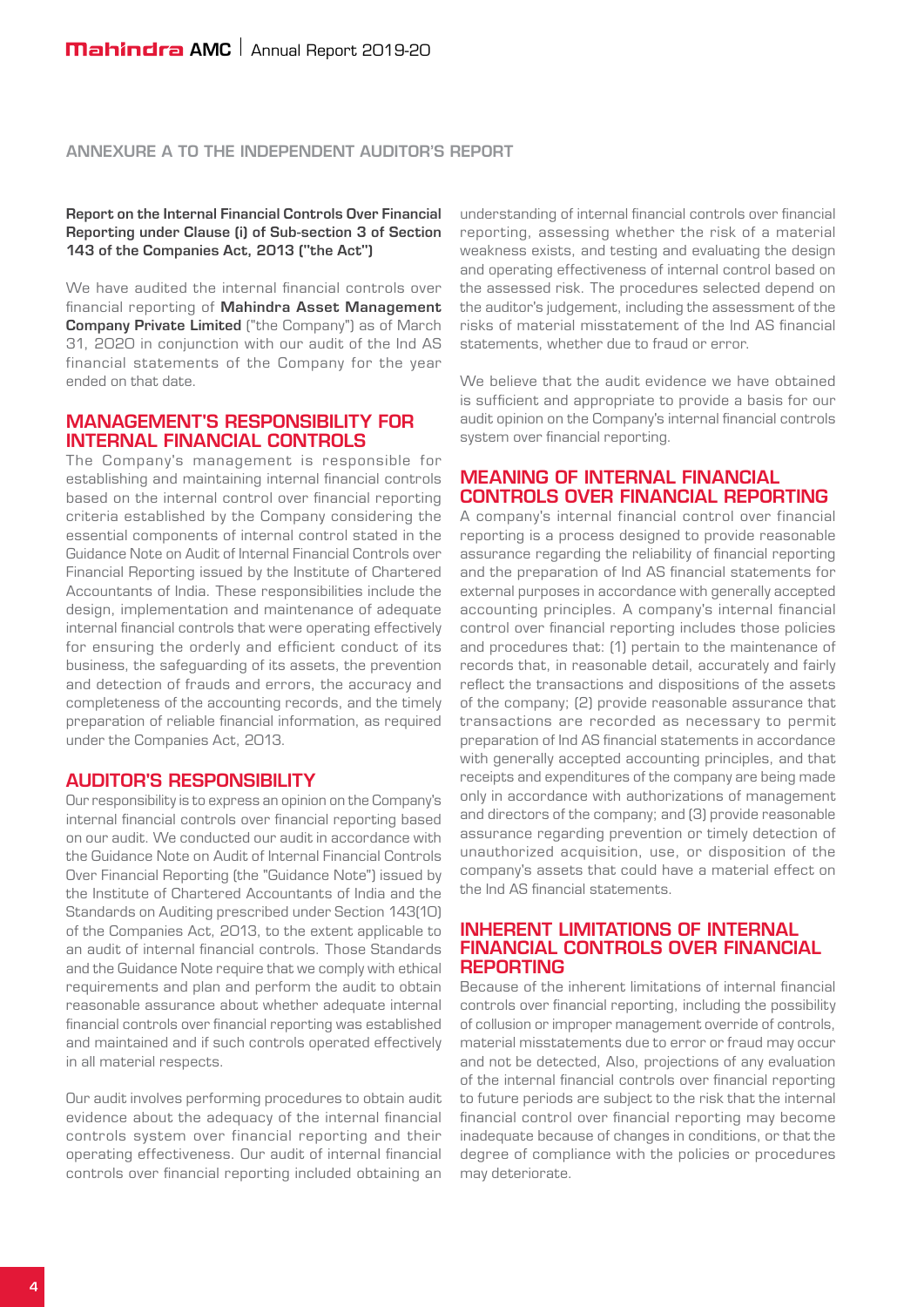#### **OPINION**

In our opinion, to the best of our information and according to the explanations given to us, the Company has, in all material respects, an adequate internal financial controls system over financial reporting and such internal financial controls over financial reporting were operating effectively as at March 31, 2020, based on the internal control over financial reporting criteria established by the Company considering the essential components of internal control stated in the Guidance Note on Audit of Internal Financial Controls Over Financial Reporting issued by the Institute of Chartered Accountants of India.

#### For B.K. Khare & Co. Chartered Accountants (Firm's Registration No. 105102W)

#### Padmini Khare Kaicker

Partner Membership No. 044784 Mumbai, May 06, 2020 UDIN: 20044784AAAAAQ8881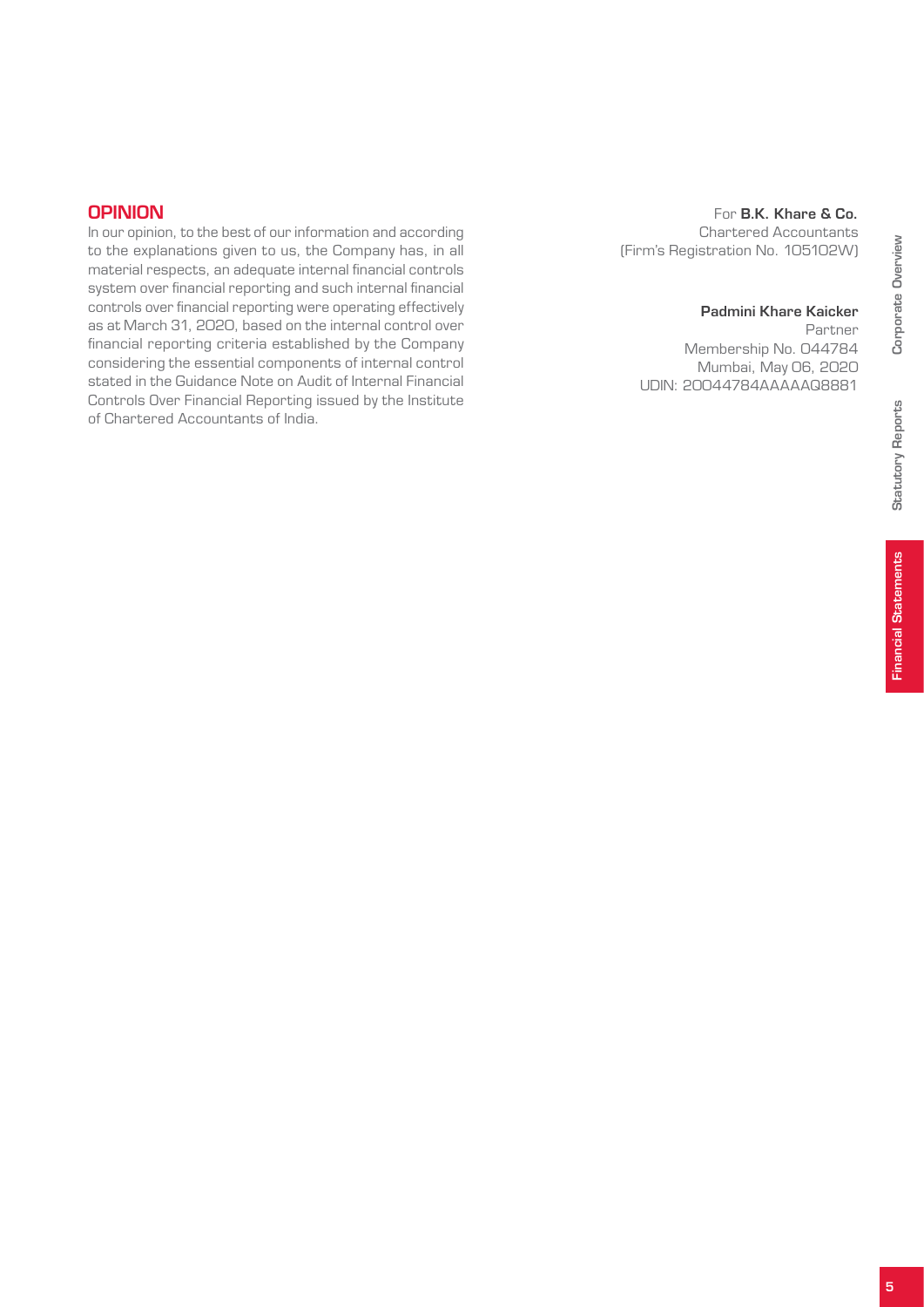#### ANNEXURE B TO THE AUDITOR'S REPORT

Referred to in paragraph 9 of our report of even date on the financial statements of Mahindra Asset Management Company Private Limited for the year ended March 31, 2020

#### Annexure to the Auditor's Report referred to in our report of even date:

- I. (a) The Company has maintained proper records showing full particulars, including quantitative details and situation Property, Plant & Equipment.
	- (b) These fixed assets were physically verified by the Management during the year at reasonable intervals and discrepancies noticed during the verification were not material and have been properly dealt with in the books of accounts.
	- (c) The Company has no immovable proper ties and hence Clause 3(i)(c) is not applicable to the Company
- II. Clause 3(ii) of the Companies (Auditor's Report) Order, 2020 is not applicable to the Company.
- III. No parties are covered in the register maintained under section 189 of Companies Act, 2013 by the Company. Therefore, clauses 3(iii) (a), (b) & (c) of the Companies (Auditor's Report) Order, 2020 is not applicable to the Company.
- IV. In our opinion and according to the information and explanations given to us the provisions of section 186 of the Companies Act, 2013 have been complied with.
- V. In our opinion and according to the information and explanations given to us, the Company has not accepted any deposits from the public. Consequently, no order has been passed by the Company Law Board or National Company Law Commission or Reserve Bank of India or any court or any other tribunal on the Company. The clause 3(v), therefore is not applicable to the Company.
- VI. On facts, clause 3(vi) relating to maintenance of cost records is not applicable to the Company.
- VII. (a) According to the records of the Company and information and explanations given to us, the Company is generally regular in depositing with the appropriate authorities undisputed statutory dues including Provident Fund, Employees' State Insurance, Income Tax, Goods and Service Tax, Customs Duty, Value Added Tax, and other statutory dues applicable to it with the concerned authorities.
- (b) According to the information and explanations given to us, there are no undisputed amounts payable in respect of Provident Fund, Employees' State Insurance, Income tax, Sales Tax, Wealth Tax, Excise Duty, Service Tax, Goods and Service Tax, Customs Duty and Value Added Tax that were outstanding, at the year-end for a period of more than six months from the date they became payable.
- (c) According to the information and explanations given to us and records of the Company examined by us, there are no dues of incometax, sales tax, service tax, excise duty, customs duty and value added tax and cess which have not been deposited on account of any dispute.
- VIII. On the basis of examination of relevant records and according to the information and explanations given to us, the Company has not borrowed any money from financial institutions, Government or bank or debenture holders as at the Balance Sheet date.
- IX. On the basis of examination of relevant records and according to the information and explanations given to us, the Company has not raised moneys by way of initial public offer or further public offer (including debt instruments) and term loans.
- X. On the basis of our examination of the relevant records of the Company, carried out in accordance with generally accepted auditing practices and according to the information and explanations given to us, no fraud by the Company or any fraud on the Company by its officers or employees has been noticed or reported during the year.
- XI. The Company has paid/ provided for managerial remuneration in accordance with the requisite approvals mandated by the provisions of Section 197 read with Schedule V to the Act.
- XII. The Company is not a 'Nidhi Company', therefore, clause 3(xii) of the Companies (Auditor's Report) Order, 2020 is not applicable to the Company.
- XIII. On the basis of examination of relevant records and according to the information and explanations given to us, all transactions with the related parties are in compliance with sections 177 and 188 of Companies Act, 2013 where applicable. The Company has disclosed the details of transactions with related parties in the Financial Statements as required by the applicable accounting standards.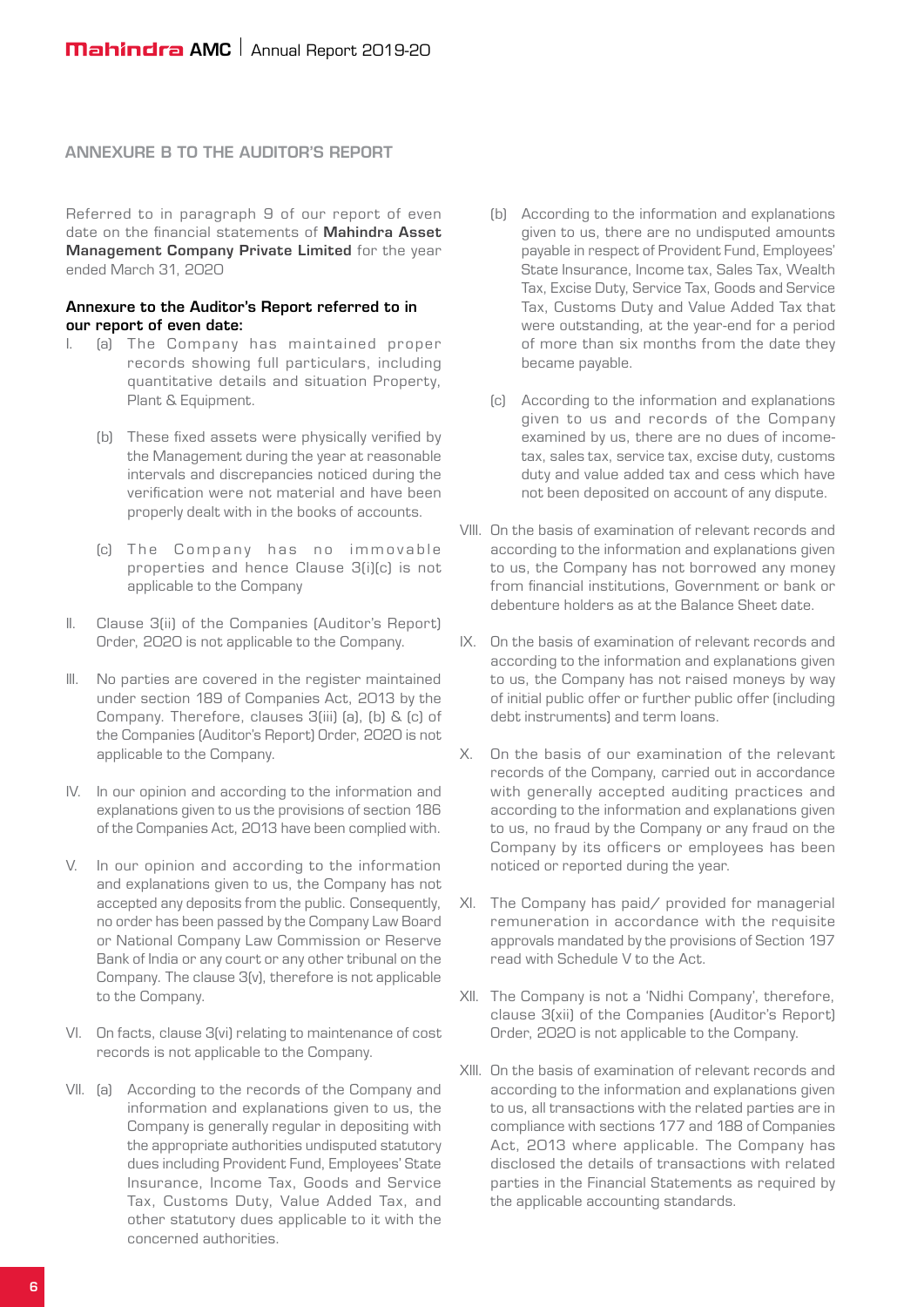- XIV. The Company has not made any preferential allotment or private placement of shares or fully or partly convertible debentures during the year under audit; therefore, clause 3(xiv) of the Companies (Auditor's Report) Order, 2020 is not applicable to the company.
- XV. On the basis of examination of relevant records and according to the information and explanations given to us, in our opinion, the Company has not entered into any non- cash transactions with directors or persons connected with them.
- XVI. On the basis of examination of relevant records and according to the information and explanations given to us, in our opinion, the Company is not required to

be registered under section 45-IA of the Reserve Bank of India Act, 1934.

#### For B.K. Khare & Co.

Chartered Accountants (Firm's Registration No. 105102W)

#### Padmini Khare Kaicker

Partner Membership No. 044784 Mumbai, May 06, 2020 UDIN: 20044784AAAAAQ8881

Statutory Reports

Statutory Reports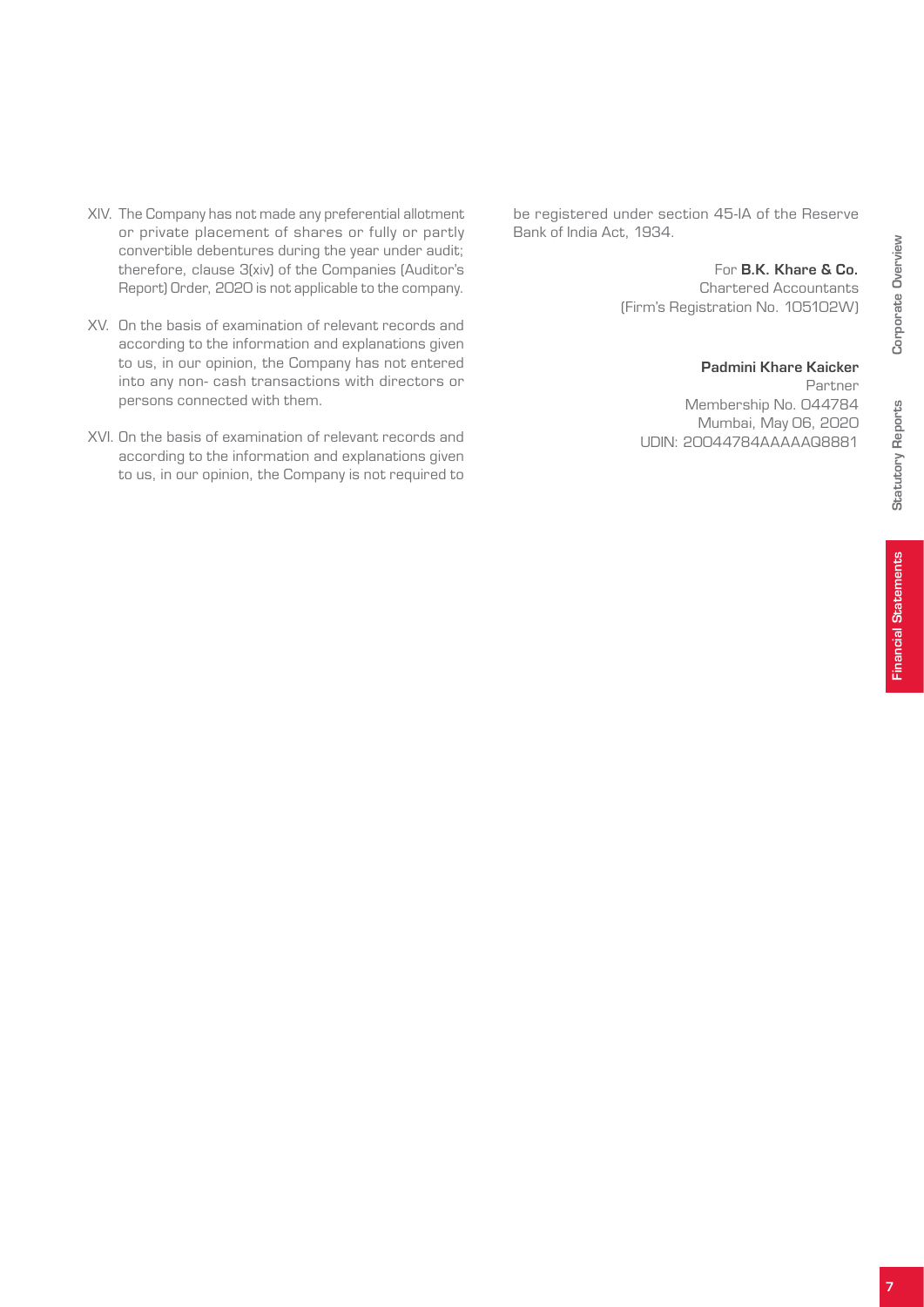# Balance Sheet

as at 31 March 2020

|                                                                                      |          |                        | Rs in Lakhs            |
|--------------------------------------------------------------------------------------|----------|------------------------|------------------------|
| <b>Particulars</b>                                                                   | Note no. | As at<br>31 March 2020 | As at<br>31 March 2020 |
| <b>ASSETS</b>                                                                        |          |                        |                        |
| <b>Financial Assets</b>                                                              |          |                        |                        |
| a) Cash and cash equivalents                                                         | З        | 5.78                   | 5.52                   |
| b) Receivables                                                                       | 4        |                        |                        |
| <b>Trade Receivables</b><br>i).                                                      |          | 22.44                  | 152.52                 |
| c) Investments                                                                       | 5        | 7,148.77               | 5,648.31               |
| d) Other Financial assets                                                            | 6        | 236.11                 | 230.68                 |
|                                                                                      |          | 7,413.10               | 6,037.03               |
| <b>Non-financial Assets</b>                                                          |          |                        |                        |
| a) Current tax assets (Net)                                                          | 7        | 401.36                 | 386.84                 |
| b) Property, Plant and Equipment                                                     | 8        | 169.62                 | 168.82                 |
| c) Right of Use Asset                                                                | 8        | 502.07                 |                        |
| d) Other Intangible assets                                                           | 9        | 29.01                  | 11.39                  |
| e) Other non-financial assets                                                        | 10       | 302.70                 | 243.23                 |
|                                                                                      |          | 1,404.76               | 810.28                 |
| <b>Total Assets</b>                                                                  |          | 8,817.86               | 6,847.31               |
| <b>LIABILITIES AND EQUITY</b>                                                        |          |                        |                        |
| <b>LIABILITIES</b>                                                                   |          |                        |                        |
| <b>Financial Liabilities</b>                                                         |          |                        |                        |
| a) Payables                                                                          | 11       |                        |                        |
| <b>Trade Payables</b><br>$\mathbf{L}$                                                |          |                        |                        |
| total outstanding dues of micro and small enterprises<br>i).                         |          | 25.03                  | 23.61                  |
| ii)<br>total outstanding dues of creditors other than micro and small<br>enterprises |          | 203.88                 | 126.54                 |
| b) Other financial liabilities                                                       | 12       | 1,042.42               | 421.67                 |
|                                                                                      |          | 1,271.33               | 571.82                 |
| <b>Non-Financial Liabilities</b>                                                     |          |                        |                        |
| al Provisions                                                                        | 13       | 626.16                 | 428.76                 |
| b) Other non-financial liabilities                                                   | 14       | 118.09                 | 104.37                 |
|                                                                                      |          | 744.25                 | 533.13                 |
| <b>EQUITY</b>                                                                        |          |                        |                        |
| a) Equity Share capital                                                              | 15       | 21,000.00              | 16,000.00              |
| b) Other Equity                                                                      | 16       | (14, 197.72)           | (10, 257.64)           |
| <b>Total Liabilities and Equity</b>                                                  |          | 8,817.86               | 6,847.31               |
| Summary of significant accounting policies                                           | 2        |                        |                        |
| The accompanying notes form an integral part of the financial statements.            |          |                        |                        |

As per our report of even date attached. For **B K KHARE & CO.**<br>Chartered Accountants

Padmini Khare Kaicker V. Ravi

Partner Chairman (1999), and the contract of the contract of the contract of the chairman chairman (1999), contract of the contract of the contract of the contract of the contract of the contract of the contract of the con Membership No: 44784 **DIN:** 00307328]

For and on behalf of the Board of Directors Firm's Registration No: 105102W Mahindra Asset Management Company Private Limited

Ashutosh Bishnoi **Chitra Andrade**<br>Director & CEO Independent Director Managing Director & CEO<br>IDIN: 02926849]

[DIN: 08090478]

Chief Financial Officer Company Secretary

Sanjay Parikh Ravi Dayma

Place : Mumbai Date : 6 May, 2020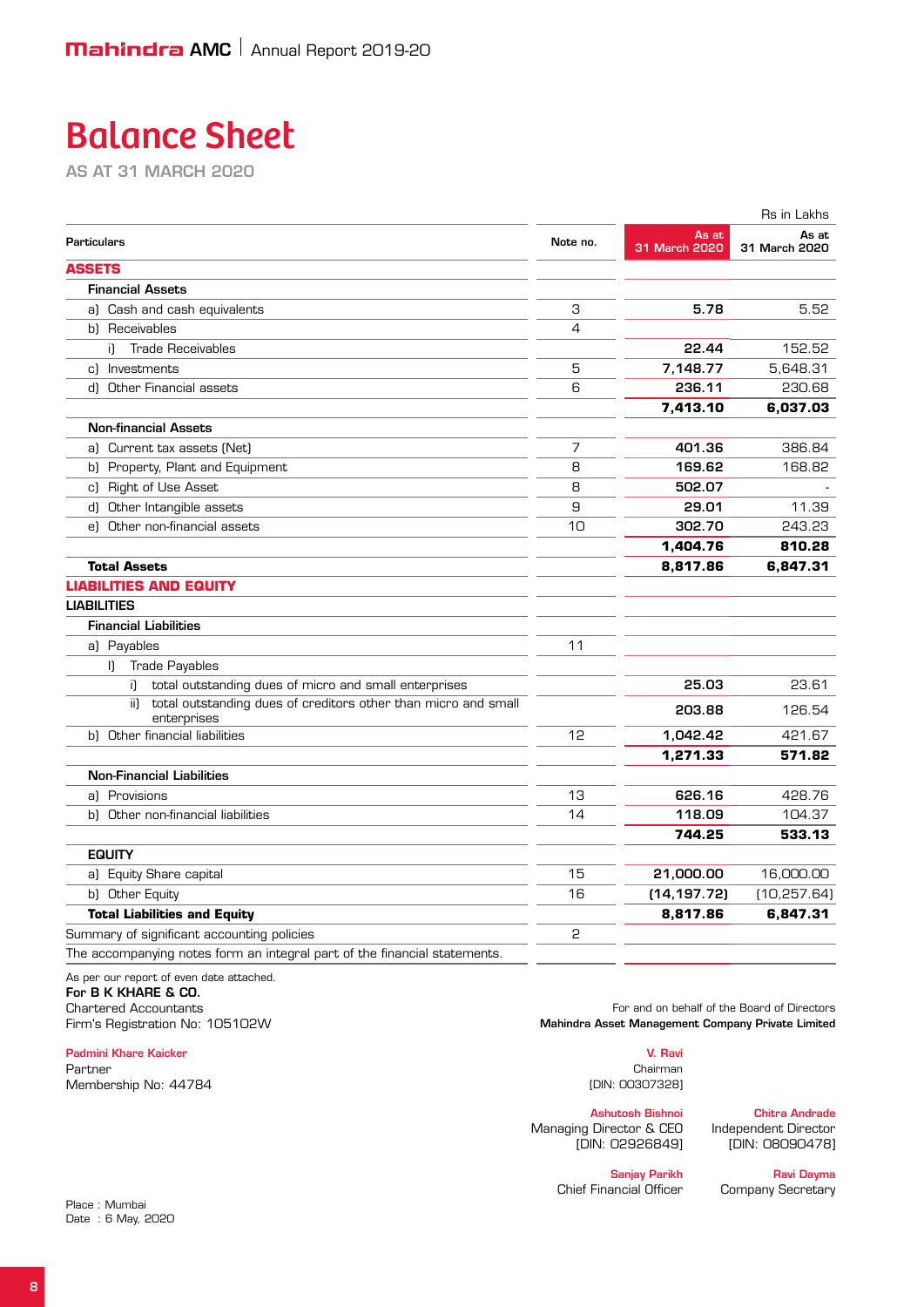# Statement of Profit and Loss

for year ended 31 March 2020

|    |                                                                                                                                   |    |                           | Rs. in Lakhs              |
|----|-----------------------------------------------------------------------------------------------------------------------------------|----|---------------------------|---------------------------|
|    | <b>Particulars</b><br>Revenue from operations                                                                                     |    | Year ended<br>31 Mar 2020 | Year ended<br>31 Mar 2019 |
|    |                                                                                                                                   |    |                           |                           |
|    | i) Fees and commission Income                                                                                                     | 17 | 1,265.02                  | 2,306.75                  |
| J. | <b>Total Revenue from operations</b>                                                                                              |    | 1,265.02                  | 2,306.75                  |
| Ш  | Other Income                                                                                                                      | 18 | 430.89                    | 504.29                    |
|    | III Total Income (I+II)                                                                                                           |    | 1,695.91                  | 2,811.04                  |
|    | <b>Expenses</b>                                                                                                                   |    |                           |                           |
|    | <b>Employee Benefits Expenses</b><br>i).                                                                                          | 19 | 3,446.62                  | 3,402.87                  |
|    | ii) Brokerage and commission expense                                                                                              | 20 |                           | 1,200.11                  |
|    | iii) Finance costs                                                                                                                | 21 | 50.07                     | 7.10                      |
|    | iv) Depreciation, amortization and impairment                                                                                     | 22 | 268.40                    | 109.49                    |
|    | v) Others expenses                                                                                                                | 23 | 1.720.64                  | 2040.22                   |
|    | <b>IV</b> Total Expenses (IV)                                                                                                     |    | 5,485.73                  | 6,759.79                  |
| v. | Profit / (loss) before exceptional items and tax (III-IV)                                                                         |    | (3,789.82)                | (3,948.75)                |
|    | <b>VI</b> Exceptional items                                                                                                       |    |                           |                           |
|    | VII Profit/(loss) before tax (V -VI)                                                                                              |    | (3,789.82)                | (3,948.75)                |
|    | VIII Tax expense :                                                                                                                |    |                           |                           |
|    | (i) Current tax                                                                                                                   |    |                           |                           |
|    | (ii) Deferred tax                                                                                                                 |    | $\blacksquare$            |                           |
|    | IX Profit $/$ (loss) for the year from continuing operations (VII-VIII)                                                           |    | (3,789.82)                | (3,948.75)                |
|    | X Profit/(loss) from discontinued operations                                                                                      |    |                           |                           |
|    | XI Tax expense of discontinued operations                                                                                         |    |                           |                           |
|    | XII Profit/(loss) from discontinued operations(After tax) (X-XI)                                                                  |    |                           |                           |
|    | XIII Profit/(loss) for the year (IX+XII)                                                                                          |    | (3,789.82)                | (3,948.75)                |
|    | XIV Other Comprehensive Income                                                                                                    |    |                           |                           |
|    | (A) (i) Items that will not be reclassified to profit or loss                                                                     | 24 | (17.57)                   | (4.03)                    |
|    | - Remeasurement gain / (loss) on defined benefit plans                                                                            |    | (17.57)                   | (4.03)                    |
|    | (ii) Income tax impact thereon                                                                                                    |    |                           |                           |
|    | <b>Total Other Comprehensive Income</b>                                                                                           |    | (17.57)                   | (4.03)                    |
|    | XV Total Comprehensive Income for the year (XIII+XIV) (Comprising Profit<br>/ (Loss) and other Comprehensive Income for the year) |    | (3,807.39)                | (3,952.78)                |
|    | XVI Earnings per equity share (for continuing operations)                                                                         |    |                           |                           |
|    | Basic (Rupees)                                                                                                                    | 25 | (2.07)                    | [2.76]                    |
|    | Diluted (Rupees)                                                                                                                  |    | (2.07)                    | [2.76]                    |
|    | XVII Earnings per equity share (for discontinued operations)                                                                      |    |                           |                           |
|    | Basic (Rupees)                                                                                                                    |    | $\blacksquare$            |                           |
|    | Diluted (Rupees)                                                                                                                  |    |                           |                           |
|    | XVIII Earnings per equity share (for continuing and discontinued operations)                                                      |    |                           |                           |
|    | Basic (Rupees)                                                                                                                    |    | (2.07)                    | (2.76)                    |
|    | Diluted (Rupees)                                                                                                                  |    | (2.07)                    | [2.76]                    |
|    | Summary of significant accounting policies                                                                                        | 2  |                           |                           |
|    | The accompanying notes form an integral part of the financial statements.                                                         |    |                           |                           |

| 948.75) |  |
|---------|--|
|         |  |
| (4.03)  |  |
| (4.03)  |  |
|         |  |
| (4.03)  |  |

As per our report of even date attached.

# For B K KHARE & CO.<br>Chartered Accountants

#### Padmini Khare Kaicker V. Ravi

Partner Chairman (1999) and the contract of the contract of the contract of the chairman chairman (1999) and the contract of the contract of the contract of the contract of the contract of the contract of the contract of t Membership No: 44784 **Membership No: 44784 IDIN: 00307328]** 

Chartered Accountants<br>For and on behalf of the Board of Directors<br>Mahindra Asset Management Company Private Limited<br>Mahindra Asset Management Company Private Limited Mahindra Asset Management Company Private Limited

Managing Director & CEO<br>IDIN: 02926849]

Ashutosh Bishnoi<br>Director & CEO lndependent Director [DIN: 02926849] [DIN: 08090478]

**Sanjay Parikh Ravi Dayma**<br>Chief Financial Officer Company Secretary

Company Secretary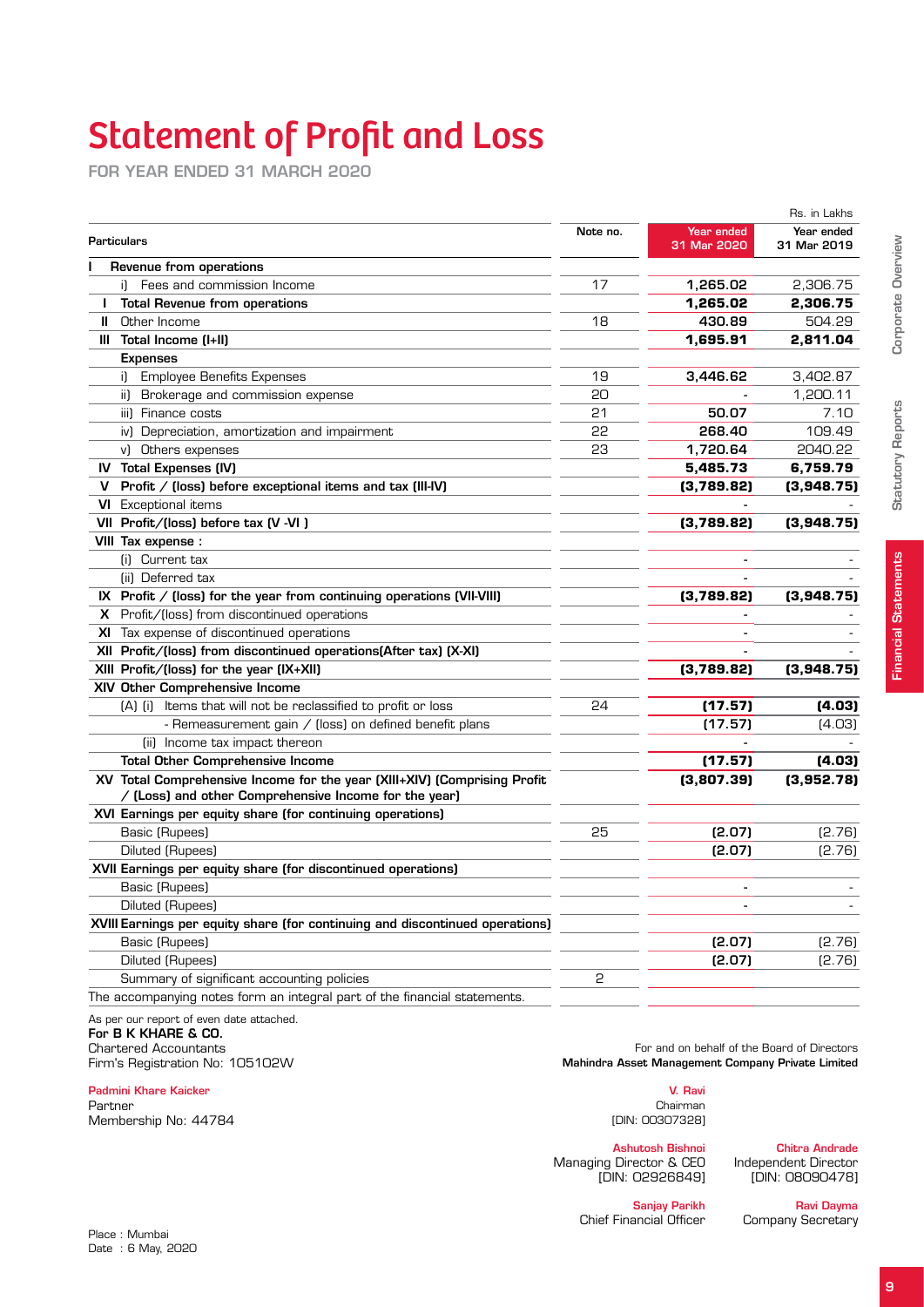# Statement of changes in Equity

for year ended 31 March 2020

## A. Equity share capital

Rs. in Lakhs

| <b>Particulars</b>                              |           |
|-------------------------------------------------|-----------|
| As at 1 April 2019                              | 16,000.00 |
| Changes in equity share capital during the year | 5.000.00  |
| As at 31 March 2020                             | 21,000.00 |
| As at 1 April 2018                              | 12,000,00 |
| Changes in equity share capital during the year | 4.000.00  |
| As at 31 March 2019                             | 16,000,00 |

#### B. Other Equity

|                                                |                                                         |                                                            | Rs. in Lakhs |
|------------------------------------------------|---------------------------------------------------------|------------------------------------------------------------|--------------|
|                                                | Reserves and<br><b>Surplus</b>                          | Item of Other<br>Comprehensive<br>Income (OCI)             |              |
| Particulars                                    | <b>Retained earnings</b><br>or Profit & loss<br>account | Remeasurement<br>loss (net) on<br>defined benefit<br>plans | Total        |
| Balance as at 01 April 2019                    | (10, 245.94)                                            | (11.70)                                                    | (10, 257.64) |
| Profit $/$ (Loss) for the year                 | (3,789.82)                                              |                                                            | (3,789.82)   |
| Other Comprehensive Income                     |                                                         | (17.57)                                                    | (17.57)      |
| <b>Total Comprehensive Income for the year</b> | (3,789.82)                                              | (17.57)                                                    | (3,807.39)   |
| Share issue expenses                           | (132.69)                                                |                                                            | (132.69)     |
| Balance as at 31 March 2020                    | (14, 168.45)                                            | (29.27)                                                    | (14, 197.72) |
| Balance as at 01 April 2018                    | (6, 264.69)                                             | (7.67)                                                     | (6, 272.36)  |
| Profit / (Loss) for the year                   | (3,948.75)                                              |                                                            | (3,948.75)   |
| Other Comprehensive Income                     |                                                         | (4.03)                                                     | (4.03)       |
| Total Comprehensive Income for the year        | (3,948.75)                                              | (4.03)                                                     | (3,952.78)   |
| Share issue expenses                           | (32.50)                                                 |                                                            | (32.50)      |
| Balance as at 31 March 2019                    | (10, 245.94)                                            | (11.70)                                                    | (10.257.64)  |

The accompanying summary of significant accounting policies and notes are an integral part of the financial statements.

As per our report of even date attached. For B K KHARE & CO.

#### Padmini Khare Kaicker V. Ravi

Place : Mumbai Date : 6 May, 2020

Partner Chairman (Chairman Chairman Chairman) and the chairman chairman chairman chairman chairman chairman ch Membership No: 44784 **[DIN: 00307328]** [DIN: 00307328]

Chartered Accountants **For and Offer Accountants** For and on behalf of the Board of Directors Firm's Registration No: 105102W Mahindra Asset Management Company Private Limited

Managing Director & CEO

Ashutosh Bishnoi Chitra Andrade [DIN: 02926849] [DIN: 08090478]

Chief Financial Officer Company Secretary

Sanjay Parikh Ravi Dayma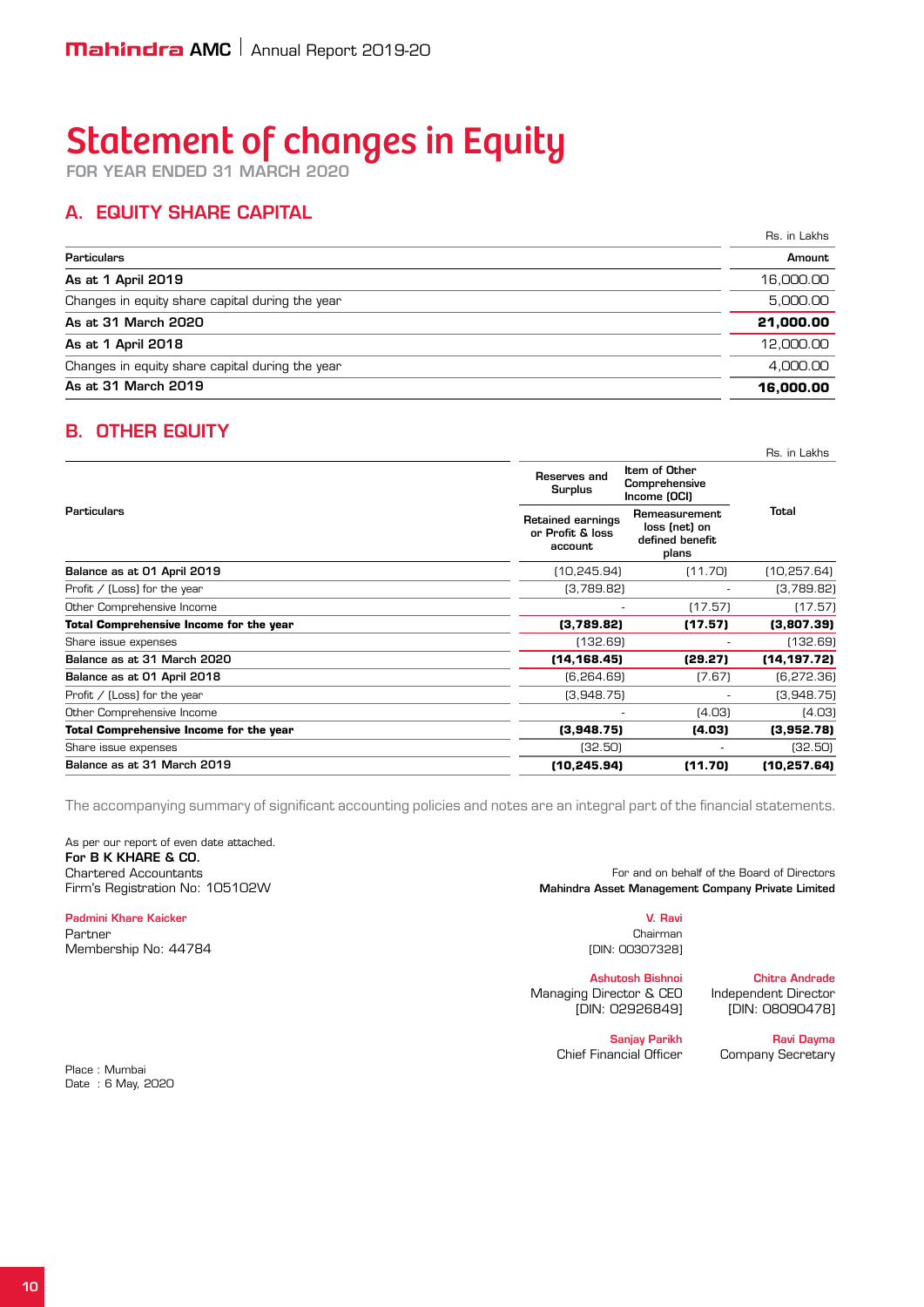# Statement of Cash flows

for year ended 31 March 2020

|                                                                    |                           | Rs. in Lakhs              |
|--------------------------------------------------------------------|---------------------------|---------------------------|
| <b>Particulars</b>                                                 | Year ended<br>31 Mar 2020 | Year ended<br>31 Mar 2019 |
| A) CASH FLOW FROM OPERATING ACTIVITIES                             |                           |                           |
| Loss before exceptional items and taxes                            | (3,789.82)                | (3,948.75)                |
| Adjustments to reconcile Loss before tax to net cash flows:        |                           |                           |
| Add: Non-cash expenses                                             |                           |                           |
| Depreciation, amortization and impairment                          | 107.95                    | 109.49                    |
| Fixed Assets written off                                           | 0.20                      |                           |
| Interest on lease liability                                        | 50.07                     |                           |
| Amortization on Right of Use asset                                 | 160.45                    |                           |
| Remeasurement gain / (loss) on defined benefit plans               | (17.57)                   | (4.03)                    |
|                                                                    | 301.10                    | 105.46                    |
| Less: Income considered separately                                 |                           |                           |
| Net (gain)/ loss on fair value changes                             | 55.84                     | [26.47]                   |
| Interest income from investing activities                          | (411.99)                  | (427.52)                  |
| Net loss on derecognition of property, plant and equipment         |                           | 1.50                      |
| Net (gain)/ loss on sale investments                               | (70.29)                   | [50.30]                   |
|                                                                    | (426.44)                  | (502.79)                  |
| Operating Loss before working capital changes                      | (3,915.16)                | (4, 346.08)               |
| Changes in -                                                       |                           |                           |
| Trade receivables                                                  | 130.08                    | 147.57                    |
| Loans                                                              |                           | 100.00                    |
| Interest accrued on investments                                    | (1.08)                    | 0.05                      |
| Interest accrued on other deposits                                 |                           | 7.27                      |
| Other financial assets                                             | (4.35)                    | (12.27)                   |
| Other non-financial assets                                         | (59.47)                   | 148.03                    |
| <b>Trade Payables</b>                                              | 78.75                     | (560.61)                  |
| Other financial liabilities                                        | 84.99                     | 206.75                    |
| Other non-financial liabilities                                    | 13.72                     | (1.42)                    |
| Provisions                                                         | 197.40                    | 347.96                    |
| Cash used in operations                                            | 440.04                    | 383.33                    |
| Income taxes paid (net of refunds)                                 | (14.52)                   | (162.35)                  |
| <b>NET CASH USED IN OPERATING ACTIVITIES (A)</b>                   | (3,489.64)                | (4, 125.10)               |
| B) CASH FLOW FROM INVESTING ACTIVITIES                             |                           |                           |
| Purchase of Property, plant and equipment and intangible assets    | (126.57)                  | (63.54)                   |
| Proceeds from sale of Property, plant and equipment                |                           | 0.02                      |
| Purchase of investments at FVTPL                                   | (6,387.00)                | [8,064.00]                |
| Proceeds from sale of investments at FVTPL                         | 4,901.00                  | 7,859.71                  |
| Interest income received on investments measured at amortised cost | 411.99                    | 427.52                    |
| NET CASH GENERATED FROM / (USED IN) INVESTING ACTIVITIES (B)       | (1, 200.58)               | 159.71                    |
|                                                                    |                           |                           |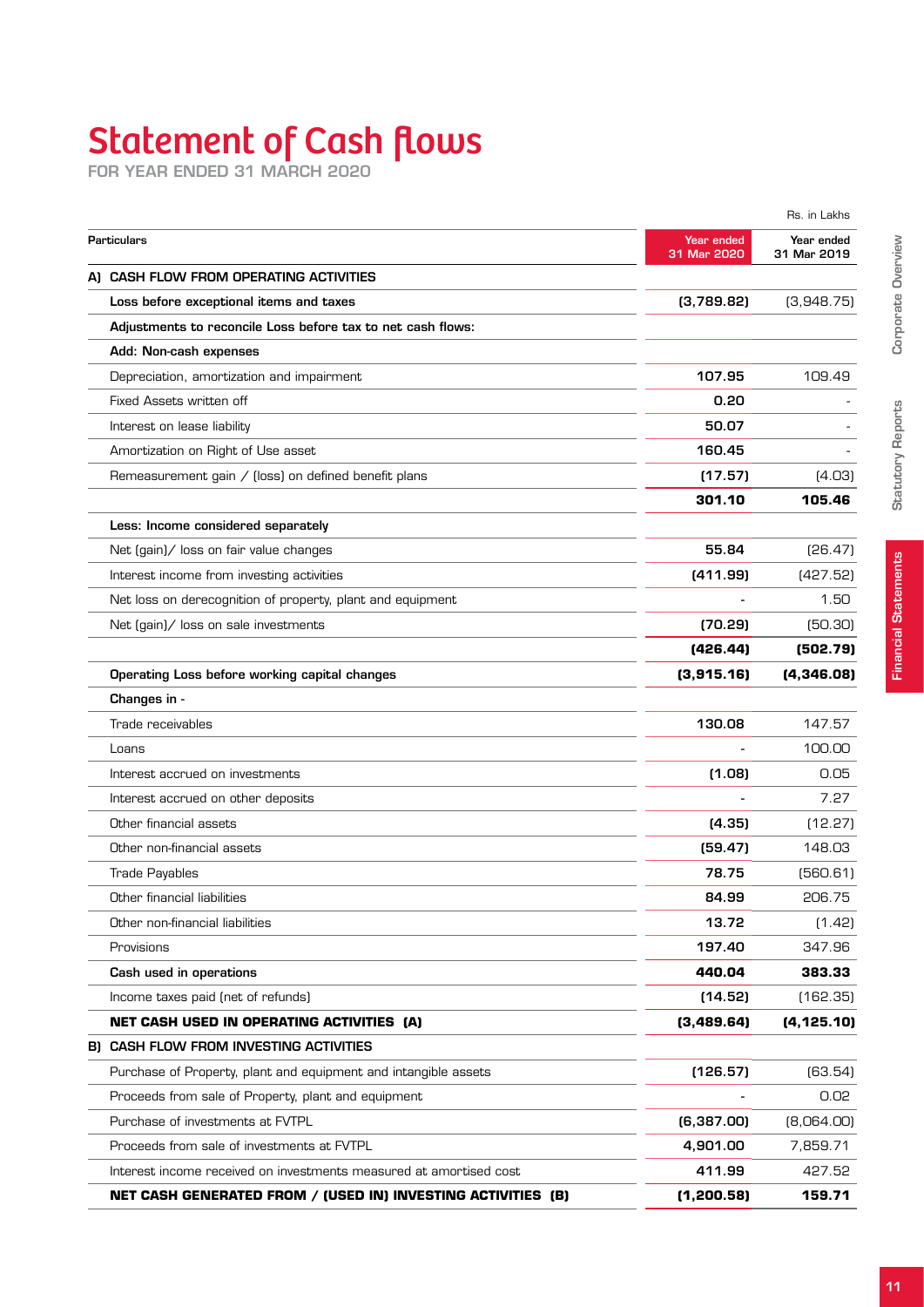|                                                                            |                           | Rs. in Lakhs              |
|----------------------------------------------------------------------------|---------------------------|---------------------------|
| <b>Particulars</b>                                                         | Year ended<br>31 Mar 2020 | Year ended<br>31 Mar 2019 |
| <b>CASH FLOW FROM FINANCING ACTIVITIES</b><br>C)                           |                           |                           |
| Proceeds from issue of Equity shares (net of issue expenses)               | 4,867.31                  | 3.967.50                  |
| Payment for Principal portion of lease liability                           | (167.05)                  |                           |
| Interest paid on lease liability                                           | (9.78)                    |                           |
| NET CASH GENERATED FROM / (USED IN) FINANCING ACTIVITIES (C)               | 4,690.48                  | 3,967.50                  |
| NET INCREASE/ (DECREASE) IN CASH AND CASH EQUIVALENTS (A+B+C)              | 0.26                      | 2.11                      |
| Cash and Cash Equivalents at the beginning of the year                     | 5.52                      | 3.41                      |
| <b>CASH AND CASH EQUIVALENTS AT THE END OF THE YEAR (refer note no. 1)</b> | 5.78                      | 5.52                      |
| <b>Components of Cash and Cash Equivalents</b>                             |                           |                           |
| <b>Particulars</b>                                                         |                           |                           |
| Cash and cash equivalents at the end of the year                           |                           |                           |
| - Cash on hand                                                             | 1.68                      | 0.58                      |
| - Balances with banks in current accounts                                  | 4.10                      | 4.94                      |
| Total                                                                      | 5.78                      | 5.52                      |

Notes :

The above Cash Flow Statement has been prepared under the 'Indirect method' as set out in the Indian Accounting Standard 7 'Cash Flow Statements'.

As per our report of even date attached. For B K KHARE & CO.

Padmini Khare Kaicker V. Ravi Partner Chairman (Chairman Chairman) and the contract of the contract of the contract of the chairman (Chairman Membership No: 44784 **[DIN: 00307328]** 

Chartered Accountants<br>For and on behalf of the Board of Directors<br>Mahindra Asset Management Company Private Limited<br>Mahindra Asset Management Company Private Limited Mahindra Asset Management Company Private Limited

Ashutosh Bishnoi Chitra Andrade Managing Director & CEO Independent Director [DIN: 02926849] [DIN: 08090478]

Sanjay Parikh Ravi Dayma<br>Chief Financial Officer Company Secretary

Company Secretary

Place : Mumbai Date : 6 May, 2020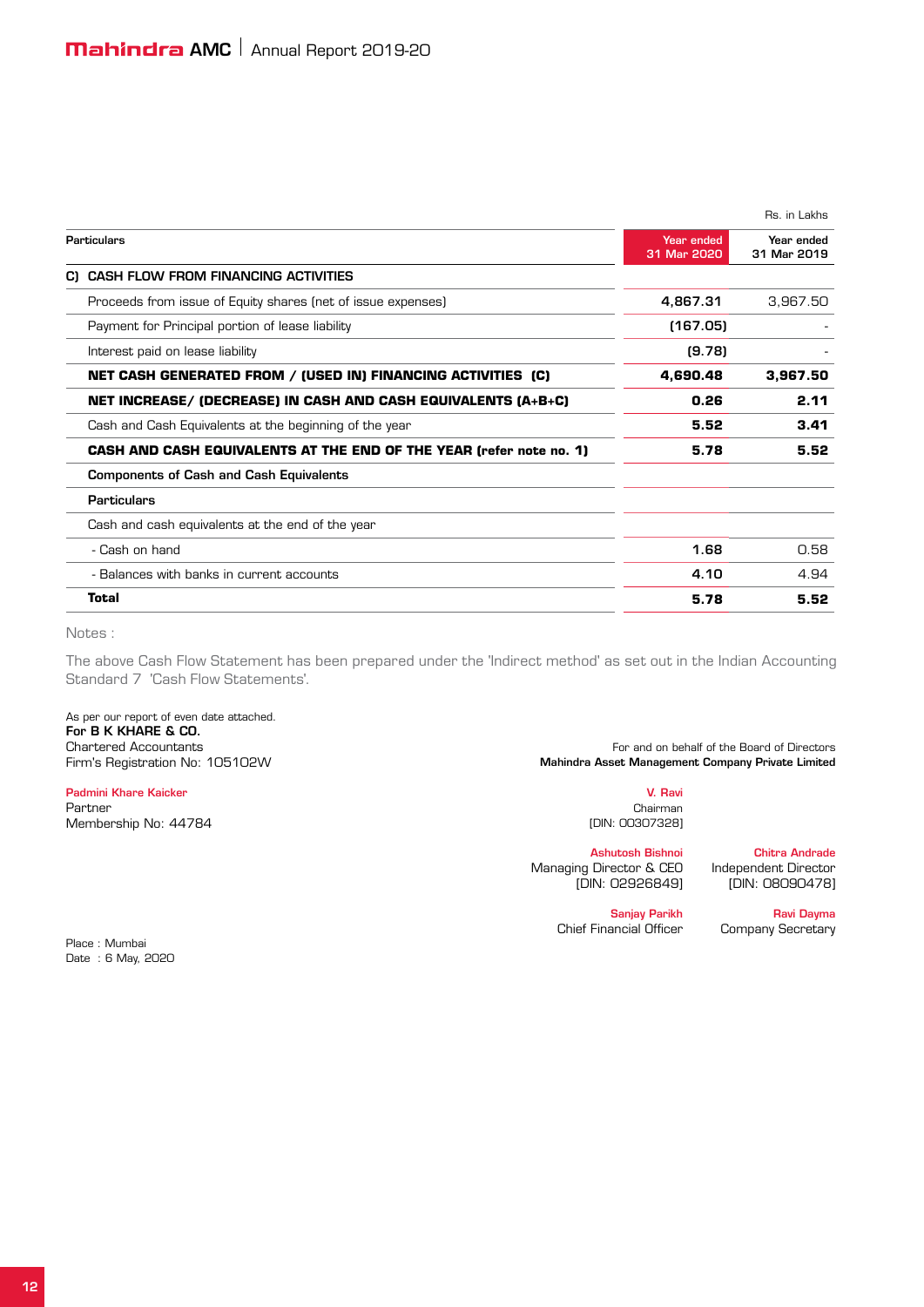to the Financial Statements for the year ended 31 March 2020

#### 1. CORPORATE INFORMATION

Mahindra Asset Management Company Private Limited ('the Company'), was incorporated under the Companies Act, 1956 on June 20, 2013. As on March 31, 2020, the company is a subsidiary of Mahindra & Mahindra Financial Services Ltd. The Company has a license from the Securities & Exchange Board of India to provide investment management services to the schemes of Mahindra Mutual Fund. SEBI granted the certificate of registration to Mahindra Mutual Fund on February 4, 2016. The Company earns fees from investment management activities provided to the schemes of Mahindra Mutual Fund. As on March 31, 2020, the Company was managing thirteen schemes of Mahindra Mutual Fund.

As on March 31, 2020, the Company's immediate parent company is Mahindra & Mahindra Financial Services Limited and its ultimate parent company is Mahindra & Mahindra Limited.

#### Change in shareholding of the Company

As on March 31, 2020, the Company was a subsidiary of Mahindra and Mahindra Financial Services Ltd ('MMFSL'). The Company has issued 21,00,00,000 (Twenty-one crore) shares to MMFSL and its nominees. On June 21, 2019, MMFSL and the Company entered into a Share Subscription Agreement ('SSA') with Manulife Investment Management Singapore Pte Ltd ('Manulife Singapore'). As per the SSA and subsequent amendments thereto, Manulife Singapore will hold 49% stake in the Company after the completion of all the formalities required in the Agreement including the receipt of regulatory approvals. Subsequent to the signing of the Agreement, the Company has received the required approvals from the Competition Commission of India as well as the Securities and Exchange Board of India. In an Extraordinary General Meeting held on April 15, 2020, the shareholders of the Company approved an offer of 17,29,41,180 (Seventeen crore twentynine lakh forty-one thousand one hundred and eighty) equity shares. MMFSL also proposed to sell 1,47,00,000 (One crore forty-seven lakh) number of shares of the Company to Manulife Singapore. These transactions were completed on April 29, 2020 and accordingly MMFSL now holds 51% of the equity of the Company and Manulife Singapore holds 49% of the equity of the Company. The Company received an amount of Rs. 243.66 crores at Rs. 14.09 per equity share.

#### 2. SUMMARY OF SIGNIFICANT ACCOUNTING POLICIES

#### 2.1. Statement of compliance and basis for preparation and presentation of financial statements

These standalone or separate financial statements of the Company have been prepared in accordance with the Indian Accounting Standards as per the Companies (Indian Accounting Standards) Rules 2015 as amended and notified under Section 133 of the Companies Act, 2013 ("the Act") and other relevant provisions of the Act.

The Company's financial statements upto and for the year ended March 31, 2018 were prepared in accordance with the Generally Accepted Accounting Principles in India (IGAAP) under the historical cost convention as a going concern and on an accrual basis, unless otherwise stated, and in accordance with the provisions of the Act, the Accounting Standards specified under Section 133 of the Act, read with Rule 7 of the Companies (Accounts) Rules 2014 (as amended), all these were collectively named as "Previous GAAP" (IGAAP).

These are the Company's second standalone or separate financial statements prepared in accordance with Indian Accounting Standards (Ind AS).

#### 2.2. Functional and presentation currency

These financial statements are presented in Indian Rupees ('INR' or 'Rs.') which is also the Company's functional currency.

#### 2.3. Basis of measurement

The financial statements have been prepared on the historical cost basis, except for certain financial instruments which are measured at fair values.

#### 2.4. Measurement of fair values

A number of Company's accounting policies and disclosures require the measurement of fair values, for both financial and non-financial assets and liabilities. The Company has established policies and procedures with respect to the measurement of fair values.

Fair values are categorised into different levels in a fair value hierarchy based on the inputs used in the valuation techniques as follows:

Level 1: Quoted prices (unadjusted) in active markets for identical assets and liabilities.

Statutory Reports

**Statutory Reports**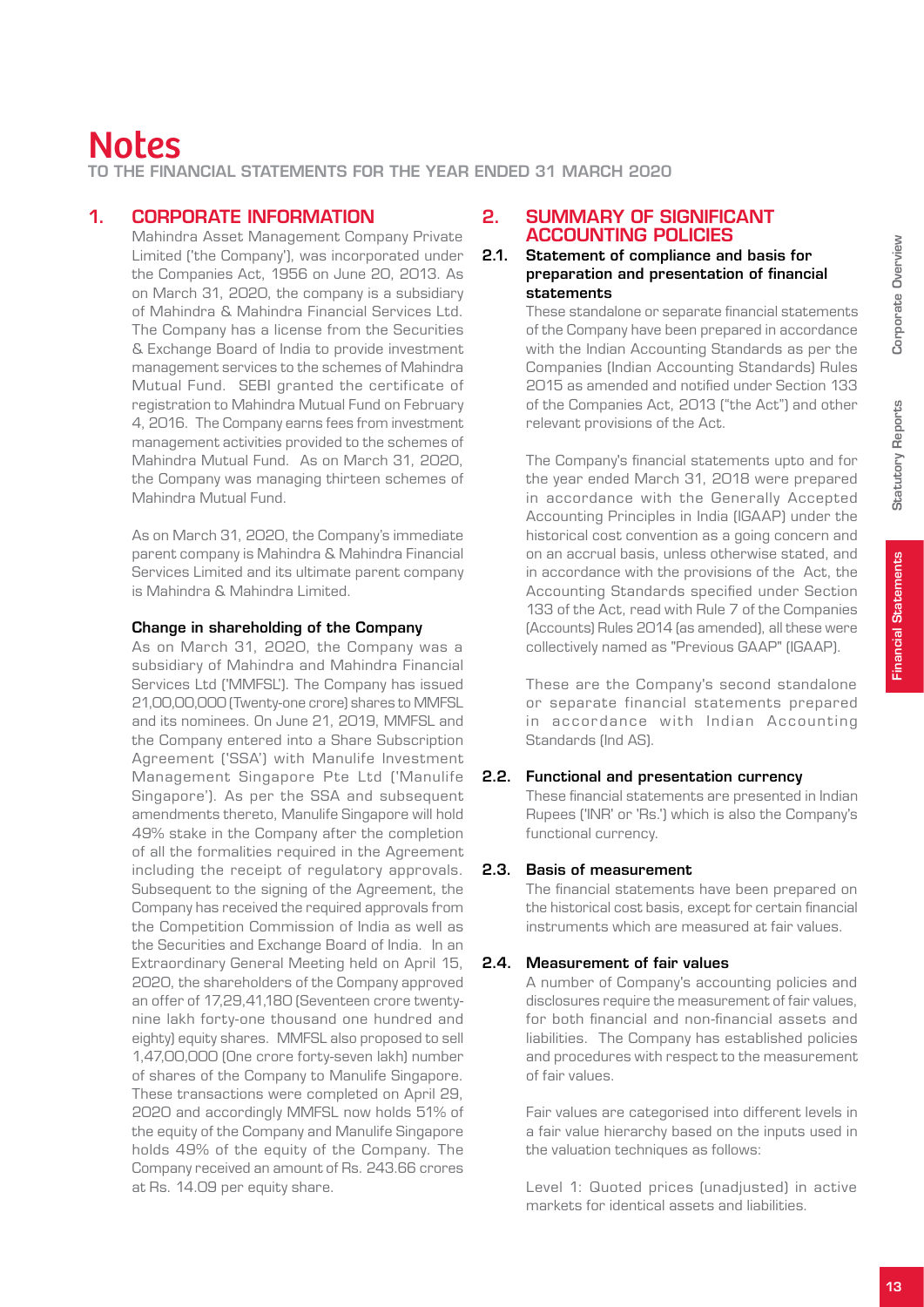#### to the Financial Statements for the year ended 31 March 2020

Level 2: Inputs other than quoted prices included in Level 1 that are observable for the asset or liability, either directly or indirectly.

Level 3: Inputs for the asset or liability that are not based on observable market data (unobservable inputs).

#### 2.5. Use of estimates and judgments

In preparing these financial statements, management has made judgements, estimates and assumptions that affect the application of the Company's accounting policies and the reported amounts of assets, liabilities, income and expenses. Actual results may differ from these estimates. Estimates and underlying assumptions are reviewed on an ongoing basis. Revisions to estimates are recognised prospectively.

Following are areas that involved a higher degree of estimate and judgement or complexity in determining the carrying amount of some assets and liabilities:

#### Fair value of financial assets, liabilities and investments

The Company measures certain financial assets and liabilities on fair value basis at each balance sheet date or at the time they are assessed for impairment. Fair value measurement that are based on significant unobservable inputs (Level 3) require management's best estimate about future developments.

#### Defined benefit obligations

Measurement of defined benefit obligations and the actuarial assumptions around it are estimated on a reasonable basis. Estimates and judgements are continuously evaluated and are based on historical experience and other factors, including expectations of future events that may have a financial impact on the Company and that are believed to be reasonable under the circumstances.

#### 2.6. Revenue recognition

Revenue is measured at the fair value of the consideration received or receivable.

#### Fees from management of mutual fund schemes

Fees from management of mutual fund schemes are recognised on an accrual basis at specific rates, applied on the average daily net assets of the schemes of Mahindra Mutual Fund in accordance with the Investment Management Agreement between the Company and the Trustees

of Mahindra Mutual Fund and SEBI (Mutual Fund) Regulations, 1996 as amended from time to time.

#### Other Income

The gains / losses on sale of investments are recognised in the Statement of Profit and Loss on the trade day and it is determined on FIFO ('first in first out') method. Till March 31, 2019, the company used to account for gains / losses on sale of investments as per weighted average cost method but from 1st April, 2019 onwards, the company has shifted to FIFO method. The above change in method of deriving gains or losses on sale of investments has a negligible impact on the overall results of the company.

#### Recognition of Dividend Income

Dividend from investments are recognised in the Statement of Profit and Loss when the right to receive payment is established.

#### Recognition of Interest Income

Interest income from a financial asset is recognised when it is probable that the economic benefits will flow to the Company and the amount of income can be measured reliably. Interest income is accrued on a time basis, by reference to the principal outstanding.

#### 2.7. Property, Plant and Equipment ('PPE')

PPE are stated at cost of acquisition (including incidental expenses), less accumulated depreciation and accumulated impairment loss, if any.

Advances paid towards the acquisition of PPE outstanding at each balance sheet date are disclosed separately under other non-financial assets. Capital work in progress comprises the cost of PPE that are not ready for its intended use at the reporting date.

Depreciation on PPE is provided on straight-line basis in accordance with the useful lives specified in Schedule II to the Companies Act, 2013 on a pro-rata basis except for following assets in respect of which useful life is taken as estimated by the management based on the actual usage pattern of the assets.

 • Motor vehicles where useful life is assumed at four years as against eight years as per Schedule II since the employees to whom these vehicles have been allotted. in accordance with the terms of their employment, are entitled to change their vehicles every four years, and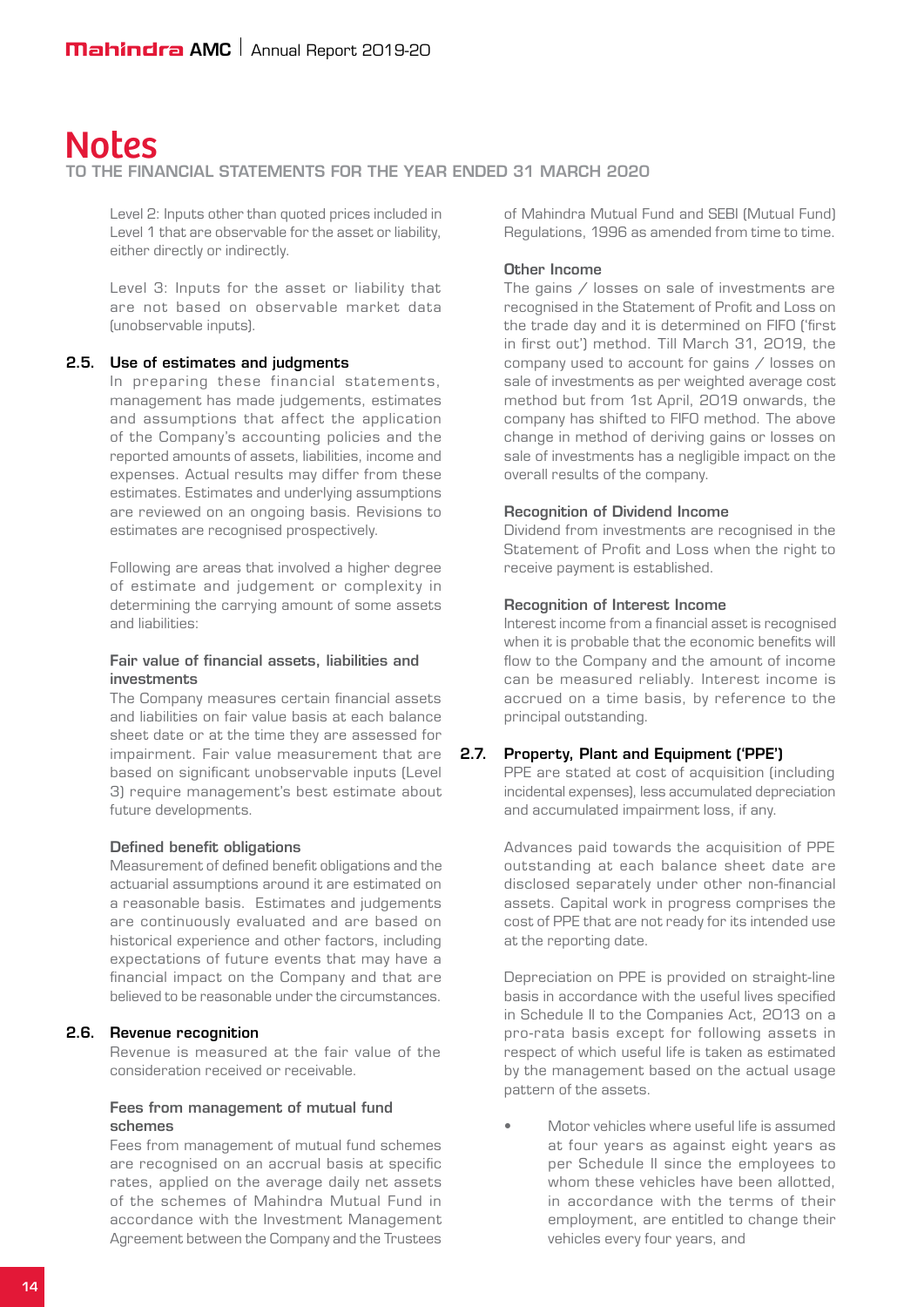# Notes to the Financial Statements for the year ended 31 March 2020

Fixed assets individually having a value less than Rs 5,000 are fully depreciated in the year of purchase.

Further, residual value for all assets is considered as zero due to the difficulty in estimating the same and in the case of motor cars, having regard to terms of employment under which these are allotted to the employees.

Accordingly, useful life of assets is estimated as follows:

| Employee vehicles                 | $-4$ years  |
|-----------------------------------|-------------|
| Computer                          | $-3$ years  |
| Furniture                         | $-10$ years |
| Office Equipment                  | $-5$ years  |
| Assets costing less than Rs 5,000 | $<$ 1 year  |

PPE is de-recognised on disposal or when no future economic benefits are expected from its use. Any gain or loss arising on de-recognition of the asset (calculated as the difference between the net disposal proceeds and the net carrying amount of the asset) is recognised in other income  $\overline{\phantom{a}}$  netted off from any loss on disposal in the Statement of Profit and Loss in the year the asset is de-recognised.

#### 2.8. Intangible assets

Intangible assets are stated at cost less accumulated amortisation and impairment loss, if any. Intangible assets comprise of computer software which is amortised over the estimated useful life. The maximum period for such amortisation is taken as 36 months based on management's estimates of useful life. Amortisation is calculated using the Straight line method to write down the cost of intangible assets over their estimated useful lives.

## 2.9. Foreign exchange transactions and translations

## Initial recognition

Transactions in foreign currencies are recognised at the prevailing exchange rates between the reporting currency and the foreign currency on the transaction date.

#### Conversion

Transactions in foreign currencies are translated into the functional currency using the exchange rates at the dates of the transactions. Foreign exchange gains and losses resulting from the settlement of such transactions and from the translation of monetary assets and liabilities

denominated in foreign currencies at year end exchange rates are generally recognised in the Statement of Profit and Loss. Foreign currency monetary assets and liabilities at the year-end are translated at the year-end exchange rates and the resultant exchange differences are recognised in the Statement of Profit and Loss.

Non-monetary items, which are measured in terms of historical cost denominated in a foreign currency, are reported using the exchange rate at the date of the transaction. Non-monetary items, which are measured at fair value or other similar valuation denominated in a foreign currency, are translated using the exchange rate at the date when such value was determined.

## 2.10. Financial instruments

#### Recognition and initial measurement

Financial assets and financial liabilities are recognised when the Company becomes a party to the contractual provisions of the instruments.

Financial assets and financial liabilities are initially measured at fair value. Transaction costs that are directly attributable to the acquisition or issue of financial assets and financial liabilities (other than financial assets and financial liabilities at fair value through profit or loss) are added to or deducted from the fair value of the financial assets or financial liabilities, as appropriate, on initial recognition. Transaction costs directly attributable to the acquisition of financial assets or financial liabilities at fair value through profit or loss are recognised immediately in the Statement of Profit and Loss.

#### Classification and subsequent measurement of Financial assets

On initial recognition, a financial asset is classified as - measured at:

- Amortised cost; or
- Fair Value through Other Comprehensive Income (FVTOCI) - debt investment; or
- Fair Value through Other Comprehensive Income (FVTOCI) - equity investment; or
- Fair Value through Profit or Loss (FVTPL)

Financial assets are not reclassified subsequent to their initial recognition, except if and in the period the Company changes its business model for managing financial assets.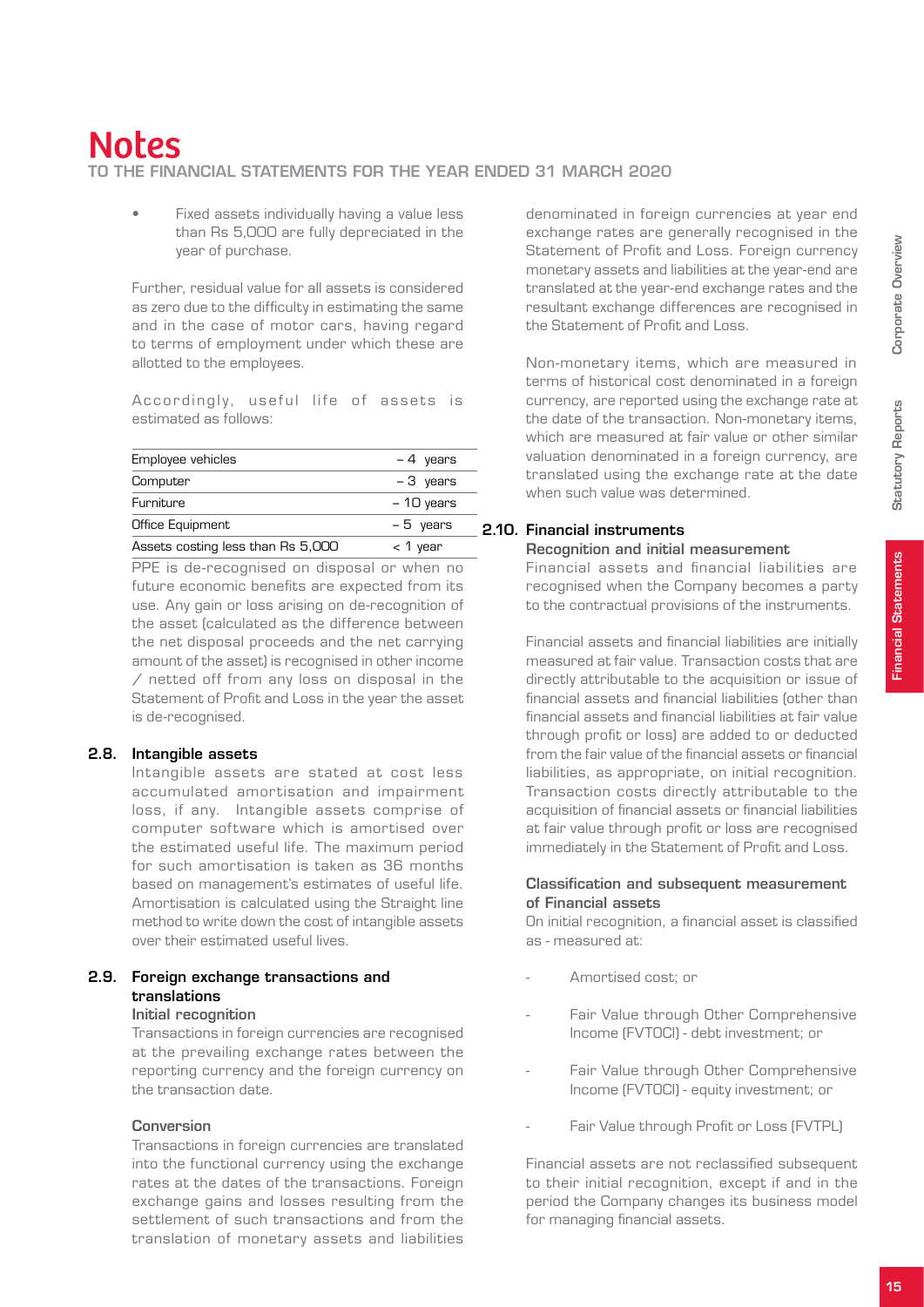to the Financial Statements for the year ended 31 March 2020

All financial assets not classified at amortised cost or FVTOCI are measured at FVTPL.

The financial assets held with the objective to collect contractual cash flows as per the contractual terms that give rise on specified dates to cash flows that are solely payment of interest on the principal amount outstanding are measured at amortised cost on the reporting date. Accordingly, the Company measures investment in Non-Convertible debentures at amortised cost. Interest income and impairment if any, is recognised in the Statement of Profit and Loss.

For equity investments, the Company makes an election on an instrument-by-instrument basis to designate equity investments as measured at FVTOCI. These elected investments are measured at fair value with gains and losses arising from changes in fair value recognised in other comprehensive income and accumulated in the reserves. The cumulative gain or loss is not reclassified to the Statement of Profit and Loss on disposal of the investments. These investments in equity are not held for trading. Instead, they are held for medium or long- term strategic purpose. Upon the application of Ind AS 109, the Company has chosen to designate these investments as FVTOCI as the Company believes that this provides a more meaningful presentation of medium or long-term strategic investments, than reflecting changes in fair value immediately in the Statement of Profit and Loss. Dividend income, if any, received on such equity investments are recognised in the Statement of Profit and Loss.

Equity investments that are not designated to be measured at FVTOCI are designated to be measured as FVTPL. Subsequent changes in fair value are recognised in the Statement of Profit and Loss.

#### Financial liabilities and equity instruments

Debt and equity instruments issued by the Company are classified as either financial liabilities or as equity in accordance with the substance of the contractual arrangements and the definitions of a financial liability and an equity instrument.

#### Equity instruments

An equity instrument is any contract that evidences a residual interest in the assets of an entity after deducting all of its liabilities. Equity instruments issued by the Company are recognised at the proceeds received. Transaction costs of an equity transaction are recognised as a deduction from equity.

#### Financial liabilities

Financial liabilities are classified as measured at amortised cost or FVTPL. A financial liability is classified as FVTPL if it is classified as heldfor-trading or it is designated as such on initial recognition. Other financial liabilities are subsequently measured at amortised cost. Interest expense are recognised in the Statement of Profit and Loss. Any gain or loss on derecognition is also recognised in the Statement of Profit and Loss.

#### De-recognition of financial assets

The Company de-recognises a financial asset when the contractual rights to the cash flows from the financial asset expire, or it transfers the rights to receive the financial asset and substantially all the risks and rewards of ownership of the asset to another party. If the Company neither transfers nor retains substantially all of the risks and rewards of ownership and continues to control the transferred asset, the Company recognises its retained interest in the asset and an associated liability for the amount it may have to pay.

If the Company enters into transactions whereby it transfers assets recognised on its Balance Sheet, but retains either all or substantially all of the risks and rewards of the transferred assets, the transferred assets are not de-recognised and the proceeds received are recognised as a collateralised borrowing.

#### De-recognition of financial liabilities

A financial liability is de-recognised when the obligation under the liability is discharged, cancelled or expires. The difference between the carrying value of the original financial liability and the consideration paid is recognised in the Statement of Profit and Loss.

#### Impairment of financial assets

Loss allowances for financial assets measured at amortised cost are deducted from the gross carrying amount of the assets. For debt securities at FVTOCI, the loss allowance is recognised in OCI and is not reduced from the carrying amount of the financial asset in the balance sheet.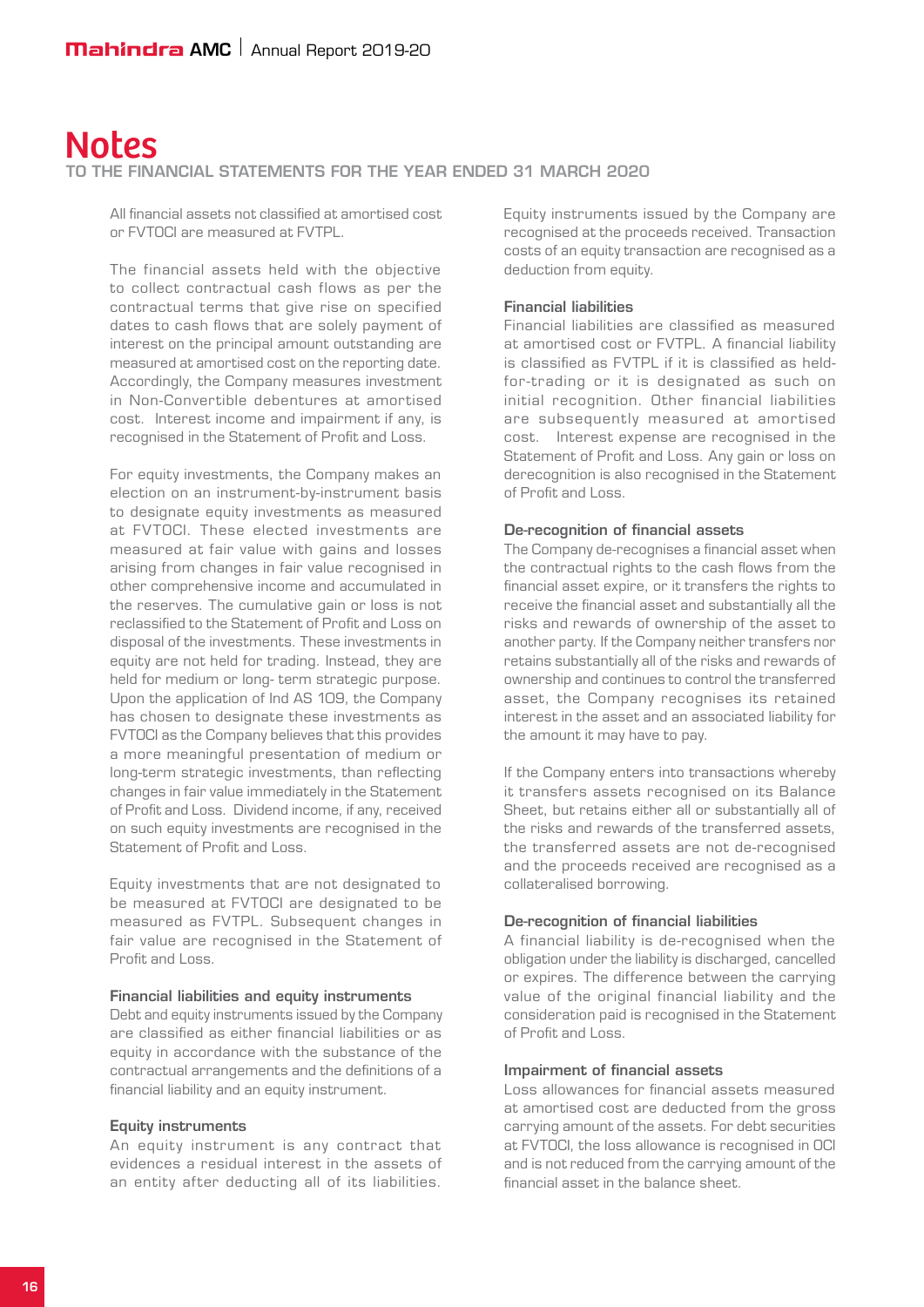# Notes to the Financial Statements for the year ended 31 March 2020

The gross carrying amount of a financial asset is written off (either partially or in full) to the extent that there is no realistic prospect of recovery. This is generally the case when the Company determines that the debtor does not have assets or sources of income that could generate sufficient cash flows to repay the amounts subject to the write-off. However, financial assets that are written off could still be subject to enforcement activities under the Company's recovery procedures, taking into account legal advice where appropriate. Any recoveries made are recognised in the Statement of Profit and Loss.

#### Impairment of non-financial assets

At the end of each reporting period, the Company reviews the carrying amounts of its tangible and intangible assets to determine whether there is any indication that those assets have suffered an impairment loss. If any such indication exists, the recoverable amount, which is the higher of the value in use or fair value less cost to sell, of the asset or cash-generating unit, as the case may be, is estimated and impairment loss (if any) is recognised and the carrying amount is reduced to its recoverable amount.

In assessing the value in use, the estimated future cash flows are discounted to their present value using a pre-tax discount rate that reflects current market assessments of the time value of money and the risks specific to the asset for which the estimates of future cash flows have not been adjusted. When it is not possible to estimate the recoverable amount of an individual asset, the Company estimates the recoverable amount of the cash-generating unit to which the asset belongs.

When an impairment loss subsequently reverses, the carrying amount of the asset or a cashgenerating unit is increased to the revised estimate of its recoverable amount, so that the increased carrying amount does not exceed the carrying amount that would have been determined had no impairment loss been recognised for the asset (or cash-generating unit) earlier. The reversal of an impairment loss is recognised in Statement of Profit and Loss.

## 2.11. Employee Benefits

#### Short-term employee benefits

Short-term employee benefits are expensed as the related service is provided. A liability is recognised for the amount expected to be paid if the Company has a present legal or constructive obligation

to pay this amount as a result of past service provided by the employee and the obligation can be estimated reliably.

Contribution paid / payable during the year to Superannuation Fund, ESIC and Labour Welfare Fund are recognised in the Statement of Profit and Loss.

#### Contribution to provident fund

Company's contribution paid/payable during the year to provident fund is recognised in the Statement of Profit and Loss.

#### **Gratuity**

The Company's liability towards gratuity scheme is determined by an independent actuary using the projected unit credit method. The present value of the defined benefit obligation is determined by discounting the estimated future cash outflows by reference to market yields at the end of the reporting period on government bonds that have terms approximating to the terms of the related obligation.

The net interest cost is calculated by applying the discount rate to the net balance of the defined benefit obligation and the fair value of plan assets. This cost is included in employee benefit expense in the Statement of Profit and Loss.

## Remeasurement gains/losses

Remeasurement of defined benefit plans, comprising of actuarial gains or losses, return on plan assets excluding interest income are recognised immediately in the Balance Sheet with corresponding debit or credit to other comprehensive income. Re-measurements are not reclassified to the Statement of Profit and Loss in subsequent period.

Remeasurement gains or losses on long term compensated absences that are classified as other long term benefits are recognised in the Statement of Profit and Loss.

#### Superannuation fund

The Company makes contribution to the Superannuation scheme, a defined contribution scheme, administered by Life Insurance Corporation of India, which are charged to the Statement of Profit and Loss. The Company has no obligation under this scheme beyond its contribution.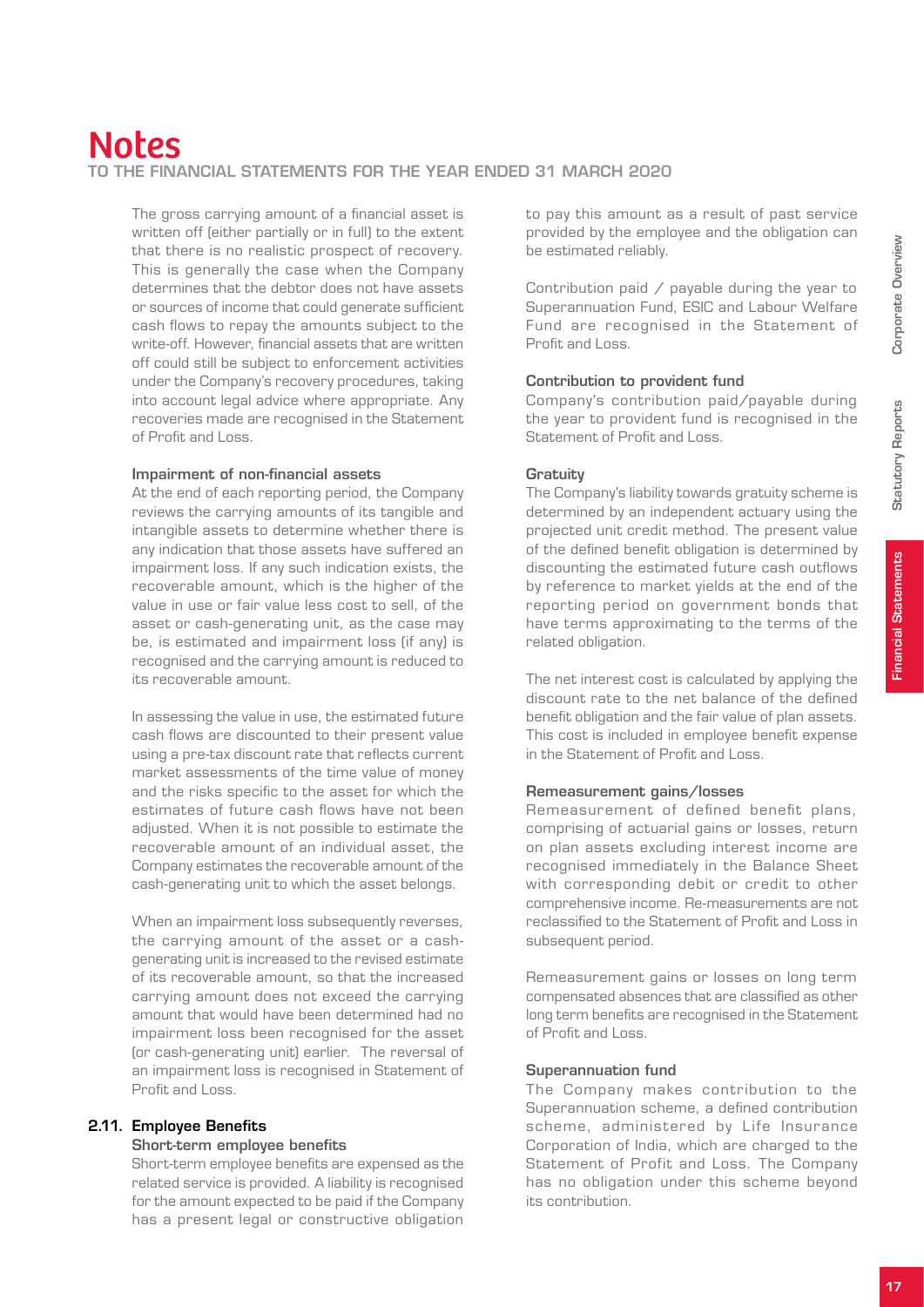#### to the Financial Statements for the year ended 31 March 2020

#### Leave encashment / compensated absences / sick leave

The Company provides for the encashment / availment of leave with pay subject to certain rules. The employees are entitled to accumulate leave subject to certain limits for future encashment / availment. The liability is provided based on the number of days of unutilized leave at each balance sheet date on the basis of an independent actuarial valuation using projected unit credit method.

#### Employee Share based payments

Cash-settled share-based payments to employees are measured at the fair value of the equity instruments at each reporting date. Any change in fair value is recognized for the vested period in the Statement of Profit and Loss for the period.

#### 2.12. Scheme related expenses

Expenses of schemes of Mahindra Mutual Fund in excess of the limits in accordance with the SEBI (Mutual Fund) Regulations, 1996 are borne by the Company and are recognised in the Statement of Profit and Loss. Further, as per SEBI circular dated October 22, 2018, all scheme related expenses subsequent to that date are to be borne by the mutual fund schemes. As a result, the investment management fees subsequent to this date are received net of all scheme expenses. Prior to this date, the Company was bearing all the scheme related expenses and to that extent was in receipt of higher investment management fees from the schemes of Mahindra Mutual Fund. Hence, the investment management fees and the scheme related expenses for this year are not comparable with that of last year.

#### New Fund Offer ('NFO') expenses

Expenses pertaining to NFO are charged to the Statement of Profit and Loss in the year in which these expenses are incurred which is in compliance with SEBI (Mutual Fund) Regulations 1996.

#### 2.13. Finance Costs

Finance costs include interest expense accrued on a time basis, by reference to the principal outstanding. Effective from 1 April 2019, on application of Ind AS 116 (Leases), interest expense on lease liabilities computed by applying the Company's weighted average incremental borrowing rate has been included under finance costs.

#### Income taxes Current tax

Current tax is determined as the amount of tax payable in respect of taxable income for the year. The Company's current tax is calculated using tax rates that have been enacted or substantively enacted by the end of the reporting period.

#### Deferred tax

Deferred tax on timing differences, being the difference between taxable income and accounting income that originate in one period and are capable of reversal in one or more subsequent periods is accounted for using the tax rates and tax laws enacted or substantively enacted as on the balance sheet date. Deferred tax assets arising on account of unabsorbed depreciation or carry forward of tax losses are recognised only to the extent that there is virtual certainty supported by convincing evidence that sufficient future taxable income will be available against which such deferred tax assets can be realised.

Deferred tax is recognised on temporary differences between the carrying amounts of assets and liabilities in the financial statements and the corresponding tax bases used in the computation of taxable profit. Deferred tax liabilities are generally recognised for all taxable temporary differences to the extent that it is probable that taxable profits will be available against which those deductible temporary differences can be utilised.

The carrying amount of deferred tax assets is reviewed at the end of each reporting period and reduced to the extent that it is no longer probable that sufficient taxable profits will be available to allow all or part of the asset to be recovered.

Deferred tax liabilities and assets are measured at the tax rates that are expected to apply in the period in which the liability is settled or the asset realised, based on tax rates (and tax laws) that have been enacted or substantively enacted by the end of the reporting period.

The measurement of deferred tax liabilities and assets reflects the tax consequences that would follow from the manner in which the Company expects, at the end of the reporting period, to recover or settle the carrying amount of its assets and liabilities.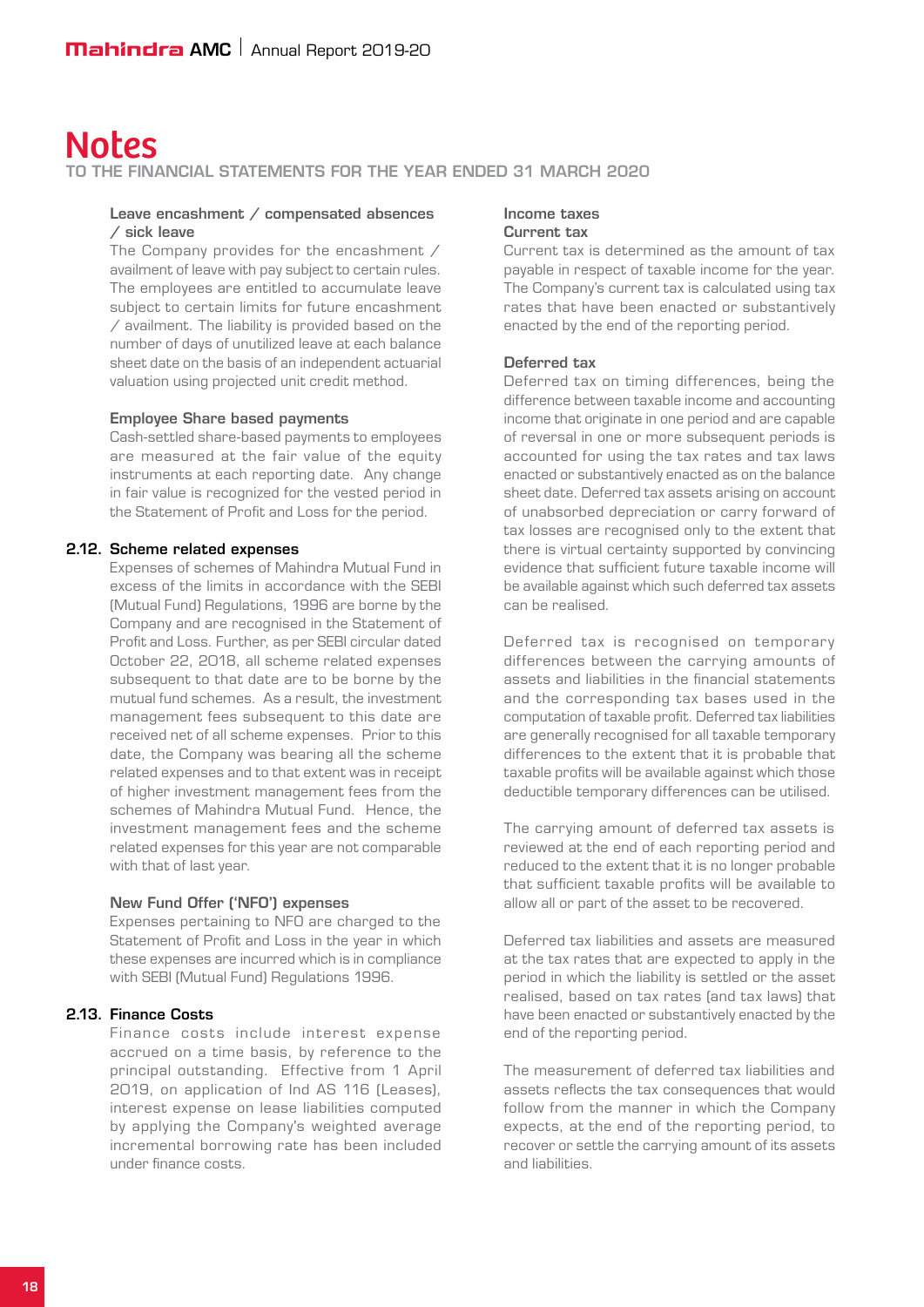# Notes to the Financial Statements for the year ended 31 March 2020

#### Current and deferred tax for the year

Current and deferred tax are recognised in the Statement of Profit and Loss, except when they relate to items that are recognised in other comprehensive income or directly in equity, in which case, the current and deferred tax are also recognised in other comprehensive income or directly in equity respectively.

#### 2.14. Securities issue expenses

Expenses incurred in connection with fresh issue of Share capital are accounted for as a deduction from other equity as per the provisions of Ind AS 32 – Financial Instruments Presentation.

## 2.15. Provisions

Provisions are recognised when there is a present obligation as a result of a past event, and it is probable that an outflow of resources embodying economic benefits will be required to settle the obligation and there is a reliable estimate of the amount of the obligation. Provisions are reviewed at each balance sheet date and adjusted to reflect the current best estimate.

The amount recognised as a provision is the best estimate of the consideration required to settle the present obligation at the end of the reporting period, taking into account the risks and uncertainties surrounding the obligation.

When there is a possible obligation or a present obligation in respect of which the likelihood of outflow of resources is remote, no provision or disclosure is made.

## 2.16. Leasing

#### Where the Company is the lessee

As a lessee, the Company's lease asset class primarily consist of buildings or part thereof taken on lease for office premises and certain IT equipments used for operating activities. The Company assesses whether a contract contains a lease, at inception of a contract. A contract is, or contains, a lease if the contract conveys the right to control the use of an identified asset for a period of time in exchange for consideration. To assess whether a contract conveys the right to control the use of an identified asset, the Company assesses whether: (i) the contract involves the use of an identified asset (ii) the Company has substantially all of the economic benefits from use of the asset through the period of the lease and (iii) the Company has the right to direct the use of the asset.

At the date of commencement of the lease, the Company recognizes a right-of-use asset ("ROU") and a corresponding lease liability for all lease arrangements in which it is a lessee, except for leases with a term of twelve months or less (shortterm leases) and low value leases. For these shortterm and low value leases, the Company recognizes the lease payments as an operating expense on a straight-line basis over the term of the lease.

Certain lease arrangements include the options to extend or terminate the lease before the end of the lease term. ROU assets and lease liabilities includes these options when it is reasonably certain that they will be exercised.

The right-of-use assets are initially recognized at cost which comprises of initial amount of lease liability adjusted for any lease payments made at or prior to the commencement date of the lease plus any initial direct costs less any lease incentives. These are subsequently measured at cost less accumulated depreciation and impairment losses, if any. Right-of-use assets are depreciated from the commencement date on a straight-line basis over the shorter of the lease term and useful life of the underlying asset.

The Company has adopted Ind AS 116 dealing with leases from April 1, 2019. Ind AS 116 introduces a single, on-balance sheet lease accounting model for lessees. The Company recognises a right-of-use asset representing its right to use the underlying asset and a lease liability representing its obligation to make lease payments.

## Transition to Ind AS 116

Ministry of Corporate Affairs ("MCA") through Companies (Indian Accounting Standards) Amendment Rules, 2019 and Companies (Indian Accounting Standards) Second Amendment Rules, has notified Ind AS 116, Leases, which replaces the existing lease standard, Ind AS 17 leases, and other interpretations. Ind AS 116 sets out the principles for the recognition, measurement, presentation and disclosure of leases for both lessees and lessors. It introduces a single, on-balance sheet lease accounting model for lessees.

The Company has adopted Ind AS 116, Leases, effective 1 April 2019 using modified retrospective approach of transition without restating the figures for prior periods. Consequently, the Company recorded the lease liability at the present value of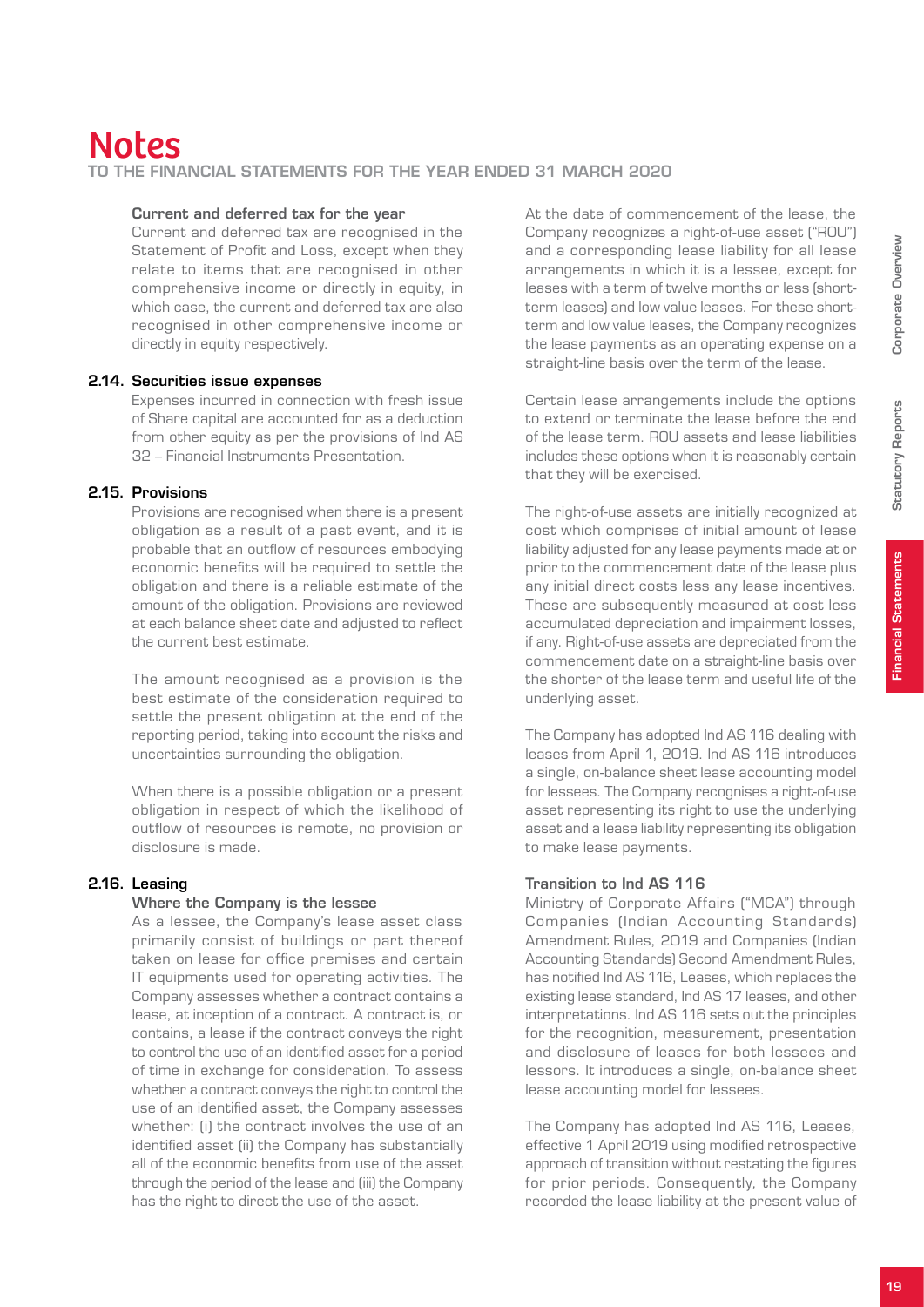#### to the Financial Statements for the year ended 31 March 2020

the lease payments discounted at the incremental borrowing rate and the right of use asset at its carrying amount as if the standard had been applied since the commencement date of the lease, but discounted at the Company's incremental borrowing rate at the date of initial application. Comparatives as at and for the year ended March 31,2019 have not been retrospectively adjusted and therefore will continue to be reported under the accounting policies included as part of our Annual Report for year ended March 31, 2019.

On application of Ind AS 116, financial information is presented in the following manner for the year ended 31 March 2020.

- a) ROU assets and lease liabilities have been included within the line items "Property, plant and equipment" and "Other financial liabilities" respectively in the Balance sheet;
- b) Interest expenses on the lease liability and depreciation charge for the right-to-use asset have been included within the line items "Finance costs" and "Depreciation, amortization and impairment" respectively in the statement of profit and loss;
- c) Short-term lease payments and payments for leases of low-value assets, where exemption as permitted under this standard is availed, have been recognized as expense on a straight line basis over the lease term in the statement of profit and loss.
- d) Cash payments for the principal of the lease liability have been presented within "financing activities" in the statement of cash flows;

Further, on application of Ind AS 116, the nature of expense in the Statement of profit and loss has changed from lease rent in previous periods to depreciation cost for the ROU asset and finance cost for interest on lease liability in the current financial year.

The effect of transition to Ind AS 116 and other disclosures are set out under note no.31.

#### 2.17. Earnings per share

Basic earnings per share is calculated by dividing the net profit or loss for the period attributable to equity shareholders by the weighted average number of equity shares outstanding during the period. Earnings considered in ascertaining the Company's earnings per share is the net profit/ loss for the period after deducting preference dividends and any attributable tax thereto for the period. The weighted average number of equity shares outstanding during the period and for all periods presented is adjusted for events, such as bonus shares, sub-division of shares, etc that have changed the number of equity shares outstanding, without a corresponding change in resources.

For the purpose of calculating diluted earnings per share, the net profit or loss for the period attributable to equity shareholders is divided by the weighted average number of equity shares outstanding during the period, considered for deriving basic earnings per share and weighted average number of equity shares that could have been issued upon conversion of all dilutive potential equity shares.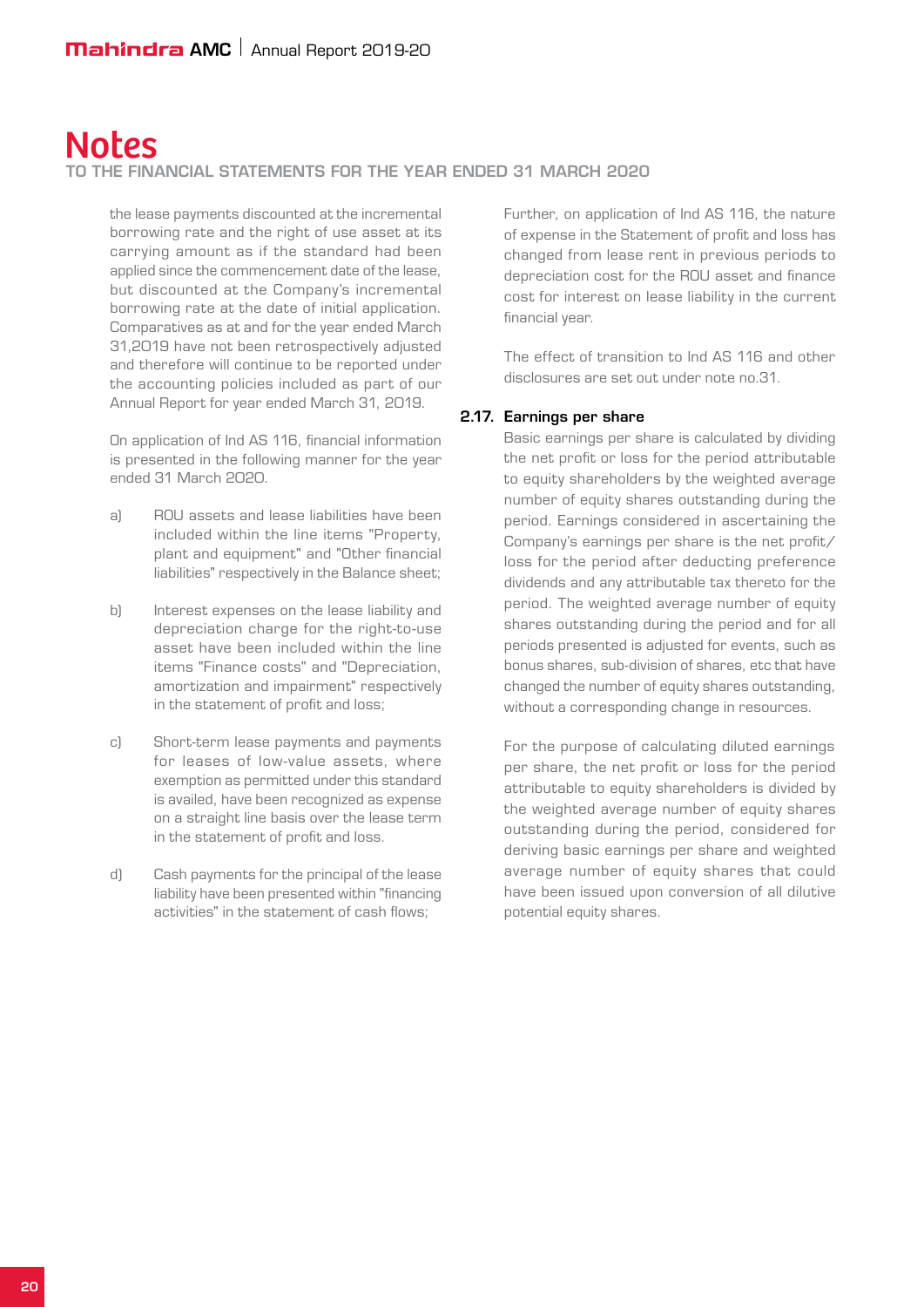to the Financial Statements for the year ended 31 March 2020

# 3 Cash and cash equivalents

|                                         |                        | Rs. in Lakhs           |
|-----------------------------------------|------------------------|------------------------|
| Particulars                             | As at<br>31 March 2020 | As at<br>31 March 2019 |
| Cash on hand                            | 1.68                   | 0.58                   |
| Balances with banks in current accounts | 4.10                   | 4.94                   |
| <b>Total</b>                            | 5.78                   | 5.52                   |

# 4 Receivables

|                        | Rs. in Lakhs           |
|------------------------|------------------------|
| As at<br>31 March 2020 | As at<br>31 March 2019 |
|                        |                        |
|                        |                        |
| 22.44                  | 152.52                 |
| 22.44                  | 152.52                 |
|                        |                        |

No trade or other receivable is due from directors or other officers of the company either severally or jointly with any other person nor any trade or other receivable is due from firms or private companies respectively in which any director is a partner, a director or a member.

Trade receivable is due within one month from the date of the invoice.

# 5 Investments

|                    |     |                                                                                           |                     |                      |                     | Rs. in Lakhs         |
|--------------------|-----|-------------------------------------------------------------------------------------------|---------------------|----------------------|---------------------|----------------------|
|                    |     |                                                                                           | As at 31 March 2020 |                      | As at 31 March 2019 |                      |
| <b>Particulars</b> |     |                                                                                           | <b>Units</b>        | NAV (Rs in<br>Lakhs) | <b>Units</b>        | NAV (Rs in<br>Lakhs) |
| A)                 |     | At Fair Value                                                                             |                     |                      |                     |                      |
|                    | i)  | Through Other Comprehensive Income                                                        |                     |                      |                     |                      |
|                    |     | <b>Unquoted Investment in Equity Shares</b>                                               |                     |                      |                     |                      |
|                    |     | Equity Investment in MF Utilities India Pvt Ltd<br>(Face value of Rs. 1/- each)           | 5,00,000            | 9.60                 | 5,00,000            | 9.60                 |
|                    | ii) | Through Profit or Loss                                                                    |                     |                      |                     |                      |
|                    |     | <b>Unquoted Investment in Mutual Fund</b>                                                 |                     |                      |                     |                      |
|                    |     | Mahindra Liquid Fund -Direct Growth<br>(Face value of Rs. 1000/- each)                    | 5,000               | 64.43                | 34,168              | 413.92               |
|                    |     | Mahindra Ultra Short Term Yojana -Direct<br>Growth (Face value of Rs. 1000/- each)        | 55,561              | 573.77               |                     |                      |
|                    |     | Mahindra Low Duration - Direct Growth<br>(Face value of Rs. 1000/- each)                  | 1,05,842            | 1,340.27             | 12,478              | 145.90               |
|                    |     | Mahindra Kar Bachat Yojana - Direct Growth<br>(Face value of Rs. 10/- each)               | 5,00,000            | 47.03                | 5,00,000            | 61.13                |
|                    |     | Mahindra Dhan Sanchay Yojana - Direct<br>Growth (Face value of Rs. 10/- each)             | 5,00,000            | 54.17                | 5,00,000            | 58.56                |
|                    |     | Mahindra Badhat Yojana - Direct Growth<br>(Face value of Rs. 10/- each)                   | 5,00,000            | 46.60                | 5,00,000            | 56.58                |
|                    |     | Mahindra Unnati Emerging Business Yojana -<br>Direct Growth (Face value of Rs. 10/- each) | 5,00,000            | 40.35                | 5,00,000            | 48.21                |
|                    |     | Mahindra Credit Risk Yojana - Direct Growth<br>(Face value of Rs. 10/- each)              | 5,00,000            | 56.82                | 5,00,000            | 52.45                |
|                    |     |                                                                                           |                     |                      |                     |                      |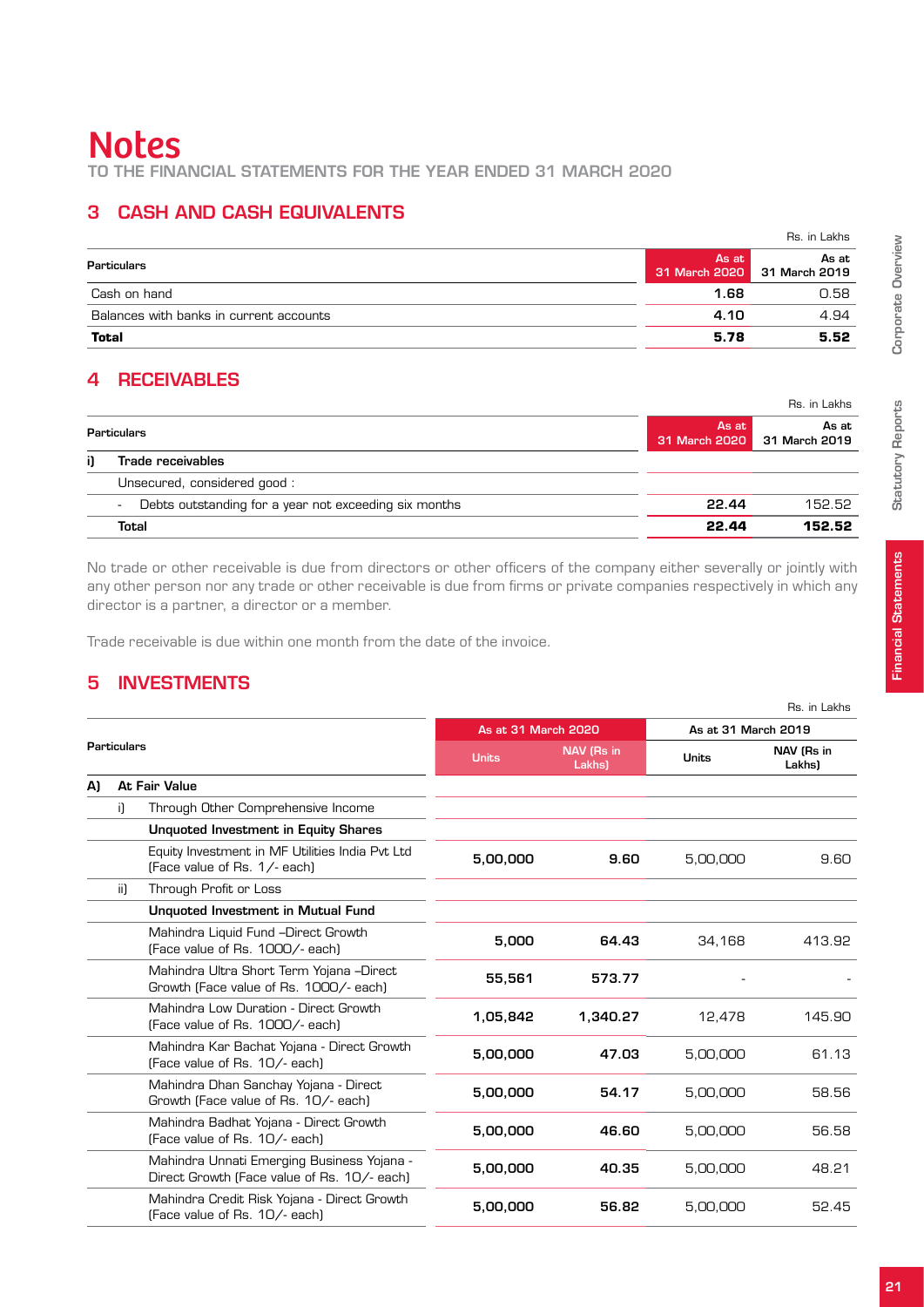to the Financial Statements for the year ended 31 March 2020

|    |                                                                                                                |                     |                      |                                     | Rs. in Lakhs |
|----|----------------------------------------------------------------------------------------------------------------|---------------------|----------------------|-------------------------------------|--------------|
|    |                                                                                                                | As at 31 March 2020 |                      | As at 31 March 2019                 |              |
|    | <b>Particulars</b>                                                                                             | <b>Units</b>        | NAV (Rs in<br>Lakhs) | NAV (Rs in<br>Units<br><b>Lakhs</b> |              |
|    | Mahindra Rural Bharat Consumption Yojana -<br>Direct Growth (Face value of Rs. 10/- each)                      | 5,00,000            | 40.08                | 5,00,000                            | 51.44        |
|    | Mahindra Pragati Bluechip Yojana - Direct<br>Growth (Face value of Rs. 10/- each)                              | 5,00,000            | 40.26                | 5,00,000                            | 50.52        |
|    | Mahindra Hybrid Equity Nivesh Yojana - Dir<br>Growth (Face value of Rs. 10/- each)                             | 5,00,000            | 45.84                |                                     |              |
|    | Mahindra Overnight fund - Dir Growth<br>(Face value of Rs. 1000/- each)                                        | 5.000               | 51.66                |                                     |              |
|    | Mahindra Top 250 Nivesh Yojana - Dir Growth<br>(Face value of Rs. 10/- each)                                   | 5,00,000            | 37.89                |                                     |              |
|    | <b>Total (Gross)</b>                                                                                           |                     | 2,448.77             |                                     | 948.31       |
|    | Less: Impairment loss allowance                                                                                |                     |                      |                                     |              |
|    | Total (Net) - A                                                                                                |                     | 2,448.77             |                                     | 948.31       |
| B) | At Amortised cost                                                                                              |                     |                      |                                     |              |
|    | Secured redeemable non-convertible debentures                                                                  |                     |                      |                                     |              |
|    | 8.9% Non Convertible Debentures of Mahindra<br>Rural Housing Finance Ltd. (Face value of Rs. 10<br>Lakh/-each) | 300                 | 3,000                | 300                                 | 3,000        |
|    | 8.4% Non Convertible Debentures of Mahindra<br>Rural Housing Finance Ltd. (Face value of Rs. 10<br>Lakh/-each) | 170                 | 1,700                | 170                                 | 1.700        |
|    | <b>Total (Gross)</b>                                                                                           |                     | 4,700                |                                     | 4,700        |
|    | Less : Impairment loss allowance                                                                               |                     |                      |                                     |              |
|    | Total (Net) - B                                                                                                |                     | 4,700                |                                     | 4,700        |
|    | Total (Gross: A+B)                                                                                             |                     | 7.148.77             |                                     | 5,648.31     |
|    | Less : Impairment loss allowance                                                                               |                     |                      |                                     |              |
|    | Total (Net) - C                                                                                                |                     | 7,148.77             |                                     | 5,648.31     |
|    |                                                                                                                |                     |                      |                                     |              |

# 6 Other financial assets

| Total                                          | 236.11                 | 230.68                 |
|------------------------------------------------|------------------------|------------------------|
| Security Deposits for office premises / others | 75.33                  | 70.98                  |
| Other Receivables                              | 2.87                   | 2.87                   |
| Interest accrued on investments                | 157.91                 | 156.83                 |
| Particulars                                    | As at<br>31 March 2020 | As at<br>31 March 2019 |
|                                                |                        | Rs. in Lakhs           |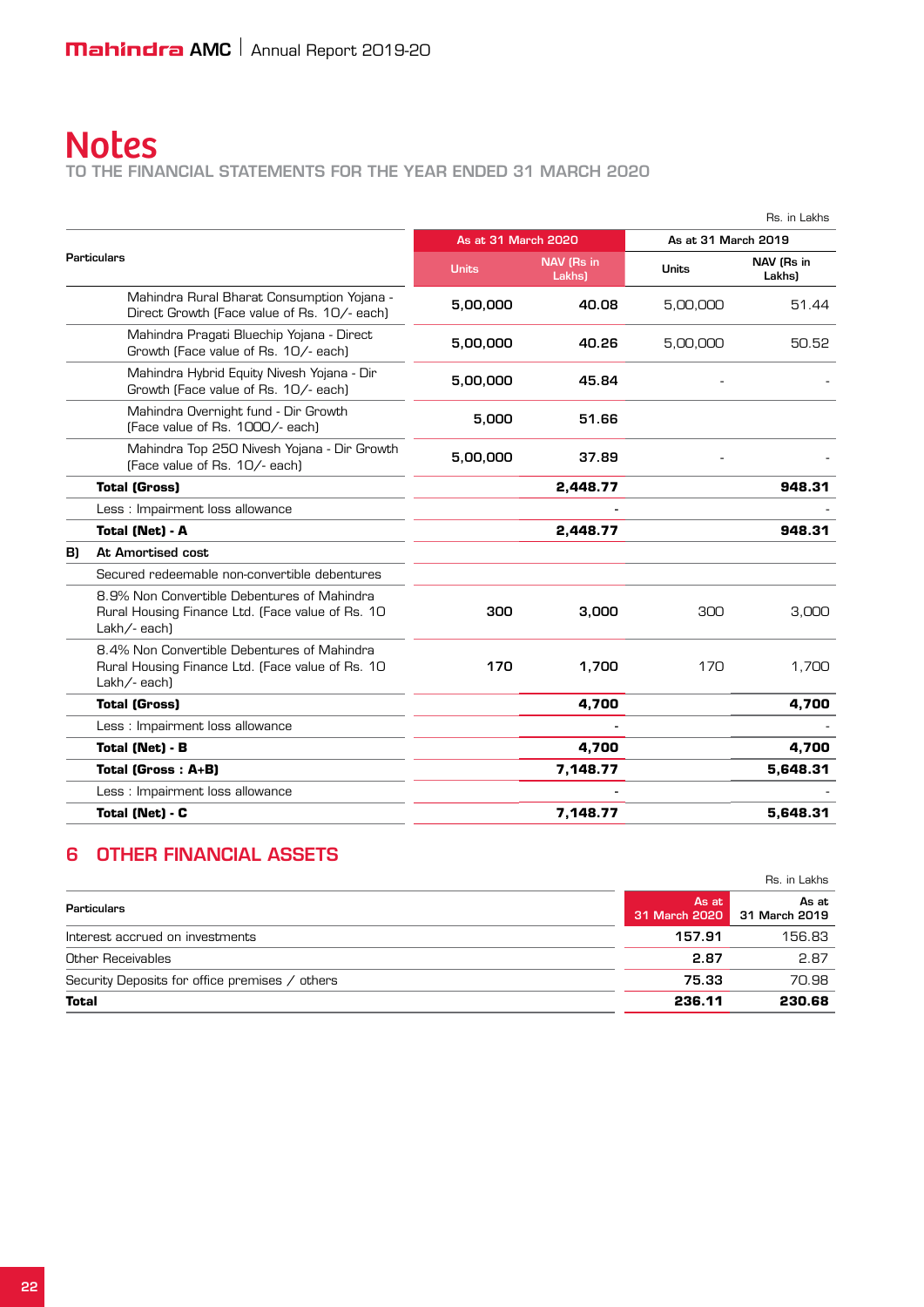to the Financial Statements for the year ended 31 March 2020

#### 7 Current tax assets

#### (i) Tax deducted / collected at source net of provision for taxes

|                      |                        | Rs. in Lakhs           |
|----------------------|------------------------|------------------------|
| Particulars          | As at<br>31 March 2020 | As at<br>31 March 2019 |
| TDS / TCS Receivable | 401.36                 | 386.84                 |
| <b>Total</b>         | 401.36                 | 386.84                 |

#### (ii) Unused tax losses - Revenue in nature

|                      |                        | Rs. in Lakhs           |
|----------------------|------------------------|------------------------|
| <b>Particulars</b>   | As at<br>31 March 2020 | As at<br>31 March 2019 |
| <b>Expiry period</b> |                        |                        |
| Upto Five years      | 2,357.45               | 442.03                 |
| More than Five years | 11,075.94              | 9,359.93               |
| No Expiry Date       | 249.45                 | 181.25                 |
| <b>Total</b>         | 13,682.84              | 9,983.21               |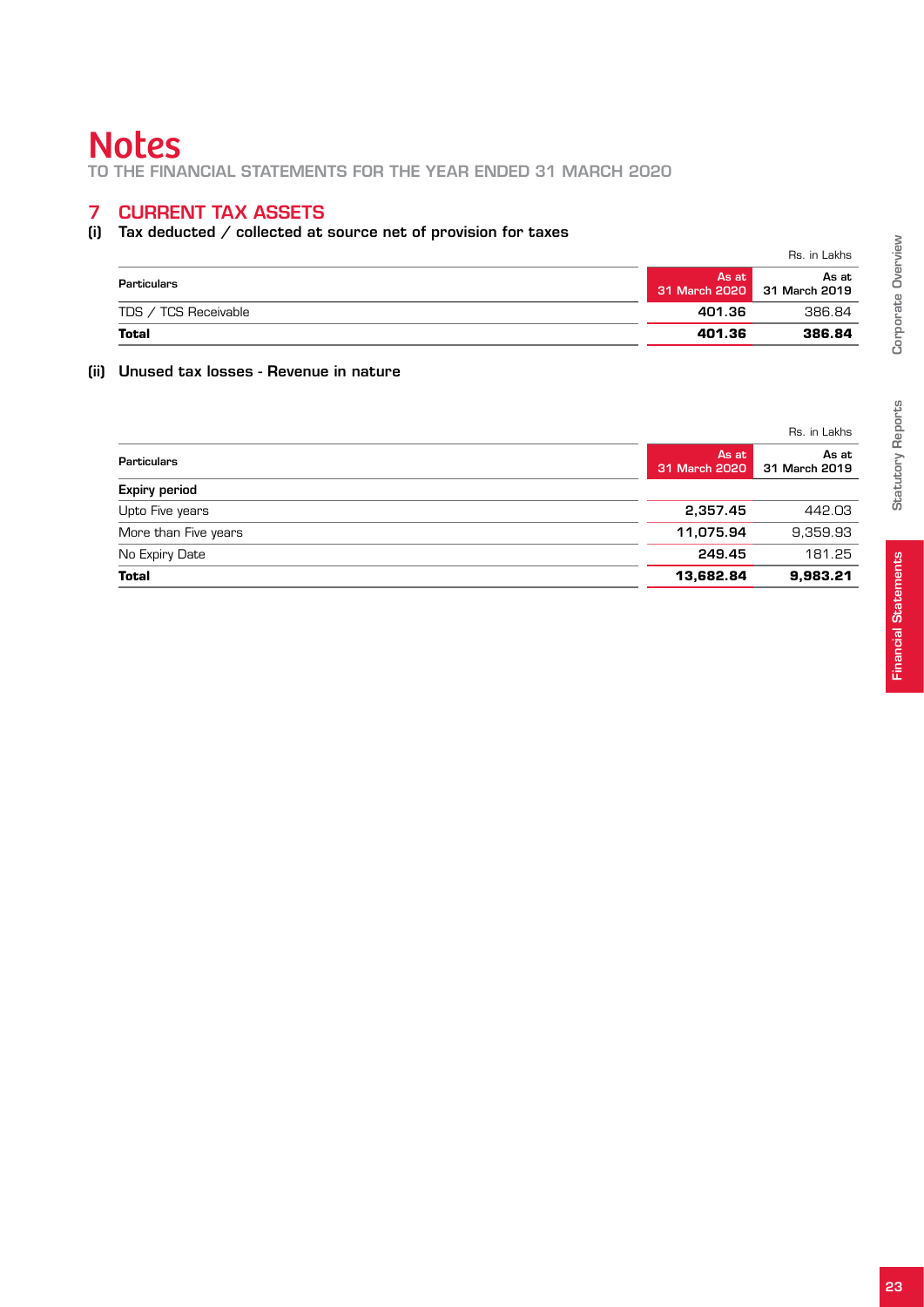As at 31 March 2020

|                                 |           | GROSS BLOCK AT COST        |                             |                        |           | DEPRECIATION & IMPAIRMENT LOSSES OR REVERSALS |                             | NET BLOCK            |                        |
|---------------------------------|-----------|----------------------------|-----------------------------|------------------------|-----------|-----------------------------------------------|-----------------------------|----------------------|------------------------|
| April 2019<br>As at O'l         | Additions | adjustments<br>Deductions/ | <b>Mar 2020</b><br>As at 31 | April 2019<br>As at 01 | Additions | adjustments<br>Deductions/                    | <b>Mar 2020</b><br>As at 31 | Mar 2020<br>As at 31 | April 2019<br>As at 01 |
| 96.80<br>omputers               | 15.57     | 0.34                       | 112.03                      | 62.12                  | 26.86     | 0.14                                          | 88.84                       | 23.19                | 34.68                  |
| 30.75<br>Furniture and fixtures | 8.64      |                            | 39.39                       | 6.61                   | 89<br>8   |                                               | 10.26                       | 29.13                | 24.14                  |
| 203.77<br><b>Jehicles</b>       | 72.00     |                            | 275.77                      | 108.80                 | 61.76     |                                               | 170.56                      | 105.21               | 94.98                  |
| 26.62<br>Office equipments      | 255       |                            | 29.17                       | 11.59                  | 5.49      |                                               | 17.08                       | 12.09                | 15.03                  |
| Leased Asset (ROU)              | 662.52    |                            | 662.52                      |                        | 160.45    |                                               | 160.45                      | 502.07               |                        |
| 357.94<br>Total                 | 761.28    | ០.34                       | 1,118.88                    | 189.12                 | 258.21    | 0.14                                          | 447.19                      | 671.69               | 168.82                 |

|                          |                         |                    |                            |                             |                        |           |                                               |                      |                             | Rs in Lakhs            |
|--------------------------|-------------------------|--------------------|----------------------------|-----------------------------|------------------------|-----------|-----------------------------------------------|----------------------|-----------------------------|------------------------|
| <b>Asset description</b> |                         | <b>GROSS BLOCH</b> | K AT COST                  |                             |                        |           | AMORTIZATION & IMPAIRMENT LOSSES OR REVERSALS |                      | NET BLOCK                   |                        |
|                          | April 2019<br>As at O'l | Additions          | adjustments<br>Deductions/ | <b>Mar 2020</b><br>As at 31 | April 2019<br>As at 01 | Additions | adjustments<br>Deductions/                    | Mar 2020<br>As at 31 | As at 31<br><b>Mar 2020</b> | April 2019<br>As at 01 |
| Computer software        | 66.60                   | 27.81              |                            | 94.41                       | 55.21                  | 10.19     |                                               | 65.40                | <b>29.01</b>                | 11.39                  |
| Total                    | 68.60                   | 27.81              |                            | 94.41                       | 55.21                  | 10.19     |                                               | 65.40                | 29.01<br>29.                | <b>11.39</b>           |
|                          |                         |                    |                            |                             |                        |           |                                               |                      |                             |                        |

# **Notes**

to the Financial Statement for the year ended 31 March 2020 l<br>S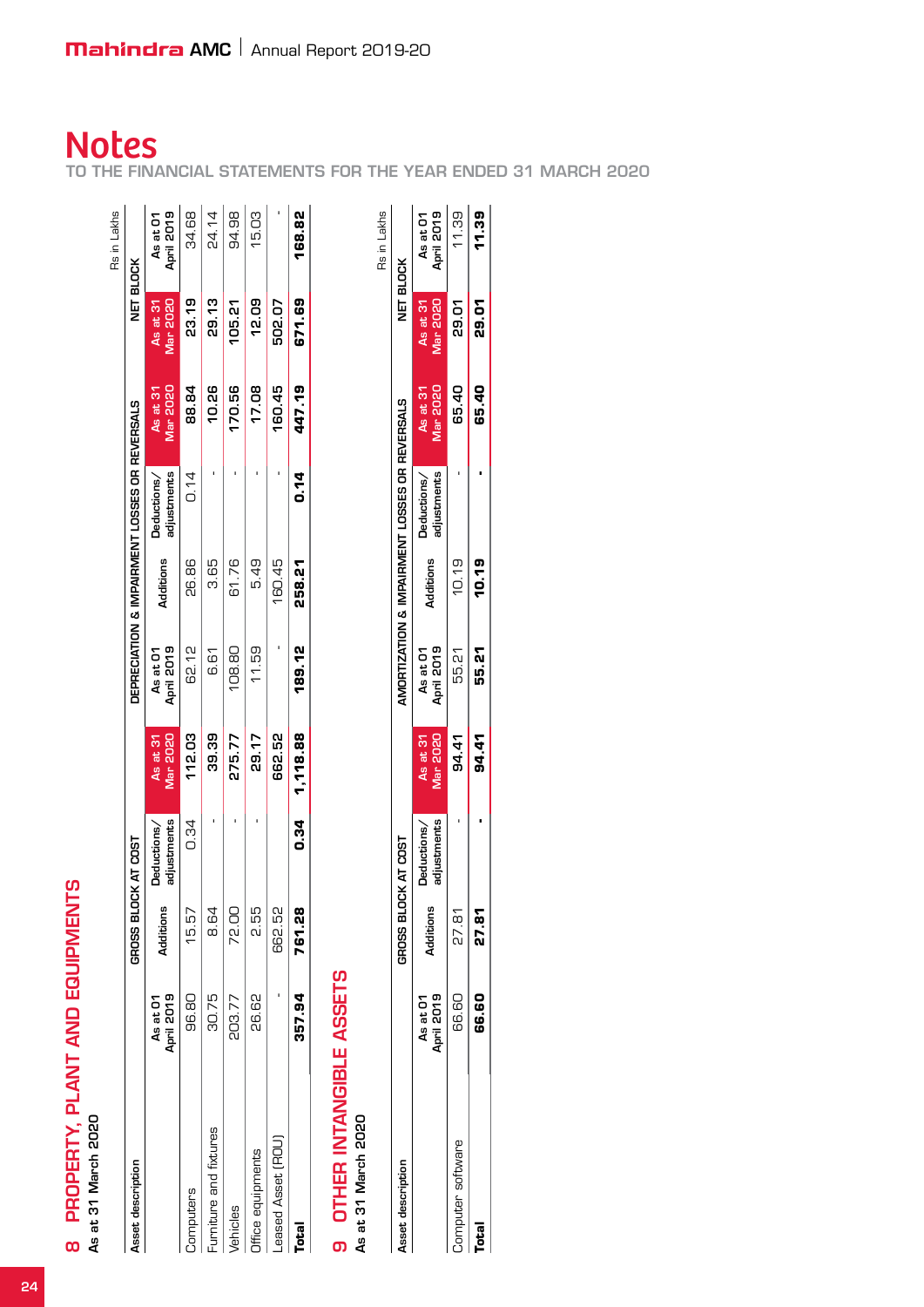## 10 Other non-financial assets

|                                      |                        | Rs. in Lakhs           |
|--------------------------------------|------------------------|------------------------|
| <b>Particulars</b>                   | As at<br>31 March 2020 | As at<br>31 March 2019 |
| Prepaid expenses                     | 93.66                  | 71.24                  |
| Balances with Government Authorities | 189.27                 | 164.16                 |
| Other advances                       | 19.77                  | 7.83                   |
| <b>Total</b>                         | 302.70                 | 243.23                 |

#### 11 Trade Payables

Based on and to the extent of the information received by the Company from the suppliers during the year regarding their status under the Micro, Small and Medium Enterprises Development Act, 2006 (MSMED Act), the total outstanding dues of Micro and Small enterprises, which are outstanding for more than the stipulated period and other disclosures as per the Micro, Small and Medium Enterprises Development Act, 2006 (hereinafter referred to as "the MSMED Act") are given below:

|                          |                                                                                                                                                                |                        | RS. IN LAKNS           |
|--------------------------|----------------------------------------------------------------------------------------------------------------------------------------------------------------|------------------------|------------------------|
|                          | <b>Particulars</b>                                                                                                                                             | As at<br>31 March 2020 | As at<br>31 March 2019 |
|                          | Total outstanding dues of Micro and small enterprises                                                                                                          |                        |                        |
|                          | a) Dues remaining unpaid to any supplier at the year end                                                                                                       |                        |                        |
| $\overline{\phantom{a}}$ | Principal                                                                                                                                                      | 25.03                  | 23.61                  |
| $\overline{\phantom{a}}$ | Interest on the above                                                                                                                                          |                        |                        |
| bl                       | Interest paid in terms of Section 16 of the MSMED Act along with the amount of<br>payment made to the supplier beyond the appointed day during the year        |                        |                        |
|                          | Principal paid beyond the appointed date                                                                                                                       |                        |                        |
| $\overline{\phantom{a}}$ | Interest paid in terms of section 16 of the MSMED Act                                                                                                          |                        |                        |
|                          | c) Amount of interest due and payable for the year of delay on payments made beyond the<br>appointed day during the year                                       |                        |                        |
|                          | d) Amount of interest accrued and remaining unpaid at the year end                                                                                             |                        |                        |
|                          | e) Further interest due and payable even in the succeeding years, until such date when the<br>interest due as above are actually paid to the small enterprises |                        |                        |
|                          | Total outstanding dues of creditors other than micro and small enterprises                                                                                     | 203.88                 | 126.54                 |
| Total                    |                                                                                                                                                                | 228.91                 | 150.15                 |
|                          |                                                                                                                                                                |                        |                        |

# 12 Other financial liabilities

|                                                 |                        | Rs. in Lakhs           |
|-------------------------------------------------|------------------------|------------------------|
| Particulars                                     | As at<br>31 March 2020 | As at<br>31 March 2019 |
| Provision for Salary, Bonus and performance pay | 506.20                 | 414.09                 |
| Provision for expenses                          | 0.46                   | 7.58                   |
| Long term Lease Liability                       | 535.76                 |                        |
| <b>Total</b>                                    | 1.042.42               | 421.67                 |

# 13 Provisions

|                                         |                        | Rs. in Lakhs           |
|-----------------------------------------|------------------------|------------------------|
| Particulars                             | As at<br>31 March 2020 | As at<br>31 March 2019 |
| Provision for employee benefits         |                        |                        |
| - Gratuity                              | 94.33                  | 33.62                  |
| - Leave encashment                      | 173.26                 | 114.11                 |
| - Share based compensation to employees | 358.57                 | 281.03                 |
| <b>Total</b>                            | 626.16                 | 428.76                 |

Rs. in Lakhs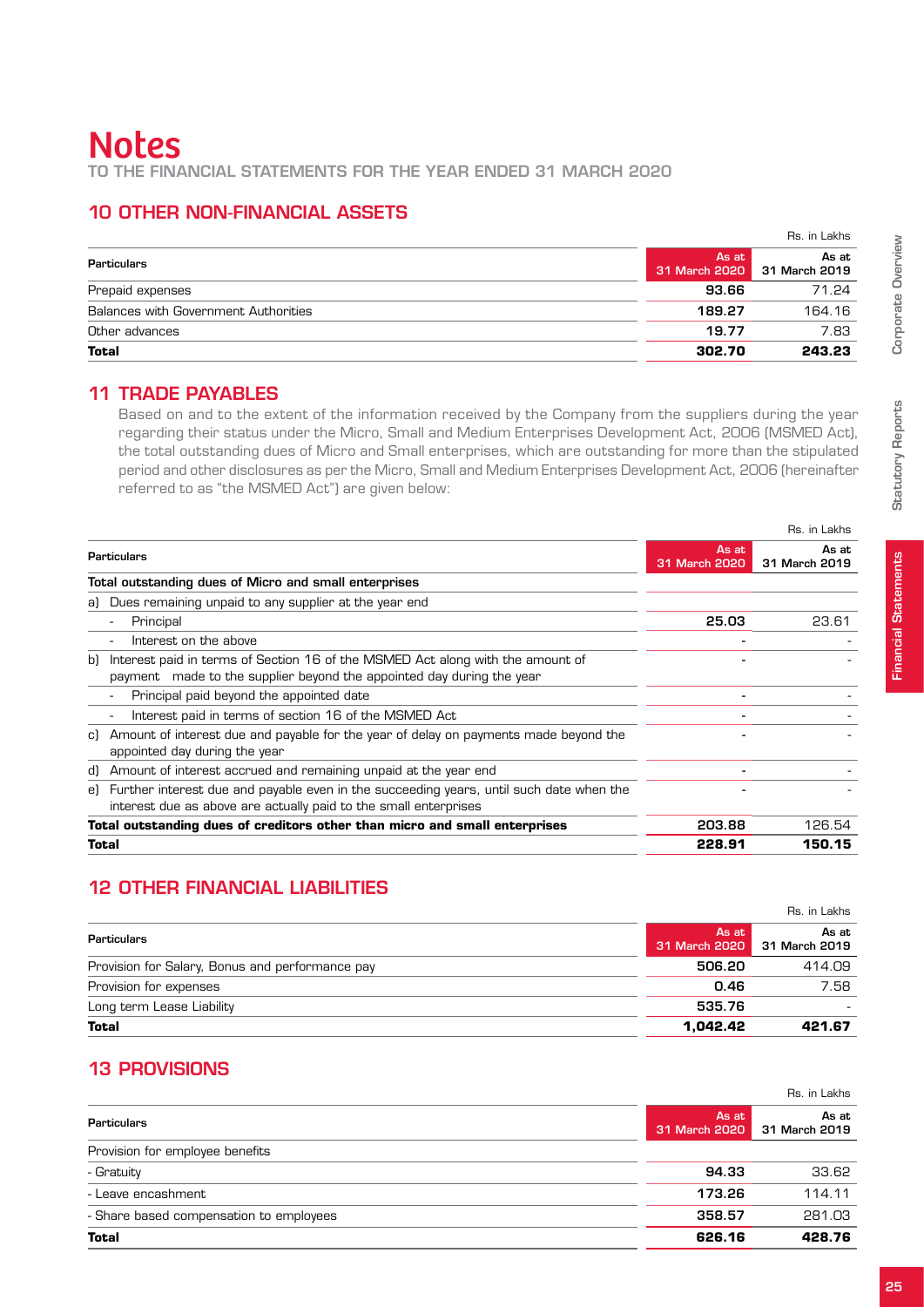to the Financial Statements for the year ended 31 March 2020

## 14 Other non-financial liabilities

|                                        |        | Rs. in Lakhs                         |
|----------------------------------------|--------|--------------------------------------|
| Particulars                            | As at  | As at<br>31 March 2020 31 March 2019 |
| TDS Payable                            | 71.32  | 65.01                                |
| <b>GST Payable</b>                     | 24.61  | 24.58                                |
| Other statutory dues and taxes payable | 22.16  | 14.78                                |
| <b>Total</b>                           | 118.09 | 104.37                               |

# **15 EQUITY SHARE CAPITAL**

|                                 |                           |                    |                           | Rs. in Lakhs |
|---------------------------------|---------------------------|--------------------|---------------------------|--------------|
|                                 | As at 31 March 2020       |                    | As at 31 March 2019       |              |
| Particulars                     | No. of<br>shares in lakhs | <b>Rs in Lakhs</b> | No. of<br>shares in lakhs | Rs in Lakhs  |
| Authorised capital:             |                           |                    |                           |              |
| Equity shares of Rs. 10/- each  | 4.000.00                  | 40,000,00          | 1.800.00                  | 18,000,00    |
|                                 | 4,000.00                  | 40.000.00          | 1.800.00                  | 18,000.00    |
| Issued capital:                 |                           |                    |                           |              |
| Equity shares of Rs. 10/- each  | 2,100.00                  | 21,000.00          | 1.600.00                  | 16,000.00    |
|                                 | 2,100.00                  | 21,000.00          | 1,600.00                  | 16,000.00    |
| Subscribed and paid-up capital: |                           |                    |                           |              |
| Equity shares of Rs. 10/- each  | 2,100.00                  | 21,000.00          | 1.600.00                  | 16,000.00    |
| <b>Total</b>                    | 2,100.00                  | 21,000,00          | 1.600.00                  | 16,000,00    |

|    |                                                                                                                                            |                           |                    |                           | Rs. in Lakhs |
|----|--------------------------------------------------------------------------------------------------------------------------------------------|---------------------------|--------------------|---------------------------|--------------|
|    |                                                                                                                                            | As at 31 March 2020       |                    | As at 31 March 2019       |              |
|    | Particulars                                                                                                                                | No. of<br>shares in lakhs | <b>Rs in Lakhs</b> | No. of<br>shares in lakhs | Rs in Lakhs  |
| a) | Reconciliation of number of equity shares                                                                                                  |                           |                    |                           |              |
|    | Balance at the beginning of the year                                                                                                       | 1,600.00                  | 16,000.00          | 1.200.00                  | 12,000.00    |
|    | Add: Fresh allotment of shares:                                                                                                            |                           |                    |                           |              |
|    | - Shares issued during the year                                                                                                            | 500.00                    | 5,000.00           | 400.00                    | 4,000.00     |
|    | Balance at the end of the year                                                                                                             | 2,100.00                  | 21,000.00          | 1,600.00                  | 16,000.00    |
| b) | Number of equity shares held by holding company<br>or ultimate holding company including shares held<br>by its subsidiaries / associates : |                           |                    |                           |              |
|    | Holding and ultimate holding company                                                                                                       |                           |                    |                           |              |
|    | Mahindra & Mahindra Financial Services Limited                                                                                             | 2,100.00                  | 21,000.00          | 1,600.00                  | 16,000.00    |
|    | Percentage of holding (100%)                                                                                                               |                           |                    |                           |              |
| c) | Shareholders holding more than 5<br>percent shares:                                                                                        |                           |                    |                           |              |
|    | Mahindra & Mahindra Financial Services Limited                                                                                             | 2,100.00                  | 21,000.00          | 1,600.00                  | 16,000.00    |
|    | Percentage of holding (100%)                                                                                                               |                           |                    |                           |              |
| d) | The Company has only one class of equity shares having a par value of Rs.10/- per share.                                                   |                           |                    |                           |              |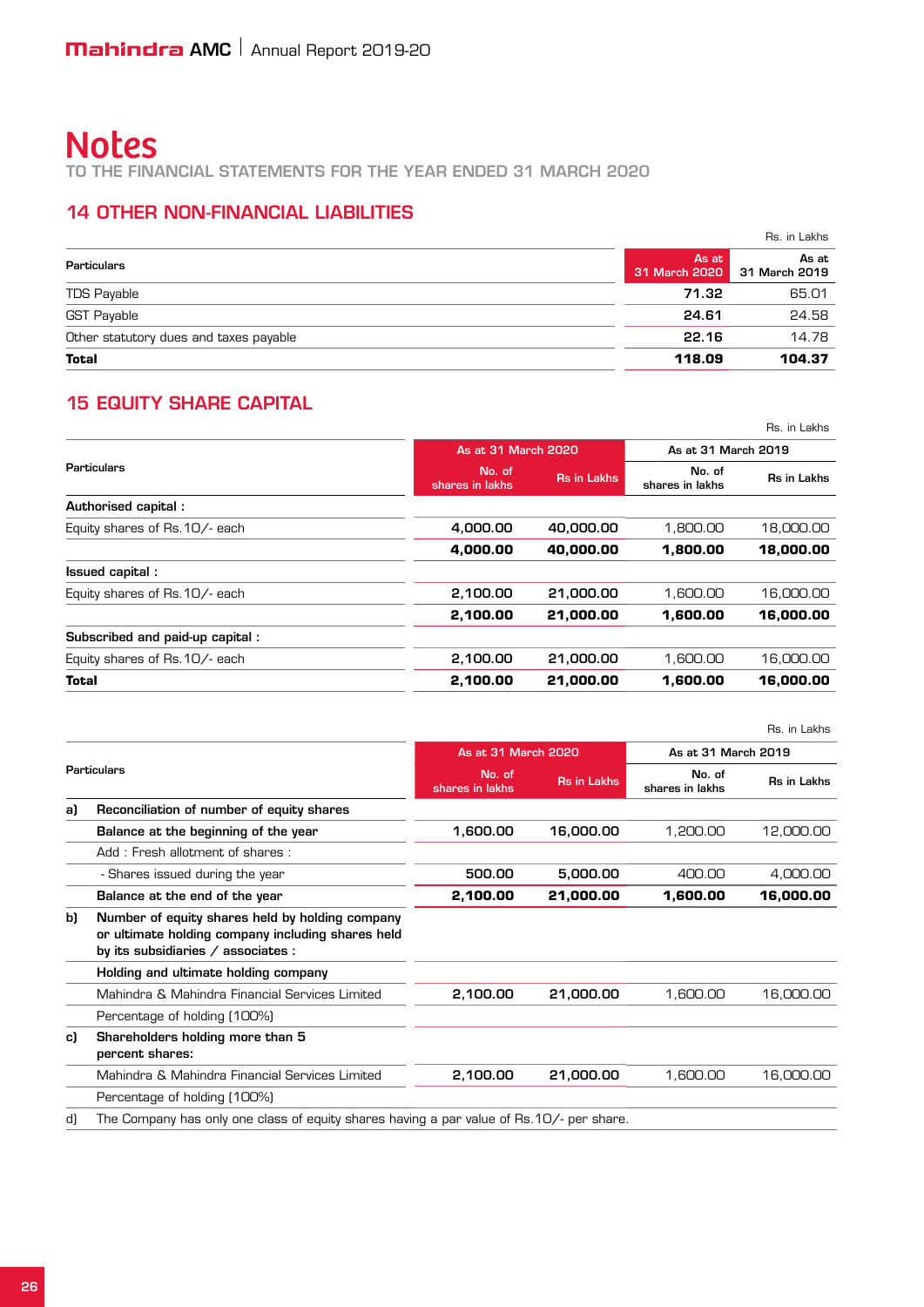# **Notes** to the Financial Statements for the year ended 31 March 2020

## 16 Other Equity

|                                              |                        | Rs. in Lakhs           |
|----------------------------------------------|------------------------|------------------------|
| Particulars                                  | As at<br>31 March 2020 | As at<br>31 March 2019 |
| <b>Opening Balance</b>                       | (10, 257.64)           | (6, 272.36)            |
| Add: Profit $/$ (Loss) for the year          | (3,789.82)             | (3,948.75)             |
| Add: Other Comprehensive Income for the year | (17.57)                | (4.03)                 |
| Less: Share issue expenses for the year      | (132.69)               | (32.50)                |
| Total                                        | (14, 197.72)           | (10, 257.64)           |

# 17 Fees and commission income

|                                                    |                                                        | Rs. in Lakhs  |
|----------------------------------------------------|--------------------------------------------------------|---------------|
| Particulars                                        | For the year ended For the year ended<br>31 March 2020 | 31 March 2019 |
| Fees earned from management of mutual fund schemes | 1.265.02                                               | 2.306.75      |
| Total                                              | 1.265.02                                               | 2.306.75      |

The SEBI Mutual Fund Regulations, 1996 allow an Asset Management Company to charge expenses, including investment management fees, upto 2.5 percent of net assets of equity schemes and 0.25% lower expenses to other schemes. The Company used to charge investment management fees to the schemes of Mahindra Mutual Fund in accordance with these Regulations. Marketing and distribution expenses as well as other operational expenses were borne by the Company. On October 22, 2018, SEBI issued circular number SEBI/HO/IMD/DF2/CIR/P/2018/137 stating that all scheme related expenses including commission paid to distributors shall be paid from the schemes only and not from the books of the Asset Management Company. Accordingly, after October 22, 2018, scheme related expenses, including commission to distributors, are paid from the books of the schemes. This has resulted in reduction in the investment management fees earned by the Company from the schemes and also a reduction in the scheme related expenses incurred by the Company which are now borne by the schemes since October 22, 2018. To this extent, the fees income of this year is not comparable with the previous year since the Company used to charge higher investment management fees to the schemes and bear scheme related expenses till October 21, 2018.

# 18 Other income

|                                                                     |                                                        | Rs. in Lakhs  |
|---------------------------------------------------------------------|--------------------------------------------------------|---------------|
| Particulars                                                         | For the year ended For the year ended<br>31 March 2020 | 31 March 2019 |
| Interest income on financial instruments measured at amortised cost | 411.99                                                 | 427.52        |
| Interest on Income Tax Refund                                       | 4.45                                                   |               |
| Net profit / (loss) on sale of investments                          | 70.29                                                  | 50.30         |
| Net gain / (loss) on fair value changes                             |                                                        |               |
| A) Net gain / (loss) on financial instruments at FVTPL              |                                                        |               |
| On trading portfolio<br>i1                                          |                                                        |               |
| Unrealised gain/ (loss) on Investments<br>$\overline{\phantom{a}}$  | (55.84)                                                | 26.47         |
| <b>Total</b>                                                        | 430.89                                                 | 504.29        |

# 19 EMPLOYEE BENEFITS EXPENSES

|                                                 |               | Rs. in Lakhs                                           |
|-------------------------------------------------|---------------|--------------------------------------------------------|
| Particulars                                     | 31 March 2020 | For the year ended For the year ended<br>31 March 2019 |
| Salaries and wages                              | 3,172.81      | 2,996.24                                               |
| Contribution to provident funds and other funds | 174.96        | 110.09                                                 |
| Share based compensation to employees           | 77.55         | 281.03                                                 |
| Staff welfare expenses                          | 21.30         | 15.51                                                  |
| <b>Total</b>                                    | 3.446.62      | 3.402.87                                               |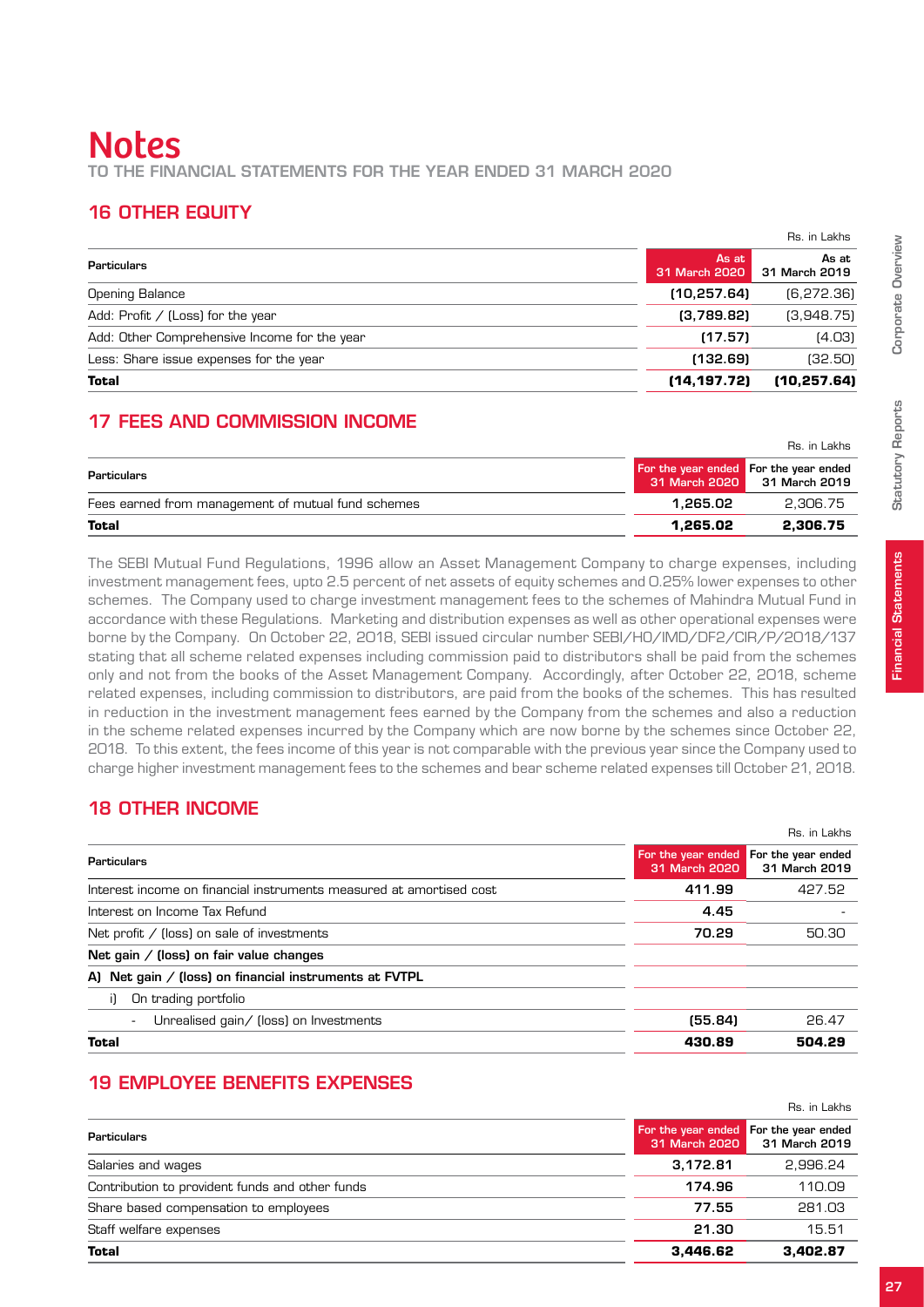to the Financial Statements for the year ended 31 March 2020

## 20 Brokerage and commission expense

|                                                               |                                       | Rs. in Lakhs                |
|---------------------------------------------------------------|---------------------------------------|-----------------------------|
| Particulars                                                   | For the year ended For the year ended | 31 March 2020 31 March 2019 |
| Fees, commission / brokerage paid to mutual fund distributors | $\overline{\phantom{a}}$              | 1.200.11                    |
| Total                                                         |                                       | 1.200.11                    |

## 21 Finance costs

|                                                        |                                       | Rs. in Lakhs                |
|--------------------------------------------------------|---------------------------------------|-----------------------------|
| Particulars                                            | For the year ended For the year ended | 31 March 2020 31 March 2019 |
| I) On financial instruments measured at Amortised cost |                                       |                             |
| Other interest expense                                 |                                       | 7.1O                        |
| II) On Lease Liability                                 |                                       |                             |
| Interest on lease liability                            | 50.07                                 |                             |
| <b>Total</b>                                           | 50.07                                 | 7.10                        |

## 22 Depreciation, amortization and impairment

|                                                  |               | Rs. in Lakhs                                           |
|--------------------------------------------------|---------------|--------------------------------------------------------|
| Particulars                                      | 31 March 2020 | For the year ended For the year ended<br>31 March 2019 |
| Depreciation on Property, Plant and Equipment    | 97.76         | 87.52                                                  |
| Amortization and impairment of intangible assets | 10.19         | 21.97                                                  |
| Amortization on leased assets                    | 160.45        |                                                        |
| Total                                            | 268.40        | 109.49                                                 |

## 23 Other expenses

|                                          |               | Rs. in Lakhs                                           |
|------------------------------------------|---------------|--------------------------------------------------------|
| <b>Particulars</b>                       | 31 March 2020 | For the year ended For the year ended<br>31 March 2019 |
| Rent, taxes and energy costs             | 32.35         | 189.22                                                 |
| Repairs and maintenance                  | 33.09         | 27.90                                                  |
| <b>Communication Costs</b>               | 73.00         | 89.79                                                  |
| Printing and stationery                  | 11.61         | 15.30                                                  |
| Advertisement and publicity              | 207.35        | 331.59                                                 |
| Marketing Expenses                       | 315.71        | 258.15                                                 |
| Directors' fees, allowances and expenses | 12.20         | 18.70                                                  |
| Auditor's fees and expenses -            |               |                                                        |
| Audit fees                               | 4.50          | 4.50                                                   |
| <b>Taxation matters</b>                  |               |                                                        |
| Company law matters                      |               |                                                        |
| Other services                           | 3.30          | 0.75                                                   |
| Reimbursement of expenses                | 0.30          | 0.18                                                   |
| Legal and professional charges           | 145.93        | 150.32                                                 |
| Insurance                                | 53.97         | 50.14                                                  |
| Manpower outsourcing cost                | 104.77        | 95.28                                                  |
| Distributor Training expenses            | 83.85         | 283.46                                                 |
| Registrar & Transfer Agent fees          | 3.21          | 69.81                                                  |
| Conference & Seminar expenses            | 80.38         | 63.81                                                  |
| Membership & Subscription fees           | 99.21         | 83.97                                                  |
| Travelling & Conveyance expenses         | 158.11        | 120.37                                                 |
| Other expenditure                        | 297.80        | 186.98                                                 |
| Total                                    | 1,720.64      | 2.040.22                                               |

Previous year's figures have been regrouped/ reclassified wherever found necessary.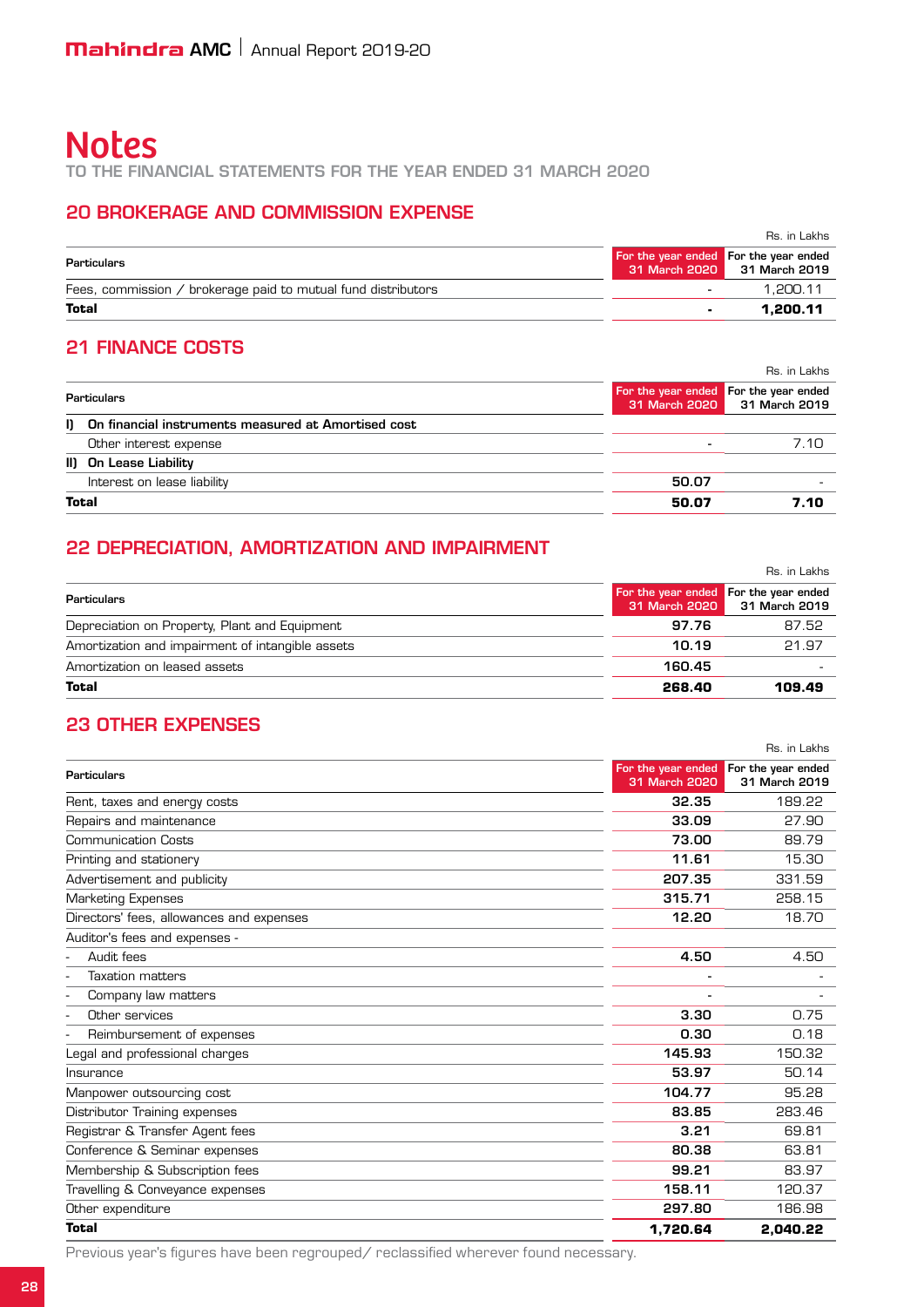# **Notes** to the Financial Statements for the year ended 31 March 2020

# 24 Other Comprehensive Income

|                                                                                  |                                                        | Rs. in Lakhs  |
|----------------------------------------------------------------------------------|--------------------------------------------------------|---------------|
| Particulars                                                                      | For the year ended For the year ended<br>31 March 2020 | 31 March 2019 |
| Items that will not be reclassified to profit or loss<br>(i)                     |                                                        |               |
| Changes in revaluation surplus<br>٠                                              |                                                        |               |
| Remeasurement gain / (loss) on defined benefit plans<br>$\overline{\phantom{a}}$ | (17.57)                                                | (4.03)        |
| Net gain / (loss) on equity instruments through OCI<br>$\overline{a}$            |                                                        |               |
| Any other - specify<br>$\overline{\phantom{a}}$                                  |                                                        |               |
| (ii) Income tax impact thereon                                                   |                                                        |               |
| <b>Total Other Comprehensive Income</b>                                          | (17.57)                                                | (4.03)        |

## 25 Earning Per Share (EPS)

|                                                                        |                                                        | Rs. in Lakhs  |
|------------------------------------------------------------------------|--------------------------------------------------------|---------------|
| Particulars                                                            | For the year ended For the year ended<br>31 March 2020 | 31 March 2019 |
| Profit/ (Loss) for the year                                            | (3,789.82)                                             | (3,948.75)    |
| Weighted average number of Equity Shares used in computing basic EPS   | 1.834.97                                               | 1.430.41      |
| Effect of potential dilutive Equity Shares                             |                                                        |               |
| Weighted average number of Equity Shares used in computing diluted EPS | 1.834.97                                               | 1.430.41      |
| Basic Earnings per share (Rs.) (Face value of Rs. 10/- per share)      | (2.07)                                                 | [2.76]        |
| Diluted Earnings per share (Rs.)                                       | (2.07)                                                 | [2.76]        |

## 26 Employee benefits

Details of defined benefit plans as per actuarial valuation are as follows:

|    |                                                                                             | <b>Funded Plan Gratuity</b><br>Year ended 31 March |        | <b>Unfunded Plans</b><br>Exigency leave / Earned leave<br>Year ended 31 March |        |
|----|---------------------------------------------------------------------------------------------|----------------------------------------------------|--------|-------------------------------------------------------------------------------|--------|
|    | <b>Particulars</b>                                                                          |                                                    |        |                                                                               |        |
|    |                                                                                             | 2020                                               | 2019   | 2020                                                                          | 2019   |
|    | Amounts recognised in the Statement<br>of Profit & Loss                                     |                                                    |        |                                                                               |        |
|    | Current service cost                                                                        | 43.44                                              | 25.85  | 49.84                                                                         | 43.88  |
|    | Net Interest cost                                                                           | 2.57                                               | 0.70   | 8.73                                                                          | 5.63   |
|    | Actuarial (gain)/loss                                                                       | 17.57                                              | 4.03   | 0.59                                                                          | (7.27) |
|    | Adjustment due to change in opening balance                                                 | (2.87)                                             | (5.90) |                                                                               |        |
|    | Total expenses included in employee<br>benefits expense                                     | 60.71                                              | 24.68  | 59.16                                                                         | 42.24  |
| Ш. | Amount recognised in Other<br>Comprehensive income                                          |                                                    |        |                                                                               |        |
|    | Remeasurement (gains)/losses:                                                               |                                                    |        |                                                                               |        |
|    | Actuarial (gains)/losses arising from changes in -<br>al                                    |                                                    |        |                                                                               |        |
|    | demographic changes                                                                         | [0.70]                                             | 0.85   |                                                                               |        |
|    | financial assumptions                                                                       | 11.99                                              | (2.29) |                                                                               |        |
|    | experience adjustments                                                                      | 3.39                                               | 2.97   |                                                                               |        |
|    | Return on plan assets, excluding amount<br>bì<br>included in net interest expense/ (income) | 2.90                                               | 2.51   |                                                                               |        |
|    | Total amount recognised in other<br>comprehensive income                                    | 17.57                                              | 4.03   |                                                                               |        |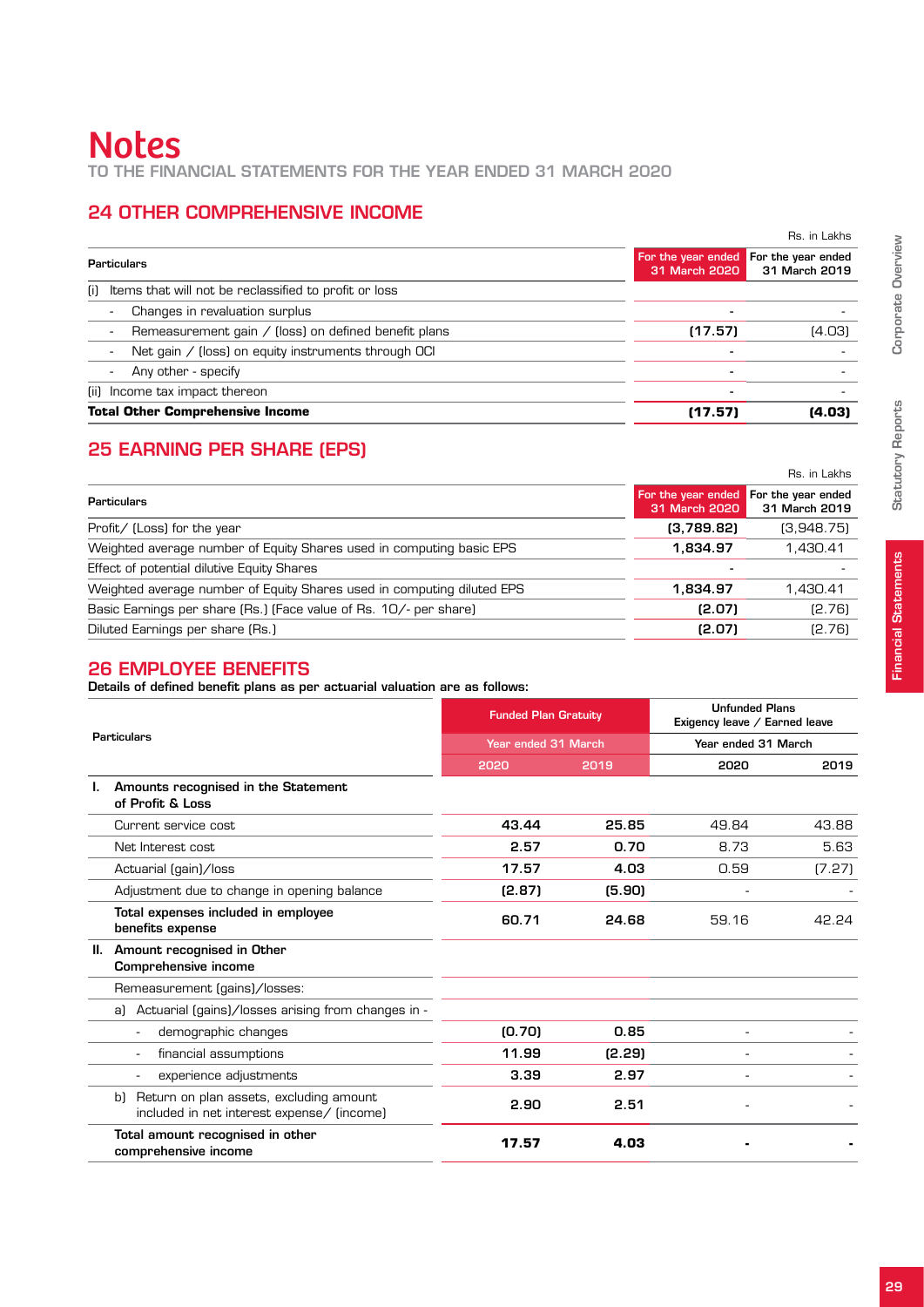to the Financial Statements for the year ended 31 March 2020

|    |                                                                                                                                 | <b>Funded Plan Gratuity</b>   |                               | <b>Unfunded Plans</b><br>Exigency leave / Earned leave |                               |
|----|---------------------------------------------------------------------------------------------------------------------------------|-------------------------------|-------------------------------|--------------------------------------------------------|-------------------------------|
|    | <b>Particulars</b>                                                                                                              | Year ended 31 March           |                               | Year ended 31 March                                    |                               |
|    |                                                                                                                                 | 2020                          | 2019                          | 2020                                                   | 2019                          |
|    | III. Changes in the defined benefit obligation                                                                                  |                               |                               |                                                        |                               |
|    | Opening defined benefit obligation                                                                                              | 71.48                         | 40.90                         | 114.10                                                 | 71.86                         |
|    | Add/(less) on account of business combination/<br>transfers                                                                     |                               |                               |                                                        |                               |
|    | Current service cost                                                                                                            | 43.44                         | 25.85                         | 49.84                                                  | 43.88                         |
|    | Past service cost                                                                                                               |                               |                               |                                                        |                               |
|    | Interest expense                                                                                                                | 5.47                          | 3.21                          | 8.73                                                   | 5.63                          |
|    | Remeasurement (gains)/losses arising from<br>changes in -                                                                       |                               |                               | 0.59                                                   | (7.28)                        |
|    | demographic changes                                                                                                             | (0.70)                        | 0.85                          |                                                        |                               |
|    | financial assumptions                                                                                                           | 11.99                         | (2.29)                        |                                                        |                               |
|    | experience adjustments                                                                                                          | 3.39                          | 2.96                          |                                                        |                               |
|    | Benefits paid                                                                                                                   |                               |                               |                                                        |                               |
|    | Closing defined benefit obligation                                                                                              | 135.06                        | 71.48                         | 173.26                                                 | 114.10                        |
|    | IV. Change in the fair value of plan assets<br>during the year                                                                  |                               |                               |                                                        |                               |
|    | Opening Fair value of plan assets                                                                                               | 37.86                         | 31.96                         |                                                        |                               |
|    | Interest income                                                                                                                 | 2.87                          | 5.90                          |                                                        |                               |
|    | Expected return on plan assets                                                                                                  |                               |                               |                                                        |                               |
|    | Contributions by employer                                                                                                       |                               |                               |                                                        |                               |
|    | Adjustment due to change in opening balance of Plan<br>assets                                                                   |                               |                               |                                                        |                               |
|    | Actual Benefits paid                                                                                                            |                               |                               |                                                        |                               |
|    | Closing Fair value of plan assets                                                                                               | 40.73                         | 37.86                         |                                                        |                               |
| V. | Net defined benefit obligation                                                                                                  |                               |                               |                                                        |                               |
|    | Defined benefit obligation                                                                                                      | 135.06                        | 71.48                         | 173.26                                                 | 114.10                        |
|    | Fair value of plan assets                                                                                                       | 40.73                         | 37.86                         |                                                        |                               |
|    | Surplus/(Deficit)                                                                                                               | (94.33)                       | (33.62)                       | (173.26)                                               | (114.10)                      |
|    | Current portion of the above                                                                                                    | (28.43)                       | (3.09)                        | (35.62)                                                | (5.24)                        |
|    | Non current portion of the above                                                                                                | (65.90)                       | (30.53)                       | (137.64)                                               | (108.86)                      |
|    | <b>Actuarial assumptions and Sensitivity</b>                                                                                    |                               |                               |                                                        |                               |
| ı. | <b>Actuarial assumptions</b>                                                                                                    |                               |                               |                                                        |                               |
|    | Discount Rate (p.a.)                                                                                                            | 6.88%                         | 7.65%                         | 6.88%                                                  | 7.65%                         |
|    | Attrition rate                                                                                                                  | 0-6.21%                       | $0 - 9%$                      | 0-6.21%                                                | 0-9%                          |
|    | Rate of Salary increase (p.a.)                                                                                                  | 7.00%                         | 7.00%                         | 7.00%                                                  | 7.00%                         |
|    | In-service Mortality                                                                                                            | 100% of IALM<br>$[2012 - 14]$ | 100% of IALM<br>$[2006 - 08]$ | 100% of IALM<br>$[2012 - 14]$                          | 100% of IALM<br>$[2006 - 08]$ |
|    | II. Quantitative sensitivity analysis for impact of<br>significant assumptions on defined benefit obligation<br>are as follows: |                               |                               |                                                        |                               |
|    | One percentage point increase in discount rate                                                                                  | [24.27]                       | (9.88)                        | [20.99]                                                | (16.15)                       |
|    | One percentage point decrease in discount rate                                                                                  | 11.21                         | 11.06                         | 25.08                                                  | 17.83                         |
|    | One percentage point increase in Salary growth rate                                                                             | 11.14                         | 11.02                         | 24.80                                                  | 17.76                         |
|    | One percentage point decrease in Salary growth rate                                                                             | (24.50)                       | (10.02)                       | [21.15]                                                | (16.37)                       |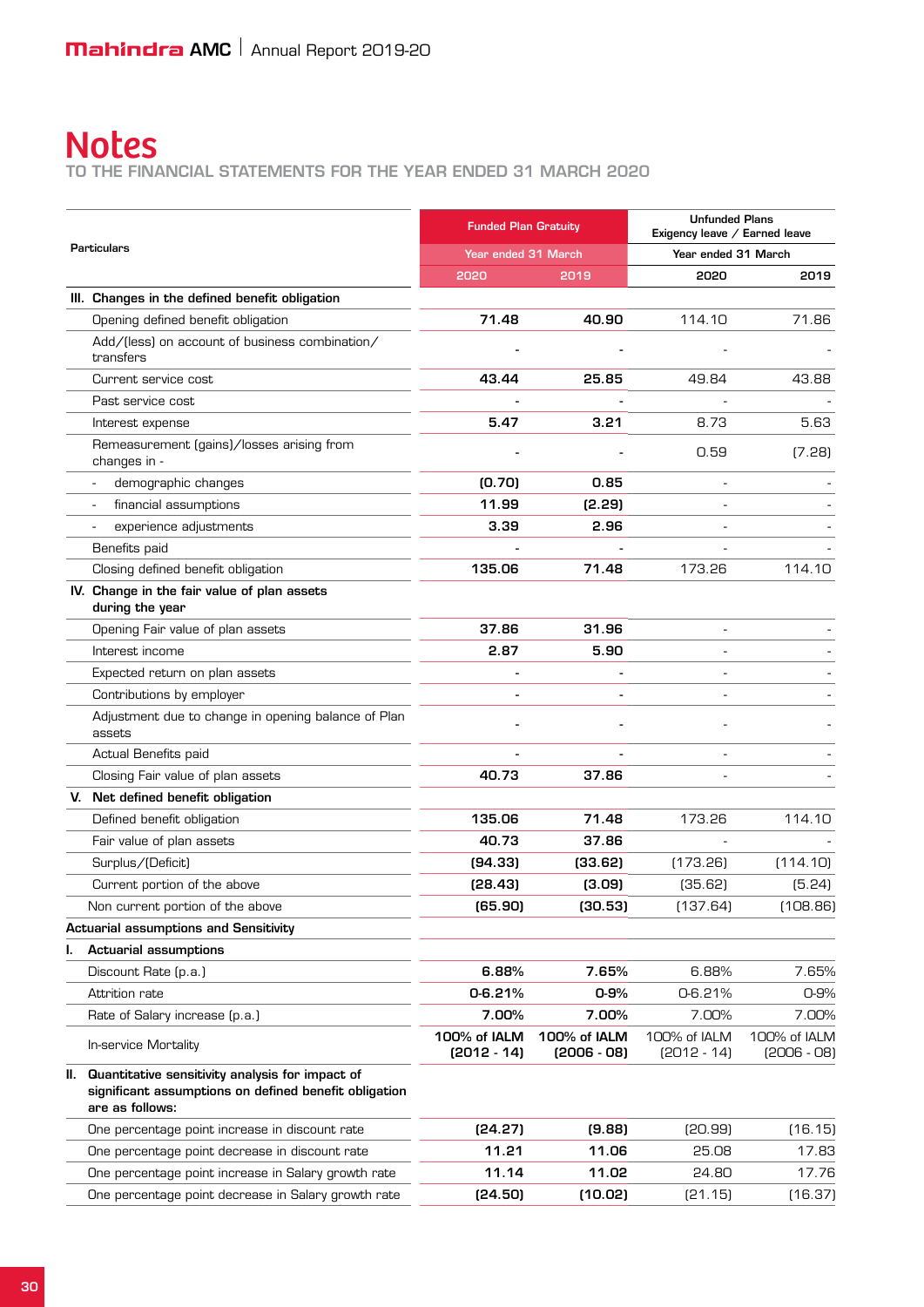to the Financial Statements for the year ended 31 March 2020

|                                                     | <b>Funded Plan Gratuity</b> |                | <b>Unfunded Plans</b><br>Exigency leave / Earned leave |       |
|-----------------------------------------------------|-----------------------------|----------------|--------------------------------------------------------|-------|
| Particulars                                         | Year ended 31 March         |                | Year ended 31 March                                    |       |
|                                                     | 2020                        | 2019           | 2020                                                   | 2019  |
| III. Maturity profile of defined benefit obligation |                             |                |                                                        |       |
| Within 1 year                                       | 40.81                       | 25.17          | 47.47                                                  | 33.79 |
| Between 2 and 5 years                               | 47.11                       | 33.34          | 29.33                                                  | 22.95 |
| Between 6 and 9 years                               |                             |                |                                                        |       |
| 10 years and above                                  | -                           | $\blacksquare$ | $\overline{\phantom{a}}$                               |       |
|                                                     |                             |                |                                                        |       |

## 27 Financial Instruments

i) Financial Instruments regularly measured using Fair Value - recurring items

|    |                                              |                                             |                                                               |                               |                               |                         | Rs in Lakhs               |
|----|----------------------------------------------|---------------------------------------------|---------------------------------------------------------------|-------------------------------|-------------------------------|-------------------------|---------------------------|
|    |                                              |                                             | <b>Fair Value</b>                                             |                               |                               |                         |                           |
|    | Financial assets/ financial liabilities      | Financial assets /<br>financial liabilities | Category                                                      | As at 31<br><b>March 2020</b> | As at 31<br><b>March 2019</b> | Fair value<br>hierarchy | Valuation<br>technique(s) |
|    | Investment in Mutual Funds                   | <b>Financial Assets</b>                     | Financial<br><i>instrument</i><br>measured at<br><b>FVTPL</b> | 2,439.17                      | 938.71                        | Level 1                 | <b>NAV</b>                |
| 21 | Investment in equity<br>instruments-Unquoted | <b>Financial Assets</b>                     | Financial<br>instrument<br>designated at<br><b>FVTOCI</b>     | 9.60                          | 9.60                          | Level 3                 | Cost                      |
| 31 | Investment in non-<br>convertible debentures | <b>Financial Assets</b>                     | Financial<br>instrument<br>designated at<br><b>FVTOCI</b>     | 4.700.00                      | 4.700.00                      | Level 3                 | Amortised<br>Cost         |

#### ii) Financial Instruments measured at amortised cost

|                                              |                                     |          |                          |          | Rs in Lakhs |
|----------------------------------------------|-------------------------------------|----------|--------------------------|----------|-------------|
| <b>Particulars</b>                           | <b>Carrying Value</b><br>Fair value |          | Fair value               |          |             |
|                                              |                                     | Level 1  | Level 2                  | Level 3  |             |
| As at 31 March 2020                          |                                     |          |                          |          |             |
| <b>Financial assets</b>                      |                                     |          |                          |          |             |
| a) Cash and cash equivalent                  | 5.78                                | 5.78     | 5.78                     | ٠        |             |
| b) Trade Receivables                         | 22.44                               | 22.44    |                          | 22.44    |             |
| c) Financial investments - at amortised cost | 4,700.00                            | 4,700.00 | 4,700.00                 |          |             |
| d) Other financial assets                    | 236.11                              | 236.11   | 157.91                   | 78.20    |             |
| <b>Total</b>                                 | 4,964.33                            | 4,964.33 | 4.863.69                 | 100.64   |             |
| <b>Financial liabilities</b>                 |                                     |          |                          |          |             |
| a) Trade Payables                            | 228.91                              | 228.91   | $\overline{\phantom{a}}$ | 228.91   |             |
| b) Other financial liability                 | 1.042.42                            | 1.042.42 | $\overline{\phantom{a}}$ | 1,042.42 |             |
| Total                                        | 1.271.33                            | 1.271.33 | ٠                        | 1.271.33 |             |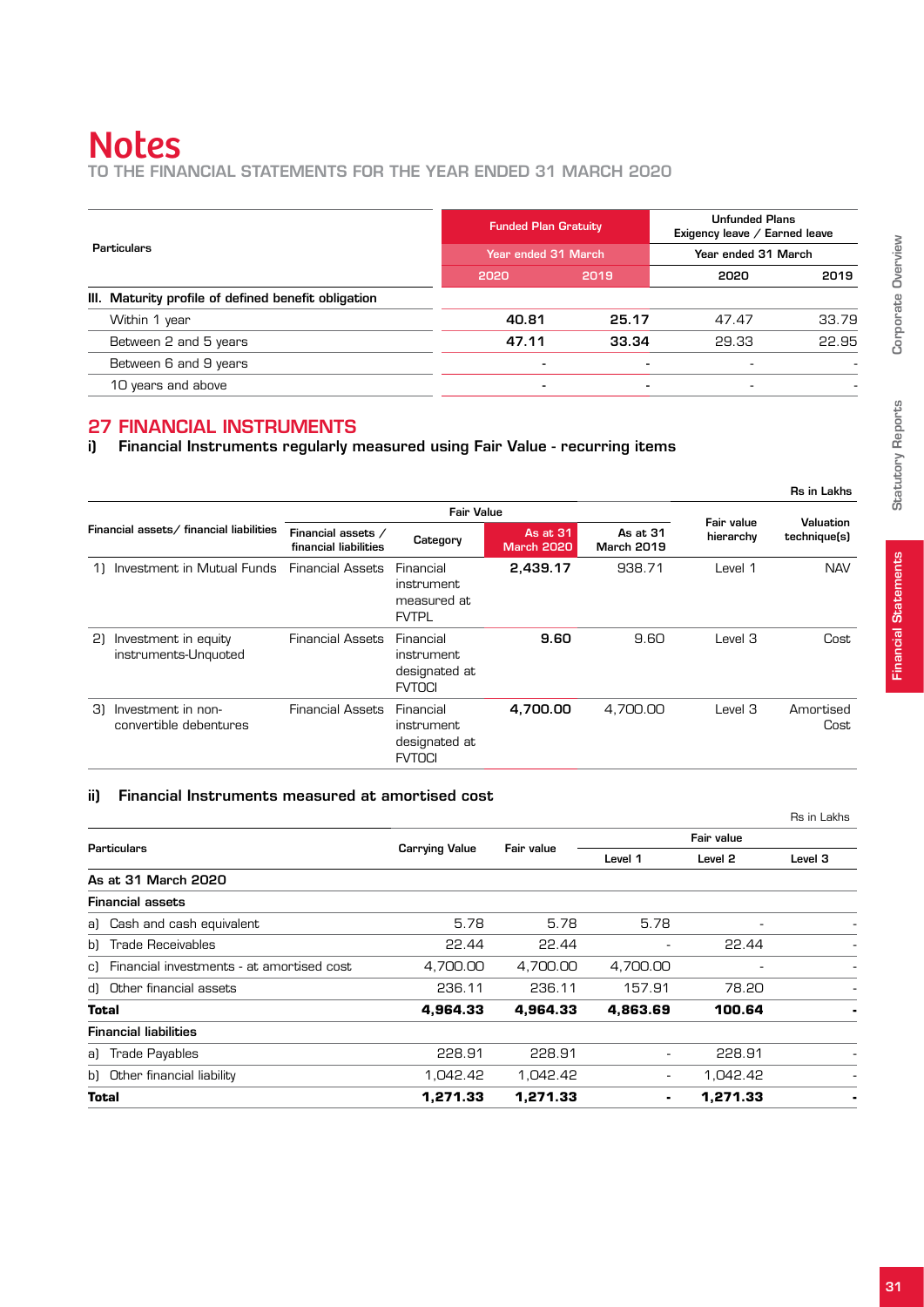to the Financial Statements for the year ended 31 March 2020

|                                              |                       |          |                          |                          | Rs in Lakhs |
|----------------------------------------------|-----------------------|----------|--------------------------|--------------------------|-------------|
|                                              | Fair value            |          | Fair value               |                          |             |
| Particulars                                  | <b>Carrying Value</b> |          | Level 1                  | Level <sub>2</sub>       | Level 3     |
| As at 31 March 2019                          |                       |          |                          |                          |             |
| <b>Financial assets</b>                      |                       |          |                          |                          |             |
| a) Cash and cash equivalent                  | 5.52                  | 5.52     | 5.52                     | $\overline{\phantom{a}}$ |             |
| b) Trade Receivables                         | 152.52                | 152.52   | $\overline{\phantom{a}}$ | 152.52                   |             |
| c) Financial investments - at amortised cost | 4,700.00              | 4,700.00 | 4,700.00                 |                          |             |
| d) Other financial assets                    | 230.68                | 230.68   | 156.83                   | 73.85                    |             |
| Total                                        | 5,088.72              | 5,088.72 | 4,862.35                 | 226.38                   |             |
| <b>Financial liabilities</b>                 |                       |          |                          |                          |             |
| a) Trade Payables                            | 150.15                | 150.15   | $\overline{\phantom{a}}$ | 150.15                   |             |
| b) Other financial liability                 | 421.67                | 421.67   | $\overline{\phantom{a}}$ | 421.67                   |             |
| Total                                        | 571.82                | 571.82   | ٠                        | 571.82                   |             |

Except for the above, carrying value of Other financial assets/liabilities represent reasonable estimate of fair value. There were no transfers between Level 1 and Level 2 during the year.

#### 28 Financial Risk Management

In the course of its business, the Company is exposed to certain financial risks: liquidity risk and market risk. The Company's primary focus is to achieve better predictability of financial markets and seek to minimize potential adverse effects on its financial performance.

#### Liquidity Risk Management

The Company manages liquidity risk by maintaining and continuously monitoring forecast and actual cash flows

#### Maturity profile of non-derivative financial liabilities

|                  |           |                          | Rs in Lakhs       |
|------------------|-----------|--------------------------|-------------------|
| Less than 1 Year | 1-3 Years | 3 Years to 5<br>Years    | 5 years and above |
|                  |           |                          |                   |
|                  |           |                          |                   |
| 228.91           | ۰         | $\overline{\phantom{a}}$ |                   |
| 611.35           | 190.30    | 159.38                   | 81.39             |
| 840.26           | 190.30    | 159.38                   | 81.39             |
|                  |           |                          |                   |
| 150.15           |           | ٠.                       |                   |
| 421.67           | ٠         | -                        |                   |
| 571.82           |           | ٠                        |                   |
|                  |           |                          |                   |

#### Market Risk Management

Market risk is the risk that the fair value or future cash flows of a financial instrument will fluctuate because of changes in market prices. Market risk comprises three types of risk: currency risk, interest rate risk and other price risk. The objective of market risk management is to manage and control market risk exposures within acceptable parameters, while optimising the return. The Company invests in fixed rate instruments, units of mutual fund taking into account the current liquidity requirements. There has been no significant changes to the company's exposure to market risk or the methods in which they are managed or measured.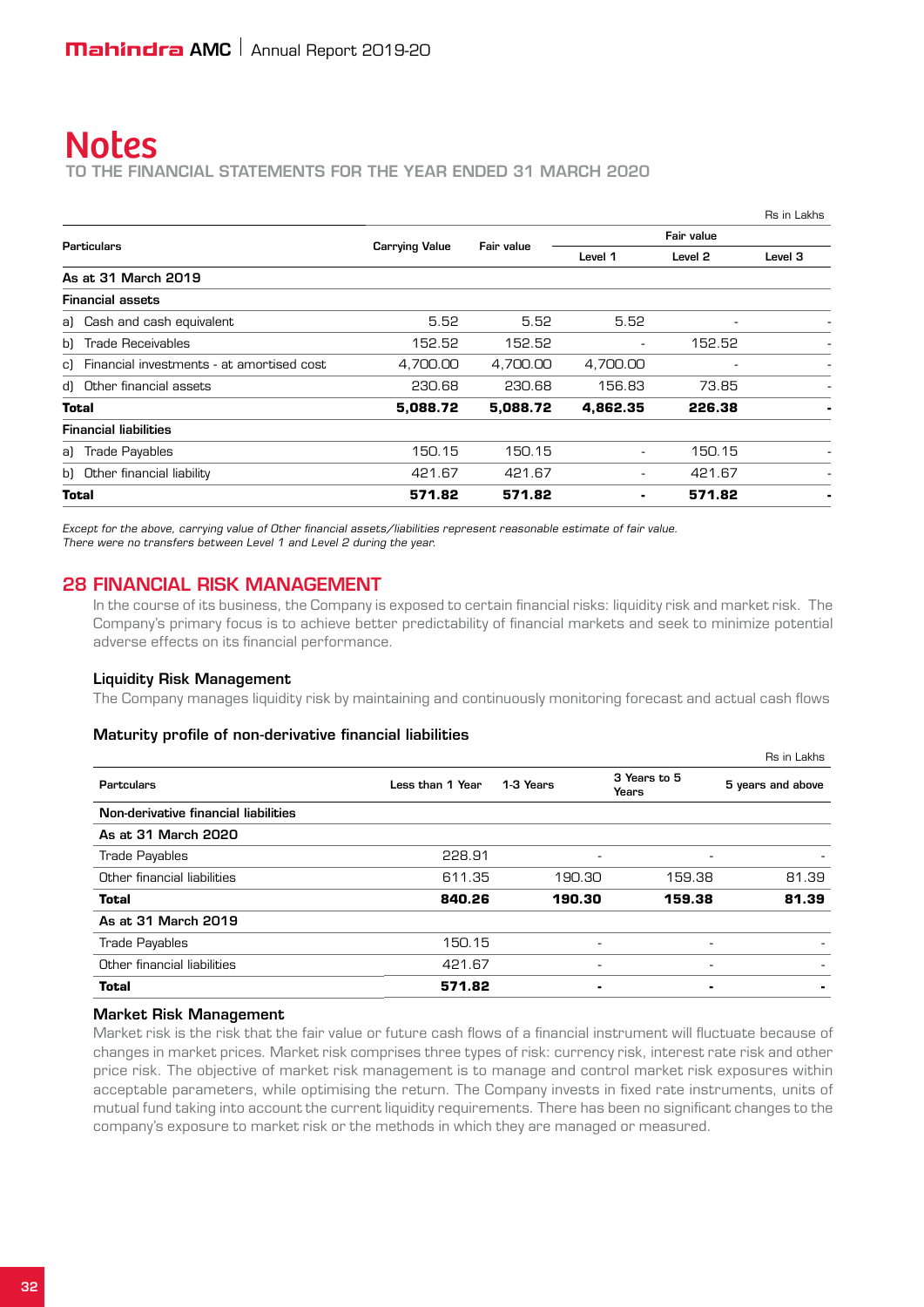to the Financial Statements for the year ended 31 March 2020

#### 29 Related party disclosures:

- i) As per Ind AS 24 on 'Related party disclosures', the related parties of the Company are as follows:
	- a) Holding Company Mahindra & Mahindra Financial Services Ltd
	- b) Ultimate Holding Company Mahindra & Mahindra Ltd
	- c) Fellow Subsidiaries / Associate Companies: (entities with whom the Company has transactions) Mahindra Rural Housing Finance Limited NBS International Limited Mahindra Retail Private Limited Mahindra Integrated Business Solutions Private Limited

#### d) Key Management Personnel:

Mr. Ashutosh Bishnoi, Managing Director & Chief Executive Officer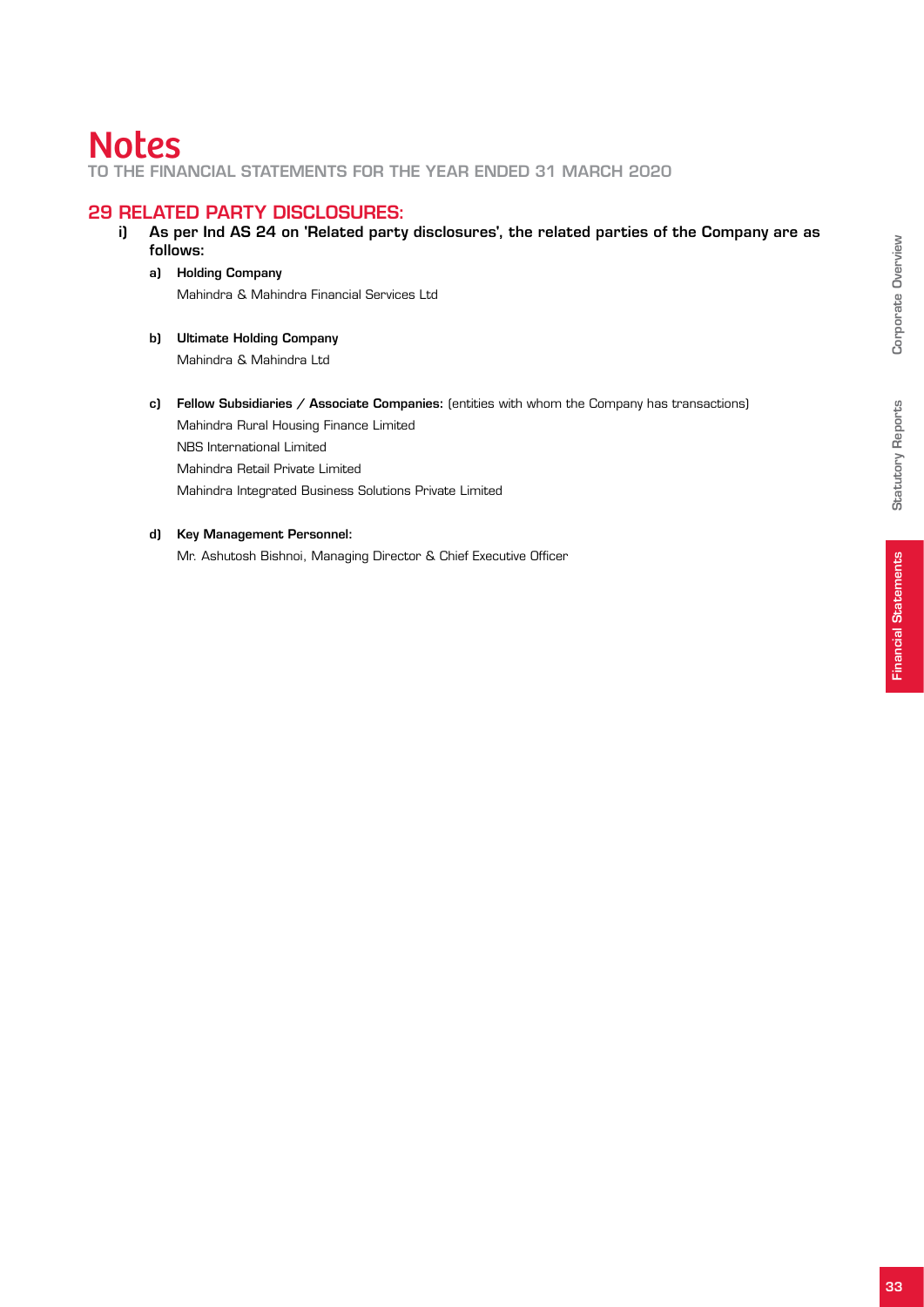ii) The nature and volume of transactions of the Company during the year with the above related parties were as follows: ii) The nature and volume of transactions of the Company during the year with the above related parties were as follows:

| ii) The nature and volume of transactions of the Company during the year with the above related parties were as follows: |                            |                             |                             |                             |                                                                            |                             |                          | Rs in Lakhs                 |
|--------------------------------------------------------------------------------------------------------------------------|----------------------------|-----------------------------|-----------------------------|-----------------------------|----------------------------------------------------------------------------|-----------------------------|--------------------------|-----------------------------|
| Particulars                                                                                                              | Holding                    | Company                     | Ultimate Holding Company    |                             | Fellow Subsidiaries / Associate<br>Companies / Associate Joint<br>Ventures |                             | Key Management Personnel |                             |
|                                                                                                                          | March 2020<br>Year ended 3 | March 2019<br>Year ended 31 | March 2020<br>Year ended 31 | March 2019<br>Year ended 31 | Year ended 31<br>March 2020                                                | March 2019<br>Year ended 31 | Year ended 31            | March 2019<br>Year ended 31 |
| Inter-corporate deposit placed                                                                                           |                            |                             |                             |                             |                                                                            |                             |                          |                             |
| Mahindra Rural Housing Finance Ltd                                                                                       |                            |                             |                             |                             | $\blacksquare$                                                             | 900.00                      |                          |                             |
| Inter-corporate deposit matured                                                                                          |                            |                             |                             |                             |                                                                            |                             |                          |                             |
| Mahindra Rural Housing Finance Ltd                                                                                       |                            |                             |                             |                             | $\mathbf{I}$                                                               | 1,000.00                    |                          |                             |
| Inter-corporate deposit taken and repaid                                                                                 |                            |                             |                             |                             |                                                                            |                             |                          |                             |
| Mahindra & Mahindra Financial Services Ltd                                                                               |                            | 1,000.00                    |                             |                             |                                                                            |                             |                          |                             |
| Issue of Equity Shares                                                                                                   |                            |                             |                             |                             |                                                                            |                             |                          |                             |
| Mahindra & Mahindra Financial Services Ltd                                                                               | 5,000.00                   | 4,000.00                    |                             |                             |                                                                            |                             |                          |                             |
| Purchase of fixed assets                                                                                                 |                            |                             |                             |                             |                                                                            |                             |                          |                             |
| Mahindra & Mahindra Ltd                                                                                                  |                            |                             | 3.37                        | $\mathbf{I}$                |                                                                            |                             |                          |                             |
| Interest income                                                                                                          |                            |                             |                             |                             |                                                                            |                             |                          |                             |
| Mahindra Rural Housing Finance Ltd                                                                                       |                            |                             |                             |                             | 410.49                                                                     | 427.52                      |                          |                             |
| Interest expense                                                                                                         |                            |                             |                             |                             |                                                                            |                             |                          |                             |
| Mahindra & Mahindra Financial Services Ltd                                                                               |                            | 7.10                        |                             |                             |                                                                            |                             |                          |                             |
| Other expenses                                                                                                           |                            |                             |                             |                             |                                                                            |                             |                          |                             |
| Mahindra Retail Pvt Ltd                                                                                                  |                            |                             |                             |                             | 13.51                                                                      | 29.84                       |                          |                             |
| Mahindra Integrated Business Solutions Pvt Ltd                                                                           |                            |                             |                             |                             | 2.17                                                                       | 4.27                        |                          |                             |
| NBS International Limited                                                                                                |                            |                             |                             |                             | 0.29                                                                       | $\blacksquare$              |                          |                             |
| Mahindra & Mahindra Financial Services Ltd                                                                               | 18.10                      | 40.72                       |                             |                             |                                                                            |                             |                          |                             |
| Mahindra & Mahindra Ltd                                                                                                  |                            |                             | 34.37                       | 12.99                       |                                                                            |                             |                          |                             |
| Remuneration                                                                                                             |                            |                             |                             |                             |                                                                            |                             |                          |                             |
| Managing Director & Chief Executive Officer                                                                              |                            |                             |                             |                             |                                                                            |                             | 316.96                   | 451.30                      |
|                                                                                                                          |                            |                             |                             |                             |                                                                            |                             |                          |                             |

**Notes**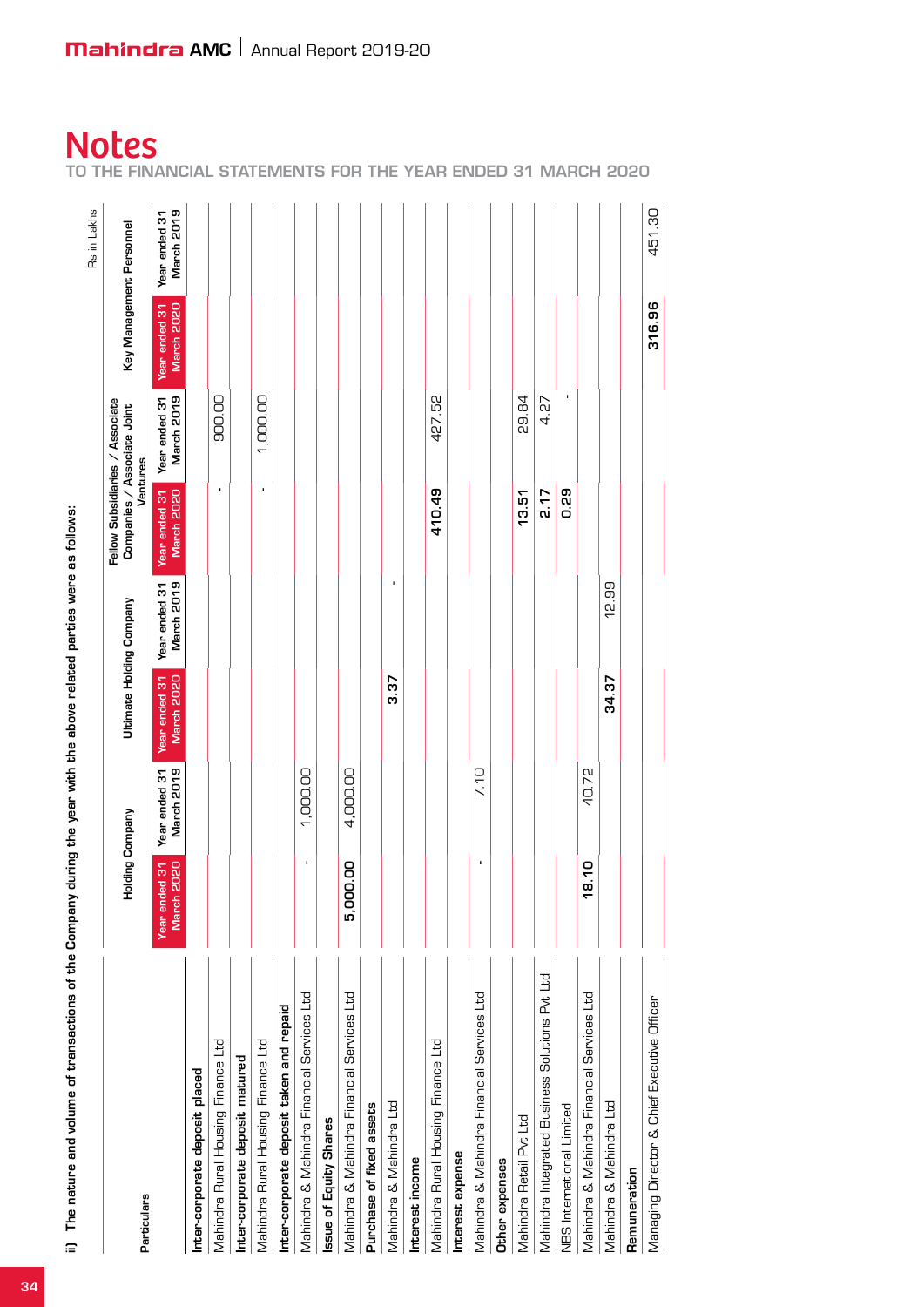# iii) Balances as at the end of the year: iii) Balances as at the end of the year:

|                                                                                       |                        |                        |                          |                        |                                                                          | Rs in Lakhs            |
|---------------------------------------------------------------------------------------|------------------------|------------------------|--------------------------|------------------------|--------------------------------------------------------------------------|------------------------|
| Particulars                                                                           | <b>Holding Company</b> |                        | Ultimate Holding Company |                        | Associate Joint Ventures<br>Associate Companies/<br>Fellow Subsidiaries/ |                        |
|                                                                                       | 31 March 2020<br>AS at | As at<br>31 March 2019 | 31 March 2020<br>AS at   | As at<br>31 March 2019 | 31 March 2020<br>AS at                                                   | As at<br>31 March 2019 |
| Balances as at the end of the period                                                  |                        |                        |                          |                        |                                                                          |                        |
| Investments                                                                           |                        |                        |                          |                        |                                                                          |                        |
| Investments in Non convertible debentures (including interest<br>accrued but not due) |                        |                        |                          |                        |                                                                          |                        |
| Mahindra Rural Housing Finance Limited                                                |                        |                        |                          |                        | 4,857.91                                                                 | 4,856.83               |
| <b>Trade Payables</b>                                                                 |                        |                        |                          |                        |                                                                          |                        |
| Mahindra & Mahindra Financial Services Ltd                                            | 3.08                   | 80<br>3.0              |                          |                        |                                                                          |                        |
| Mahindra Integrated Business Solutions Private Limited                                |                        |                        |                          |                        |                                                                          | 0.29                   |
| Mahindra Retail Limited                                                               |                        |                        |                          |                        | 4.42                                                                     |                        |
| Mahindra & Mahindra Ltd                                                               |                        |                        | 8.55                     | d<br>Si                |                                                                          |                        |

# Notes

to the Financial Statement l<br>S for the year ended 31 March 2020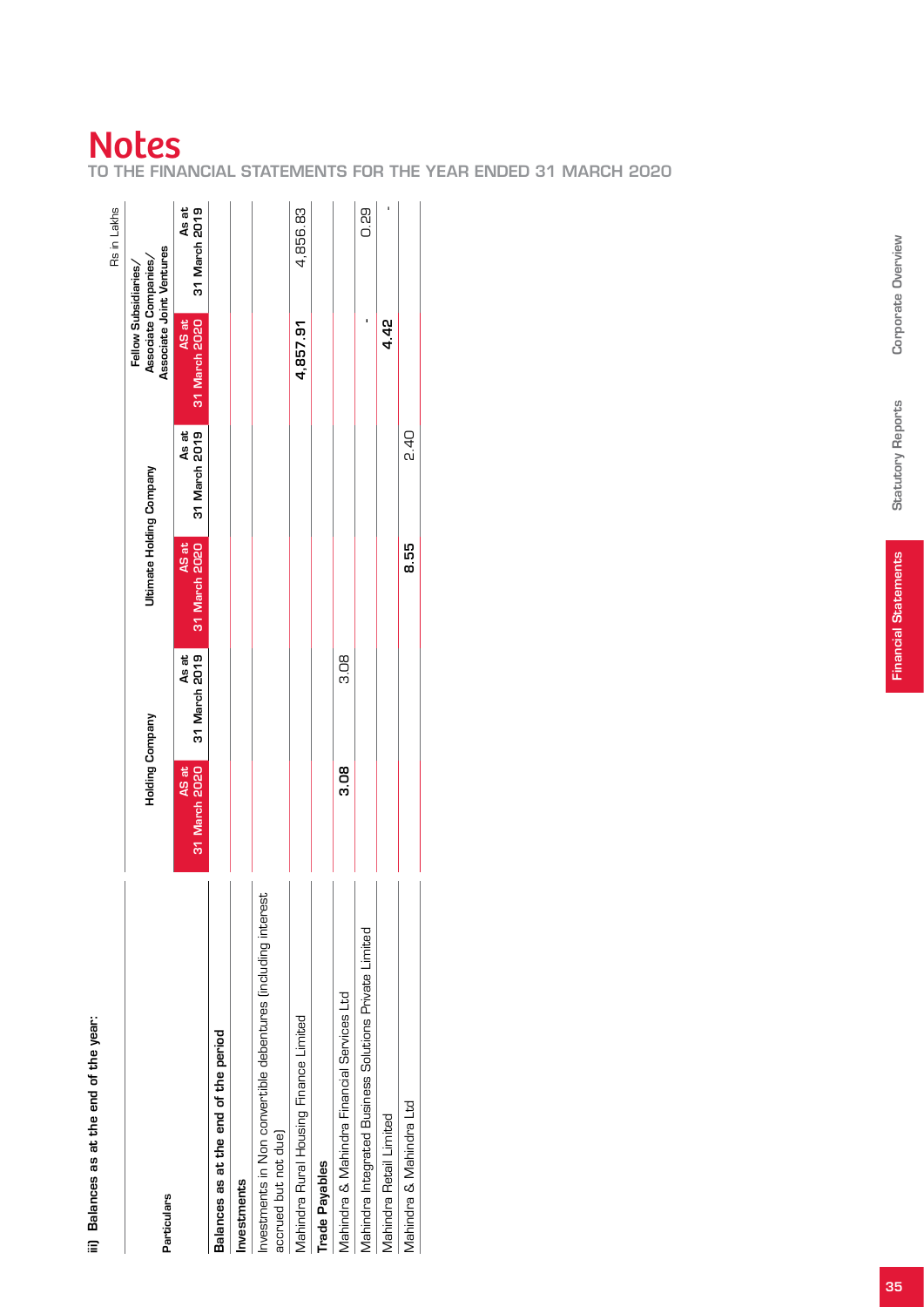to the Financial Statements for the year ended 31 March 2020

#### 30 Disclosure on Employee Share-based Compensation Scheme (Cashsettled phantom share based payments)

The Company has a Long Term Incentive Compensation Scheme (LTIC) for eligible employees. The same was announced in FY 2018-19. The LTIC payment calculation is based on a framework of phantom shares. The cash-settled share-based amount is measured at the fair value of the liability as per the requirements of Ind AS 102 Share-based payments. Until the liability is settled, the the Company shall remeasure the fair value of the liability at the end of each reporting period and at the date of settlement, with any changes in fair value recognised in the Statement of profit and loss for the period. Accordingly, a charge to Statement of Profit and loss for the year ended March 31, 2020 is Rs. 77.55 lakhs.

#### Summary of phantom shares

|                                                            |                          |                                               |                          | Rs. in Lakhs                                  |
|------------------------------------------------------------|--------------------------|-----------------------------------------------|--------------------------|-----------------------------------------------|
|                                                            | FY 2018-19               |                                               | FY 2019-20               |                                               |
| <b>Particulars</b>                                         | No. of phantom<br>shares | Weighted average<br>allocation price<br>(Rs.) | No. of phantom<br>shares | Weighted average<br>allocation price<br>(Rs.) |
| Phantom shares outstanding as on 1st April 2018<br>& 2019  |                          | $\overline{\phantom{a}}$                      | 77,16,919                | 2.44                                          |
| Phantom shares granted during the year                     | 77.16.919                | 2.44                                          | 10.04.041                | 3.98                                          |
| Phantom shares outstanding as on 31st March<br>2019 & 2020 | 77.16.919                | 2.44                                          | 87,20,960                | 2.62                                          |

Information in respect of outstanding phantom shares as at 31st March 2020:

|                                                     |                               |                                                                       |           | Rs. in Lakhs                                                              |
|-----------------------------------------------------|-------------------------------|-----------------------------------------------------------------------|-----------|---------------------------------------------------------------------------|
| Fair Value of phantom shares at the allocation date | Range of<br>Allocation price  | Number of<br><b>Phantom shares</b><br>outstanding as on<br>31.03.2020 |           | Weighted average Fair Value of Share<br>remaining period as on 31.03.2020 |
| Rs. 10.27                                           | Rs. 2.05 (at<br>80% discount) | 64,93,583                                                             | 14 months | Rs. 8.70                                                                  |
| Rs. 11.32                                           | Rs. 4.53 (at<br>60% discount) | 12.23.336                                                             | 26 months | Rs. 8.70                                                                  |
| Rs. 9.95                                            | Rs. 3.98 (at<br>60% discount) | 10,04,041                                                             | 38 months | Rs. 8.70                                                                  |

|                                       |                                                |                                                | Rs. in Lakhs                |
|---------------------------------------|------------------------------------------------|------------------------------------------------|-----------------------------|
| Period of payout                      | Payout period<br>completed as on<br>31.03.2020 | Payout period<br>remaining as on<br>31.03.2020 | Provision (Rs. in<br>Lakhs) |
| April 1 2017 to March 31 2020         | 36 months                                      |                                                | 107.87                      |
| April 1 2017 to March 31 2021         | 36 months                                      | 12 months                                      | 97.09                       |
| April 1 2017 to March 31 2022         | 36 months                                      | 24 months                                      | 116.50                      |
| April 1 2018 to March 31 2021         | 24 months                                      | 12 months                                      | 8.51                        |
| April 1 2018 to March 31 2022         | 24 months                                      | 24 months                                      | 7.65                        |
| April 1 2018 to March 31 2023         | 24 months                                      | 36 months                                      | 9.19                        |
| April 1 2019 to March 31 2022         | 12 months                                      | 24 months                                      | 3.95                        |
| April 1 2019 to March 31 2023         | 12 months                                      | 36 months                                      | 3.55                        |
| April 1 2019 to March 31 2024         | 12 months                                      | 48 months                                      | 4.26                        |
| Total Provision made as on 31.03.2020 |                                                |                                                | 358.57                      |

Valuation of the Company has been done by assigning a valuation percentage to the average assets under management of the company for March 2020. A different valuation percentage was assigned to different asset classes. The total value of the company is divided by the total number of shares outstanding as on reporting date, to arrive at the fair value per share of the Company.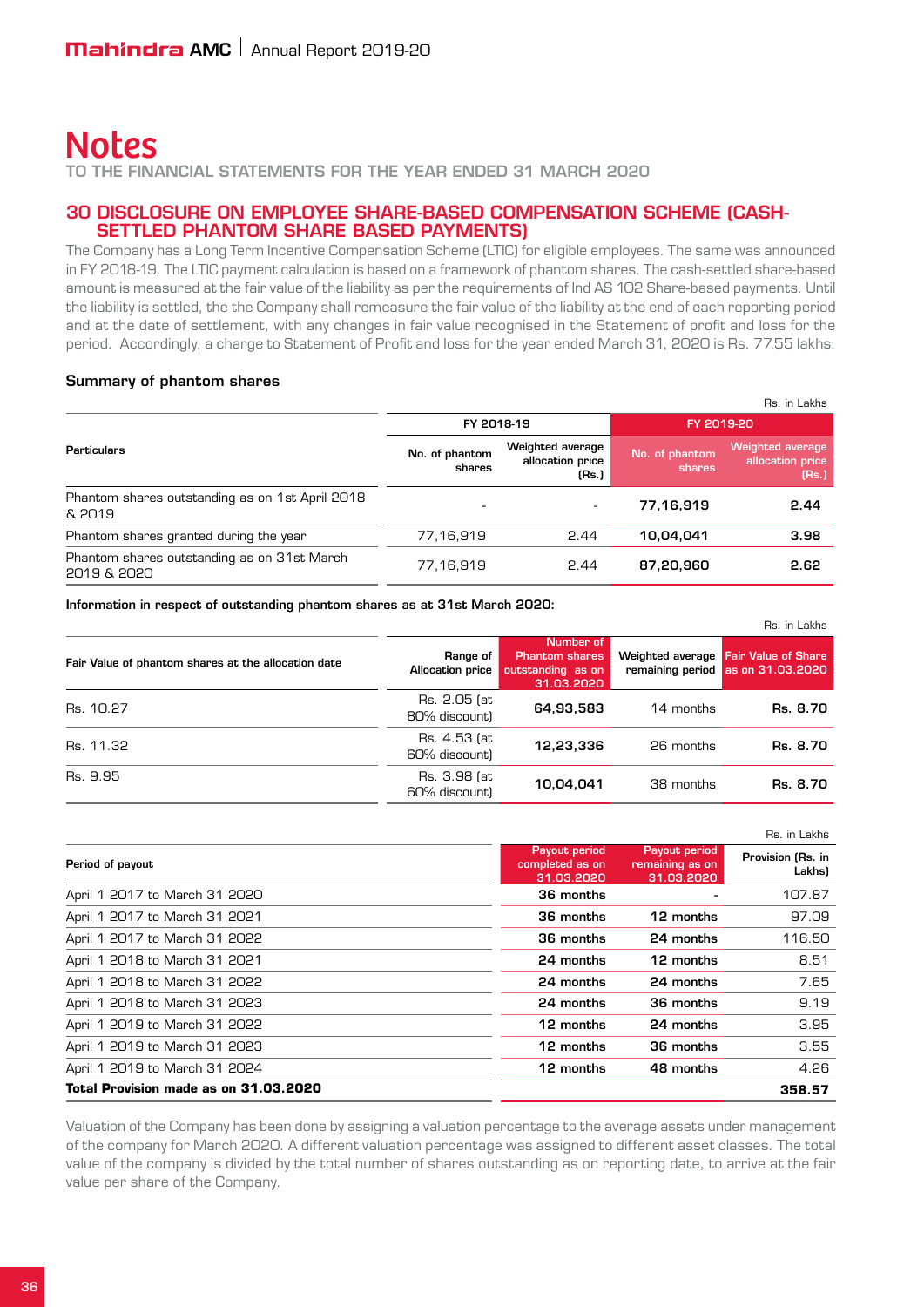# **Notes** to the Financial Statements for the year ended 31 March 2020

## 31 Leases

#### Company as as a lessee

Following are the changes in the carrying value of Right to Use asset for the year ended 31 March 2020

|                                                       |                                     | Rs. in Lakhs                        |
|-------------------------------------------------------|-------------------------------------|-------------------------------------|
|                                                       | <b>Category of Asset</b>            |                                     |
| <b>Particulars</b>                                    | <b>Building</b>                     |                                     |
|                                                       | For the year ended<br>31 March 2020 | For the year ended<br>31 March 2019 |
| Balance at the beginning                              |                                     |                                     |
| Reclassification on account of adoption of Ind AS 116 | ٠                                   |                                     |
| Additions                                             | 662.52                              |                                     |
| Deletions                                             | ۰                                   |                                     |
| Depreciation                                          | 160.45                              |                                     |
| <b>Balance at the end</b>                             | 502.07                              |                                     |

Following is the movement in the lease liabilties during the year ended 31 March 2020

|                                                       |                                     | Rs. in Lakhs                        |
|-------------------------------------------------------|-------------------------------------|-------------------------------------|
| Particulars                                           | For the year ended<br>31 March 2020 | For the year ended<br>31 March 2019 |
| <b>Balance at the beginning</b>                       | -                                   |                                     |
| Reclassification on account of adoption of Ind AS 116 | $\overline{\phantom{a}}$            |                                     |
| Additions                                             | 662.52                              |                                     |
| Deletions                                             |                                     |                                     |
| Finance Cost accured during the year                  | 50.07                               |                                     |
| Payment of lease liabilties                           | 176.83                              |                                     |
| <b>Balance at the end</b>                             | 535.76                              |                                     |
|                                                       |                                     |                                     |

The table below provides details regarding the contactual maturities of lease liabilities on an undiscounted basis:

| <b>Balance at the end</b> | 694.01       |                                                                      |
|---------------------------|--------------|----------------------------------------------------------------------|
| More than five years      | 97.78        | -                                                                    |
| One to five years         | 420.11       |                                                                      |
| Less than one year        | 176.12       |                                                                      |
| <b>Particulars</b>        |              | For the year ended For the year ended<br>31 March 2020 31 March 2019 |
|                           | Rs. in Lakhs |                                                                      |
|                           |              |                                                                      |

 The effect of adoption of Ind AS 116 Leases has resulted in an additional debit of Rs 33.69 lakhs in the Statement of profit and loss for the year ended 31 March 2020.

## 32 Security deposits measured at amortised cost

The Company's rent/lease agreements for the rented/ leased office premises are cancellable with a notice period of 2-3 months. All the agreements are considered to be short term in nature. Accordingly, the Company has not applied the provisions of Ind AS 109 - Financial Instruments for taking the effect of fair valuation of security deposits in the financial statements and the deposits are stated at cost.